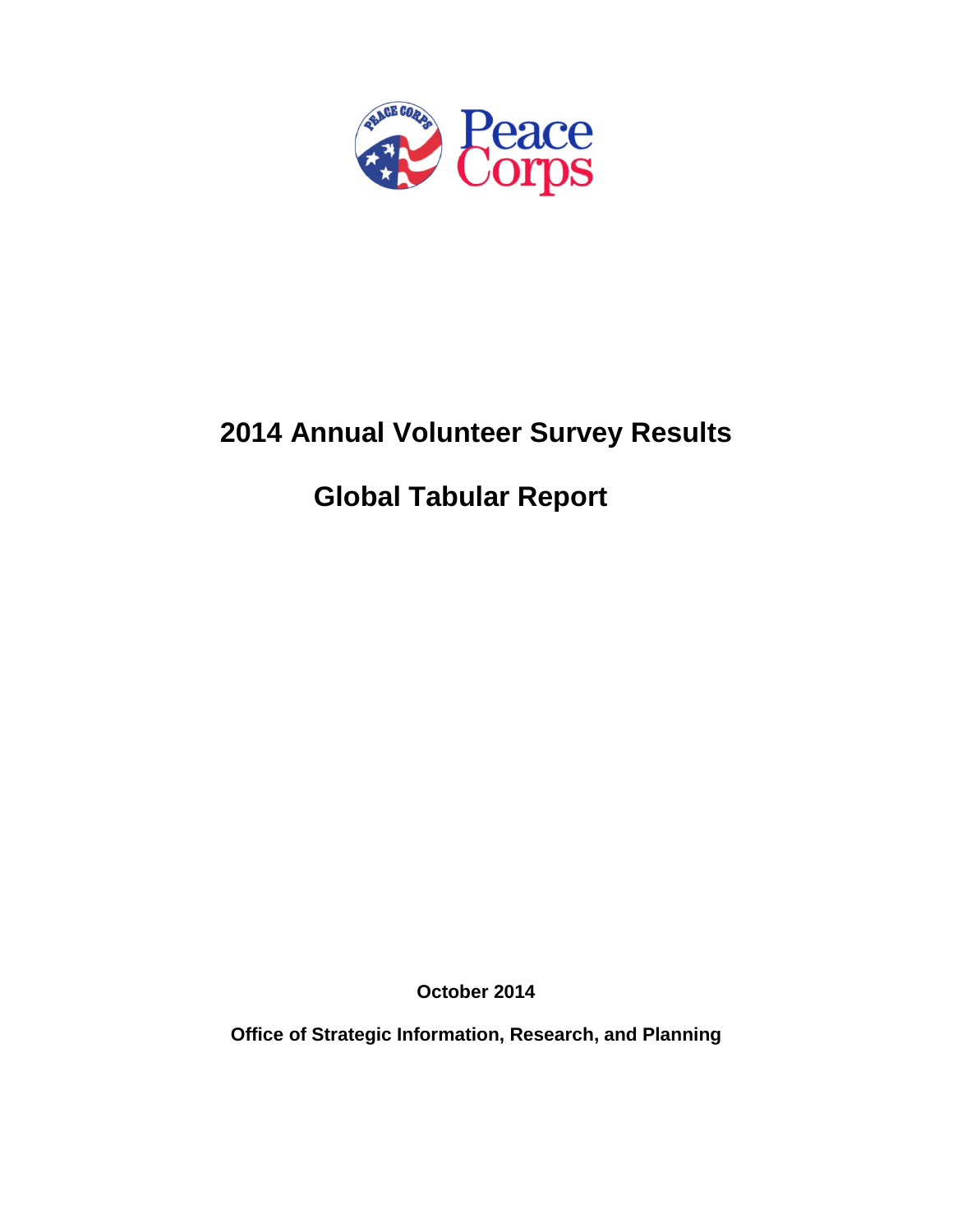## **Table of Contents**

| I. Peace Corps Service Assessment and Goal Implementation  6 |  |
|--------------------------------------------------------------|--|
|                                                              |  |
|                                                              |  |
|                                                              |  |
|                                                              |  |
|                                                              |  |
|                                                              |  |
|                                                              |  |
|                                                              |  |
|                                                              |  |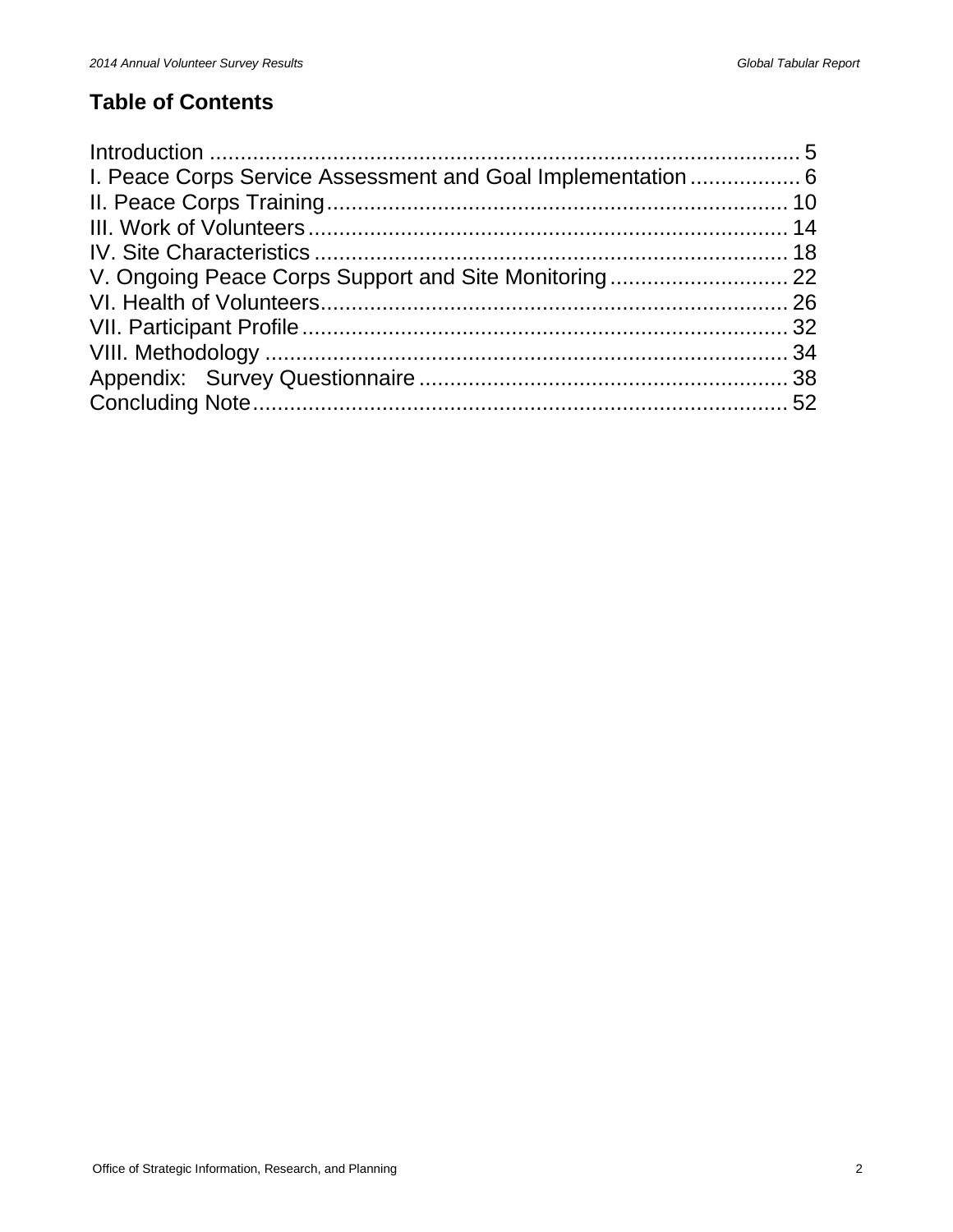## **List of Tables**

| Table 15. Effectiveness of Peace Corps Training in Host Country Adjustment Skills-Average Ratings  11      |  |
|------------------------------------------------------------------------------------------------------------|--|
|                                                                                                            |  |
| Table 17. Effectiveness of Peace Corps Training in Primary Work Assignment Skills-Average Ratings 12       |  |
|                                                                                                            |  |
|                                                                                                            |  |
|                                                                                                            |  |
|                                                                                                            |  |
|                                                                                                            |  |
|                                                                                                            |  |
|                                                                                                            |  |
|                                                                                                            |  |
|                                                                                                            |  |
|                                                                                                            |  |
|                                                                                                            |  |
| Table 28. Satisfaction with Working Relationship with Peace Corps-assigned Counterparts-Average Ratings 17 |  |
|                                                                                                            |  |
|                                                                                                            |  |
| Table 31. Opinion on the Future of the Peace Corps Program and Primary Project in the Host Country 17      |  |
|                                                                                                            |  |
|                                                                                                            |  |
|                                                                                                            |  |
|                                                                                                            |  |
|                                                                                                            |  |
|                                                                                                            |  |
|                                                                                                            |  |
|                                                                                                            |  |
|                                                                                                            |  |
|                                                                                                            |  |
|                                                                                                            |  |
|                                                                                                            |  |
|                                                                                                            |  |
|                                                                                                            |  |
|                                                                                                            |  |
|                                                                                                            |  |
|                                                                                                            |  |
| Table 47. Satisfaction with Timeliness and Quality of Feedback from Peace Corps Staff-Average Ratings 23   |  |
|                                                                                                            |  |
|                                                                                                            |  |
| Table 50. Peace Corps Staff Visits to Volunteer Sites in the Last 12 Months (Specific Representatives)  24 |  |
|                                                                                                            |  |
|                                                                                                            |  |
|                                                                                                            |  |
|                                                                                                            |  |
|                                                                                                            |  |
|                                                                                                            |  |
|                                                                                                            |  |
|                                                                                                            |  |
|                                                                                                            |  |
|                                                                                                            |  |
|                                                                                                            |  |
|                                                                                                            |  |
|                                                                                                            |  |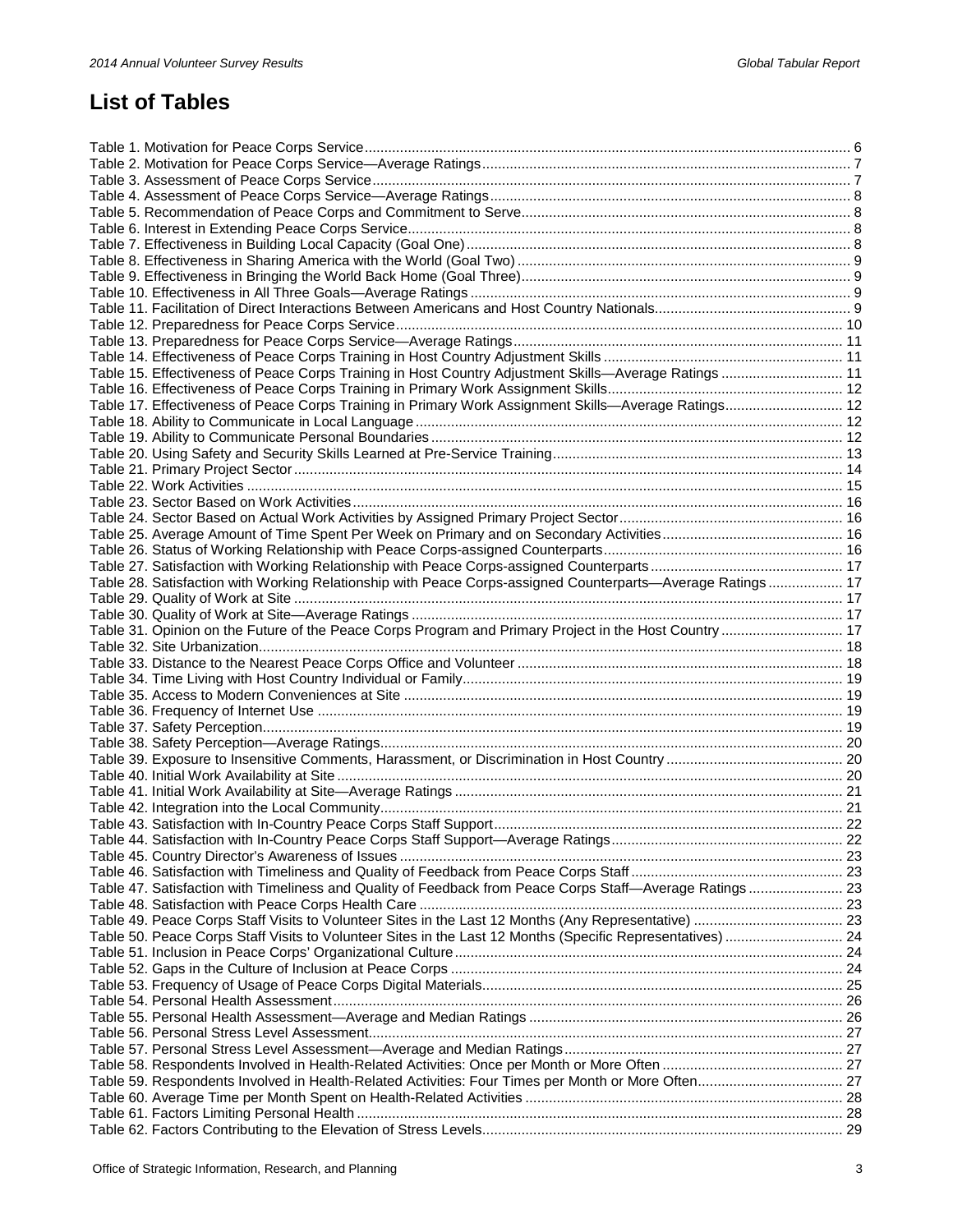| Table 64. Reasons for Alcohol Consumption Reported by Volunteers who Drink More Than Three Drinks per Session 30 |  |
|------------------------------------------------------------------------------------------------------------------|--|
|                                                                                                                  |  |
|                                                                                                                  |  |
|                                                                                                                  |  |
|                                                                                                                  |  |
|                                                                                                                  |  |
|                                                                                                                  |  |
|                                                                                                                  |  |
|                                                                                                                  |  |
|                                                                                                                  |  |
|                                                                                                                  |  |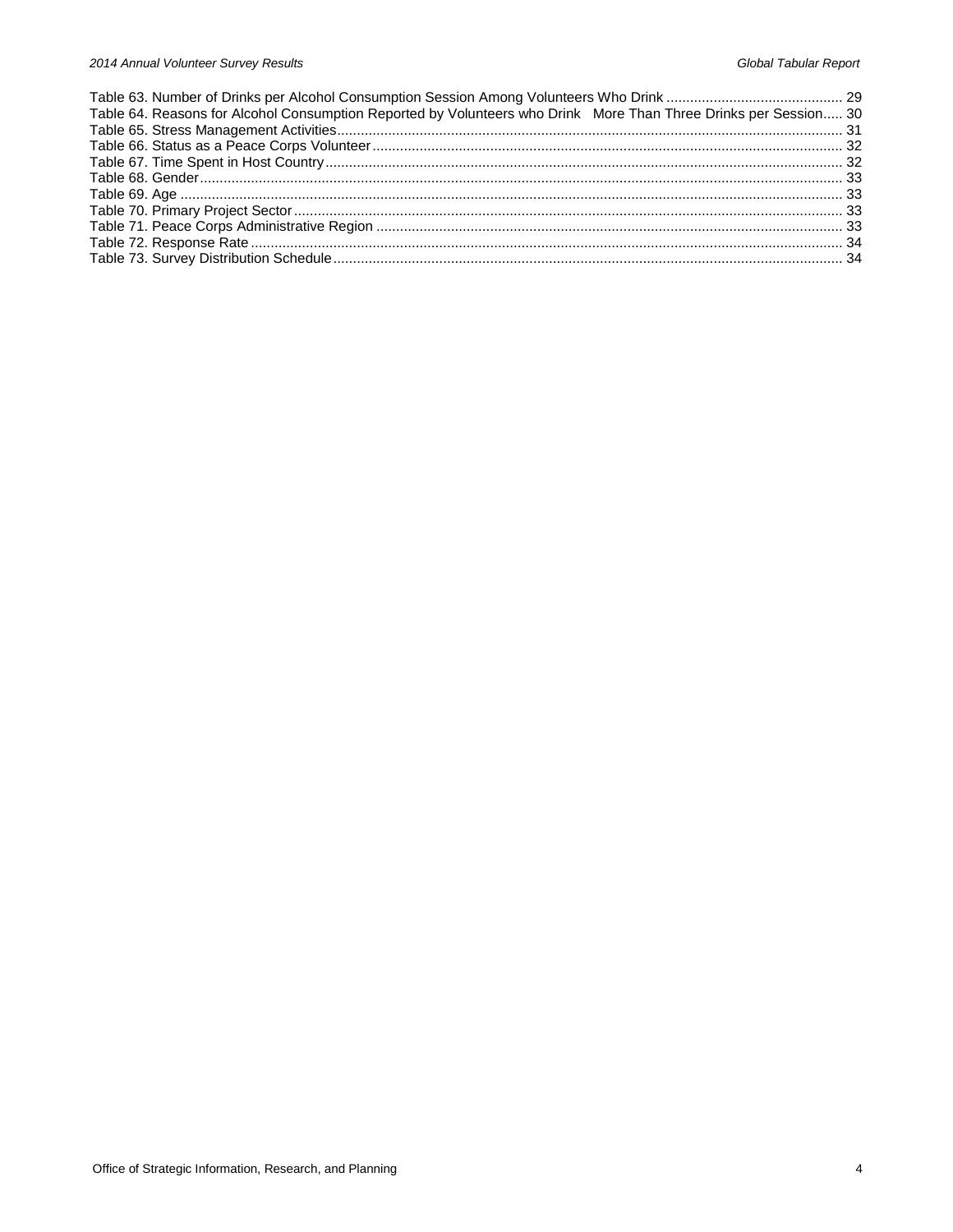## <span id="page-4-0"></span>**Introduction**

The Peace Corps is pleased to present results from its 2014 Annual Volunteer Survey. Since 1975, the Annual Volunteer Survey has been a source of information on the state of the Peace Corps program for the agency, Congress, researchers, the media, and the general public.

The purpose of the survey is to assess progress towards the agency's strategic goals by tracking the perceived impact of Volunteers' work. The survey also captures Volunteers' assessments of Peace Corps training effectiveness, their personal health and safety, their overall service experience, and in-country staff support.

## **Key Findings**

- *Volunteers' commitment to serve remained strong in 2014.* Nearly all respondents (97%) intended to complete their service, and most (90%) would recommend Peace Corps service to other qualified candidates.
- *Respondents felt most effective in advancing Peace Corps Goal Two (Sharing America with the World).* Eighty-five percent of respondents felt that they were effective in promoting a better understanding of Americans to their counterparts (Goal Two), while 65 percent felt that they were effective in transferring knowledge and skills to counterparts (Goal One).
- *Peace Corps training and field experience prepared Volunteers to meet challenges.* Just over half of respondents (55%) felt prepared to meet the challenges of Peace Corps service when they first arrived at their host countries. After Peace Corps training and field experience, the vast majority (90%) felt prepared.
- *Volunteers were able to discover the areas of need in their communities.* Although only half of Volunteers (55%) indicated that meaningful work was available to them when they first arrived at site, 70 percent felt that they had enough work to do at their sites by the time they took the survey.
- *Most Volunteers felt safe. Peace Corps safety and security services received the highest Volunteer satisfaction ratings.* More than nine in ten respondents (93%) felt safe where they lived. However, 76 percent had experienced insensitive comments, harassment, or discrimination towards them in their host countries. Of the six major support functions surveyed, respondents were the most satisfied with safety and security support and services (84%).

## **Method**

The Annual Volunteer Survey was conducted online using a self-administered questionnaire that was available through an open-access link from June 9 to August 15, 2014. A total of 5,344 Volunteers participated (a 91.3% overall response rate). Geographically, the results represent all 60 posts where Peace Corps Volunteers served while the survey was in the field.

Since the inception of the survey, the agency has undertaken a number of initiatives to improve survey methodology to ensure high data quality and cost-effective survey administration. In 2014, these efforts led to a significant redesign of the survey questionnaire. In order to enhance data quality and improve respondent confidentiality, the 2014 instrument was shortened from 105 to 55 questions, response scales for 18 questions were changed from unbalanced to balanced formats, and all demographic questions were moved to the end of the survey. A detailed description of the survey methodology is available in section VIII of this report.

## **About this Report**

This *Global Tabular Report* consists primarily of tables presenting distributions of responses to quantitative survey questions. Each table in the report contains reference numbers that match the corresponding questions in the survey questionnaire (Appendix). Most of the tables in this report show the percentage of respondents who selected each answer choice as well as the total number of respondents who answered the question. The sum of percentages in each table, row, or column may not total to 100 percent either due to rounding, or due to more than one response that respondents provided when answering multiple response questions. Definitions of the key survey terms that appear in this report are included in section VIII.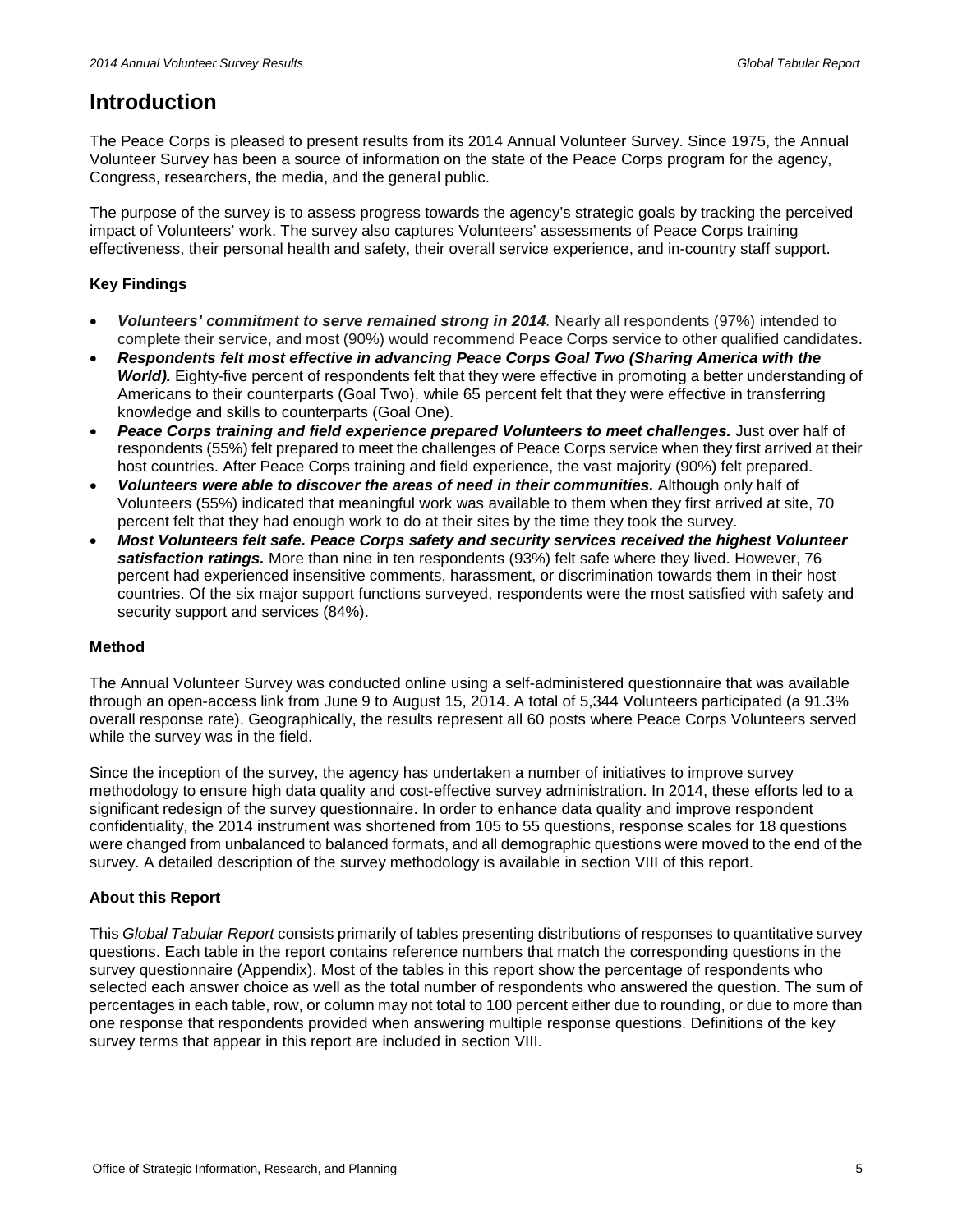## <span id="page-5-0"></span>**I. Peace Corps Service Assessment and Goal Implementation**

This section presents information on the motivation of Volunteers to join the Peace Corps, as well as their overall assessment of their Peace Corps service and their self-rated effectiveness in implementing the three Peace Corps strategic goals:<sup>[1](#page-5-2)</sup>

- Goal One: Building Local Capacity. Advance local development by strengthening the capacity of local communities and individuals through the service of trained Volunteers.
- Goal Two: Sharing America with the World. Promote a better understanding of Americans through Volunteers who live and work within local communities.
- Goal Three: Bringing the World Back Home. Increase Americans' awareness and knowledge of other cultures and global issues through Volunteers who share their Peace Corps experiences and continue to serve upon their return.

## **Key Findings**

- *Volunteers' commitment to serve remained strong in 2014.* Nearly all respondents (97%) intend to complete their service, and 9 in 10 participating Volunteers (90%) would recommend Peace Corps service to other qualified candidates.
- *The three main factors behind respondents' motivation to join the Peace Corps were altruism,*  **pragmatism, and a sense of adventure.**<sup>[2](#page-5-3)</sup> Helping others was the most important reason why respondents accepted their Peace Corps invitation (96%), and the challenging U.S. job market was the least important  $(40\%)$ .
- *Of the three Peace Corps Goals, Volunteers felt more successful at sharing American culture with the world.* Respondents felt more effective in advancing Goal Two (82%–85%) than Goal Three (80%) or Goal One (61%–73%).

| q7. How important were the following factors | Very        | Unimportant | <b>Neither</b> | Important | Very      | Number of   |
|----------------------------------------------|-------------|-------------|----------------|-----------|-----------|-------------|
| in accepting your Peace Corps invitation?*   | Unimportant |             | Unimportant    |           | Important | Respondents |
|                                              |             |             | nor Important  |           |           |             |
| Exposure to a different culture              | $< 0.5\%$   | $< 0.5\%$   | 3%             | 31%       | 65%       | 5,343       |
| Gaining work experience                      | $2\%$       | 5%          | 12%            | $36\%$    | 44%       | 5,340       |
| Opportunity to help others                   | $< 0.5\%$   | $< 0.5\%$   | 3%             | 29%       | 68%       | 5,334       |
| Gaining international experience             | $1\%$       | 2%          | 7%             | 29%       | 62%       | 5,332       |
| Learning a new language or enhancing         | $1\%$       | 4%          | 15%            | 35%       | 44%       | 5,342       |
| foreign language skills                      |             |             |                |           |           |             |
| Personal growth                              | $1\%$       | 1%          | 5%             | 28%       | 66%       | 5,336       |
| Challenging U.S. job market                  | 12%         | 17%         | 31%            | 23%       | 17%       | 5,337       |
| Opportunity to serve my country              | $6\%$       | 12%         | 28%            | 33%       | 21%       | 5,337       |
| Travel/adventure                             | $1\%$       | $1\%$       | 7%             | 37%       | 54%       | 5,338       |

## <span id="page-5-1"></span>Table 1. Motivation for Peace Corps Service

\* Note: This question was included in the 2011 Annual Volunteer Survey. In 2014, the response scale was changed from 3 to 5 points, which may have resulted in little to no impact on the survey results for this question.

<span id="page-5-2"></span> $\,1\,$  $1$  Peace Corps. "Strategic Plan FY 2014–2018 and Annual Performance Plan FY 2014–2015," 2014.<br>http://files.peacecorps.gov/multimedia/pdf/policies/pc strategic plan 2014-2018.pdf (accessed March 21, 2014).

<span id="page-5-3"></span>Based on principle component (PCA) analysis with varimax rotation (57 percent of variance explained). Based on the covariance among each of the questions presented in Table 1 and underlying latent factors, *altruism* includes serving the country and helping others; *pragmatism* includes gaining work experience, challenging job market, international experience, and learning foreign language; and *sense of adventure*  includes exposure to different cultures, travel/adventure, and personal growth.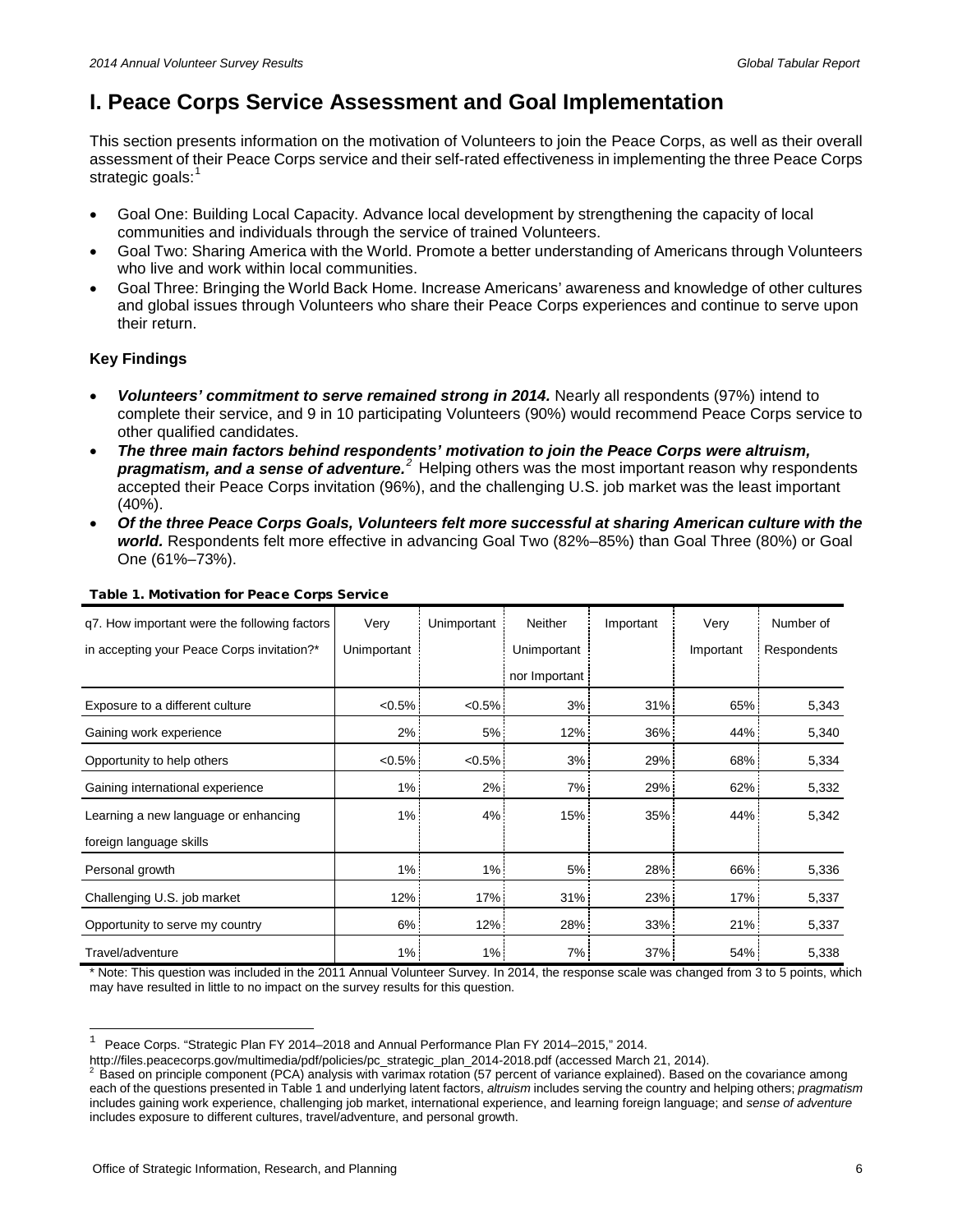## <span id="page-6-0"></span>Table 2. Motivation for Peace Corps Service—Average Ratings

(1 = very unimportant; 5 = very important, based on respondents who rated all provided motivational factors)

| g7. How important were the following factors in | Average Rating | Number of   |  |
|-------------------------------------------------|----------------|-------------|--|
| accepting your Peace Corps invitation?*         |                | Respondents |  |
| Exposure to a different culture                 | 4.60           | 5,292       |  |
| Gaining work experience                         | 4.16           | 5,292       |  |
| Opportunity to help others                      | 4.63           | 5,292       |  |
| Gaining international experience                | 4.49           | 5,292       |  |
| Learning a new language or enhancing foreign    | 4.17           | 5,292       |  |
| language skills                                 |                |             |  |
| Personal growth                                 | 4.57           | 5,292       |  |
| Challenging U.S. job market                     | 3.15           | 5,292       |  |
| Opportunity to serve my country                 | 3.51           | 5,292       |  |
| Travel/adventure                                | 4.41           | 5,292       |  |

\* Note: This question was included in the 2011 Annual Volunteer Survey. In 2014, the response scale was changed from 3 to 5 points, which may have resulted in little to no impact on the survey results for this question.

## <span id="page-6-1"></span>Table 3. Assessment of Peace Corps Service

| q3. How personally rewarding do     | Very        | Unrewarding | Neither       | Rewarding | Very Rewarding: | Number of   |
|-------------------------------------|-------------|-------------|---------------|-----------|-----------------|-------------|
| you find your:*                     | Unrewarding |             | Unrewarding   |           |                 | Respondents |
|                                     |             |             | nor Rewarding |           |                 |             |
| Overall Peace Corps service         | 1%          | 2%          | 5%            | 45%       | 47%             | 5,273       |
| Primary assignment/project          | 3%          | 9%          | 17%           | 51%       | 20%             | 5,154       |
| Secondary project/community         | $1\%$       | 3%          | 13%           | 48%       | 35%             | 4,772       |
| service activities**                |             |             |               |           |                 |             |
| Experiences with other Volunteers   | 1%          | 3%          | 9%            | 38%       | 49%             | 5,300       |
| Work with counterparts/community    | 2%          | 7%          | 17%           | 48%       | 26%             | 5,245       |
| partners                            |             |             |               |           |                 |             |
| Experiences with other host country | 1%          | 4%          | 12%           | 45%       | 37%             | 5,276       |
| individuals                         |             |             |               |           |                 |             |

\* Note: This question was included in the 2013 Annual Volunteer Survey. In 2014, the response scale was changed from a 5-point unbalanced format to a 5-point balanced format, which may have resulted in more positive survey results for this question.

\*\* 11% of respondents indicated "Not applicable" or "Don't know."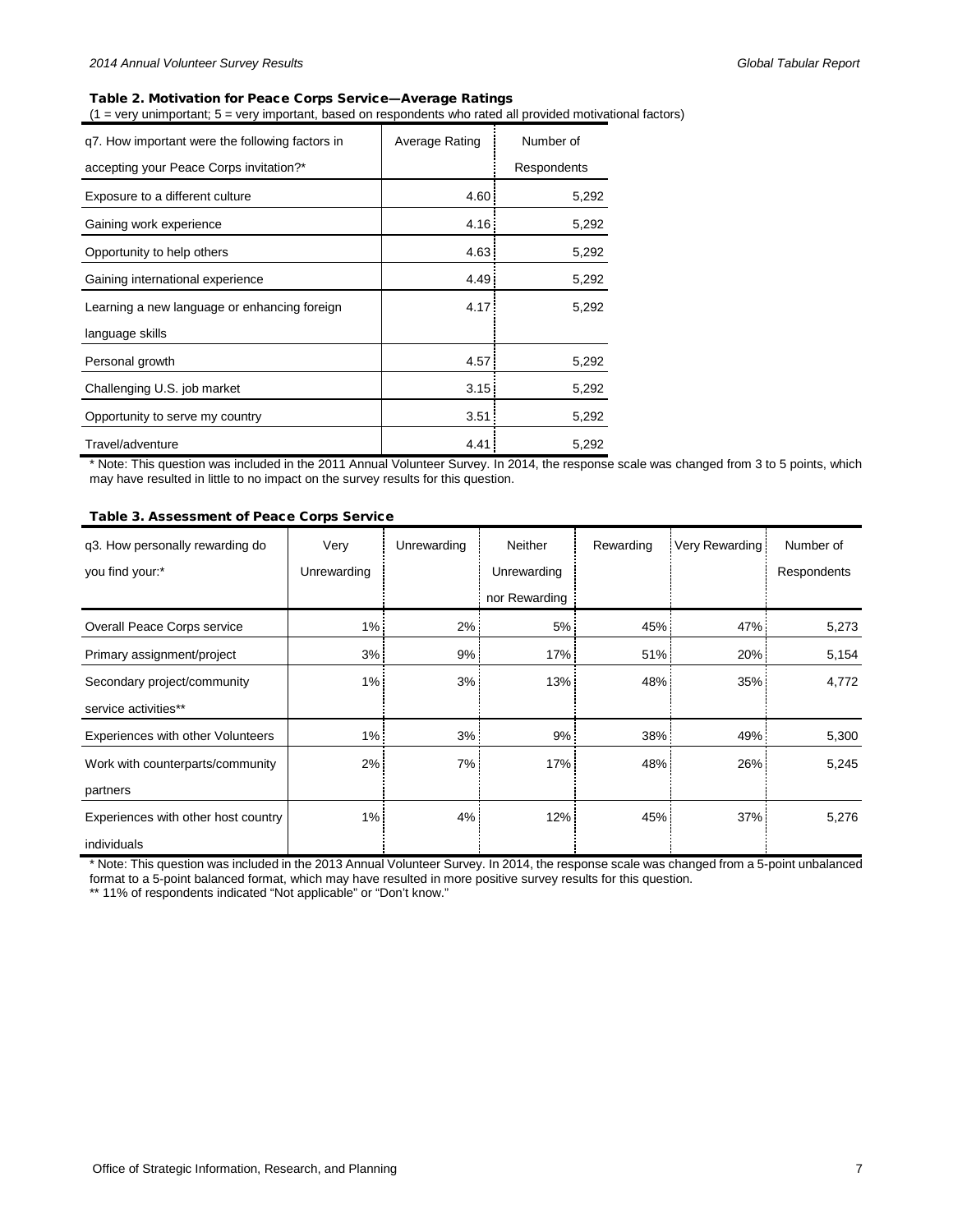## <span id="page-7-0"></span>Table 4. Assessment of Peace Corps Service—Average Ratings

 $(1 = \text{very unrewarding}; 5 = \text{very rewarding}, \text{based on respondents who rated all service aspects})$ 

| q3. How personally rewarding do you find your:* | Average | Number of   |
|-------------------------------------------------|---------|-------------|
|                                                 | Rating  | Respondents |
| Overall Peace Corps service                     | 4.38    | 4,625       |
| Primary assignment/project                      | 3.77    | 4,625       |
| Secondary project/community service activities  | 4.14    | 4,625       |
| Experiences with other Volunteers               | 4.32    | 4,625       |
| Work with counterparts/community partners       | 3.89    | 4,625       |
| Experiences with other host country individuals | 4.14    | 4.625       |

\* Note: This question was included in the 2013 Annual Volunteer Survey. In 2014, the response scale was changed from a 5-point unbalanced format to a 5-point balanced format, which may have resulted in more positive survey results for this question.

#### <span id="page-7-1"></span>Table 5. Recommendation of Peace Corps and Commitment to Serve

|                                                      | Definitely | Probably | Undecided | Probably | Definitely | Number of   |
|------------------------------------------------------|------------|----------|-----------|----------|------------|-------------|
|                                                      | Not        | Not      |           | Yes      | Yes        | Respondents |
| g4. Today, would you still make the same decision to | $1\%$      | 3%       | $6\%$     | 26%      | 64%        | 5,330       |
| serve with the Peace Corps?*                         |            |          |           |          |            |             |
| g5. Would you recommend Peace Corps service to       | $1\%$ :    | 3%       | 7% i      | 31%      | 59%        | 5,328       |
| others you think are qualified?*                     |            |          |           |          |            |             |

\* Note: These questions were included in the 2013 Annual Volunteer Survey. In 2014, the response scale was changed from a 5-point unbalanced format to a 5-point balanced format, which may have resulted in little to no impact on the survey results for this question.

#### <span id="page-7-2"></span>Table 6. Interest in Extending Peace Corps Service

| g6. Do you intend to complete your Peace | Definitely | Probably | Undecided | Probably | Definitelv | Miaht  | Number of   |
|------------------------------------------|------------|----------|-----------|----------|------------|--------|-------------|
| Corps service?                           | Not        | Not      |           | Yes      | Yes        | Extend | Respondents |
| Percentage of respondents                | ا 1%-      | <1% i    | 2%        | 9%       | 69%        | 19%    | 5.343       |

## <span id="page-7-3"></span>Table 7. Effectiveness in Building Local Capacity (Goal One)

| g21. How effective are you in        | Very Ineffective | Ineffective | <b>Neither</b>  | Effective | Very Effective | Number of   |
|--------------------------------------|------------------|-------------|-----------------|-----------|----------------|-------------|
| transferring knowledge and skills to |                  |             | Ineffective nor |           |                | Respondents |
| help the following individuals or    |                  |             | Effective       |           |                |             |
| organizations to build their         |                  |             |                 |           |                |             |
| capacities?*                         |                  |             |                 |           |                |             |
| Your counterpart/community partner   | 3%               | 9%          | 24%             | 51%       | 14%            | 5,309       |
| Group(s) with which you work         | $1\%$            | 4%          | 22%             | 62%       | 11%            | 5,306       |
| closely                              |                  |             |                 |           |                |             |
| Members of your host community       | 1%               | 7%          | 31%             | 55%       | 6%             | 5,312       |

\* Note: This question was included in the 2013 Annual Volunteer Survey. In 2014, the response scale was changed from a 5-point unbalanced format to a 5-point balanced format, which may have resulted in more positive survey results for this question.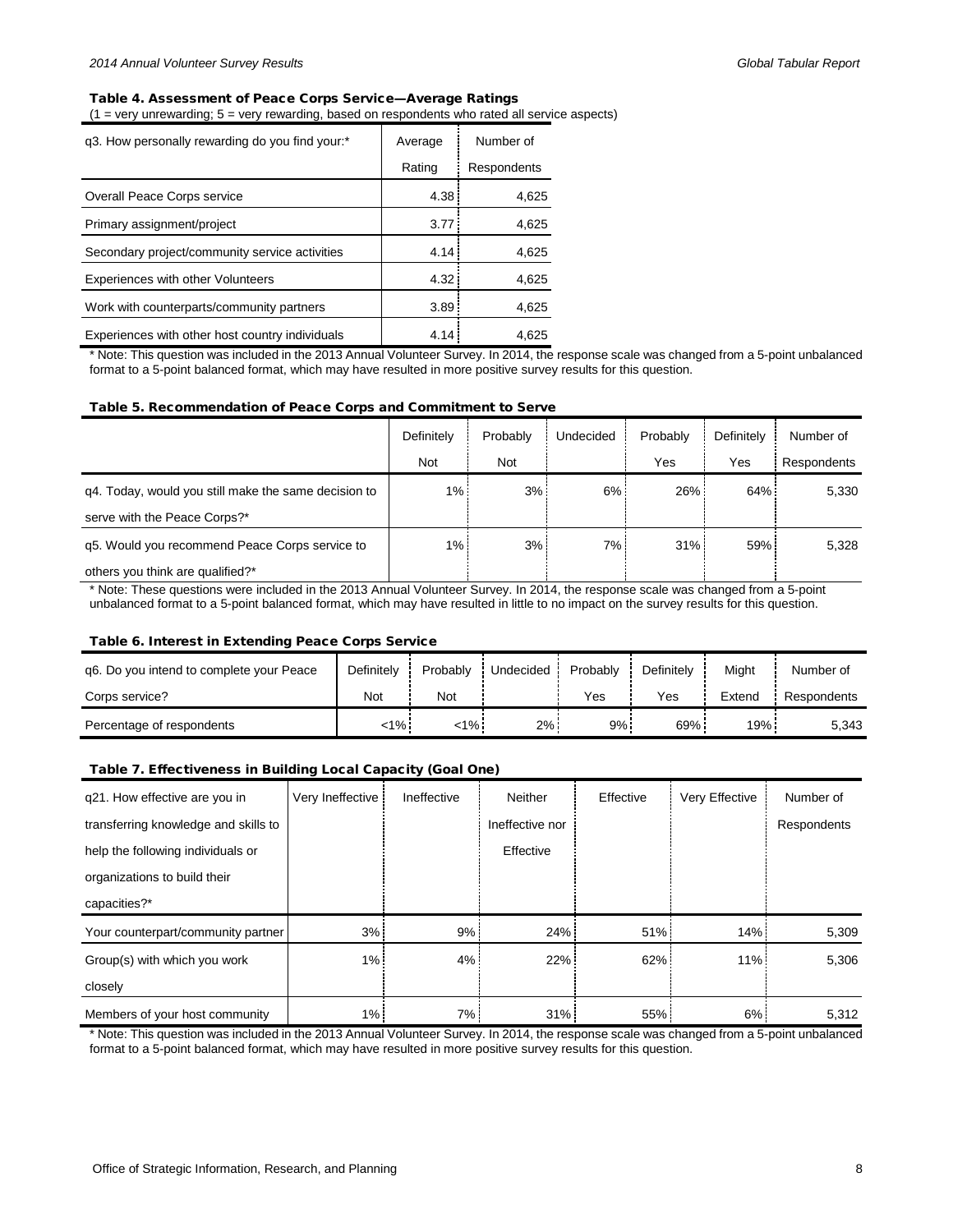#### <span id="page-8-0"></span>Table 8. Effectiveness in Sharing America with the World (Goal Two)

| q22. How effective are you in       | Very Ineffective | Ineffective | Neither         | Effective | Very Effective | Number of   |
|-------------------------------------|------------------|-------------|-----------------|-----------|----------------|-------------|
| promoting a better understanding of |                  |             | Ineffective nor |           |                | Respondents |
| Americans among the following host  |                  |             | Effective       |           |                |             |
| country individuals or groups of    |                  |             |                 |           |                |             |
| individuals?*                       |                  |             |                 |           |                |             |
| Your counterpart/community partner  | 1%               | $2\%$       | 12%             | 57%       | 28%            | 5,309       |
| Group(s) with which you work        | $< 0.5\%$        | $1\%$       | 14%             | 60%       | 25%            | 5,303       |
| closely                             |                  |             |                 |           |                |             |
| Members of your host community      | 1%               | 3%          | 15%             | 59%       | 22%            | 5,315       |

\* Note: This question was included in the 2013 Annual Volunteer Survey. In 2014, the response scale was changed from a 5-point unbalanced format to a 5-point balanced format, which may have resulted in more positive survey results for this question.

#### <span id="page-8-1"></span>Table 9. Effectiveness in Bringing the World Back Home (Goal Three)

| q23. How effective are you in       | Very Ineffective | Ineffective | Neither         | Effective | Very Effective | Number of   |
|-------------------------------------|------------------|-------------|-----------------|-----------|----------------|-------------|
| promoting a better understanding of |                  |             | Ineffective nor |           |                | Respondents |
| host country nationals among        |                  |             | Effective       |           |                |             |
| Americans?*                         |                  |             |                 |           |                |             |
| Percentage of respondents           | $< 0.5\%$        | 2%          | 18%             | 61%       | 19%            | 5.312       |

\* Note: This question was included in the 2013 Annual Volunteer Survey. In 2014, the response scale was changed from a 5-point unbalanced format to a 5-point balanced format, which may have resulted in more positive survey results for this question.

### <span id="page-8-2"></span>Table 10. Effectiveness in All Three Goals—Average Ratings

(1 = very ineffective; 5 = very effective, based on respondents who rated all host country individuals and groups on all three goals)

| q21-q23. How effective are you in*            | Average Rating | Number of   |  |
|-----------------------------------------------|----------------|-------------|--|
|                                               |                | Respondents |  |
| Goal One-Your counterpart/community partner   | 3.65           | 5,226       |  |
| Goal One—Group(s) with which you work closely | 3.79           | 5,226       |  |
| Goal One-Members of your host community       | 3.58           | 5,226       |  |
| Goal Two-Your counterpart/community partner   | 4.08           | 5,226       |  |
| Goal Two-Group(s) with which you work closely | 4.08           | 5,226       |  |
| Goal Two-Members of your host community       | 4.00           | 5,226       |  |
| Goal Three-Among Americans                    | 3.97           | 5.226       |  |

\* Note: These questions were included in the 2013 Annual Volunteer Survey. In 2014, the response scale was changed from a 5-point unbalanced format to a 5-point balanced format, which may have resulted in more positive survey results for these questions.

#### <span id="page-8-3"></span>Table 11. Facilitation of Direct Interactions Between Americans and Host Country Nationals

| q25. Did you facilitate direct interactions between Americans and host country | Yes | No   | Number of   |
|--------------------------------------------------------------------------------|-----|------|-------------|
| nationals in the last 12 months?                                               |     |      | Respondents |
| Percentage of respondents                                                      | 57% | 43%! | 5.330       |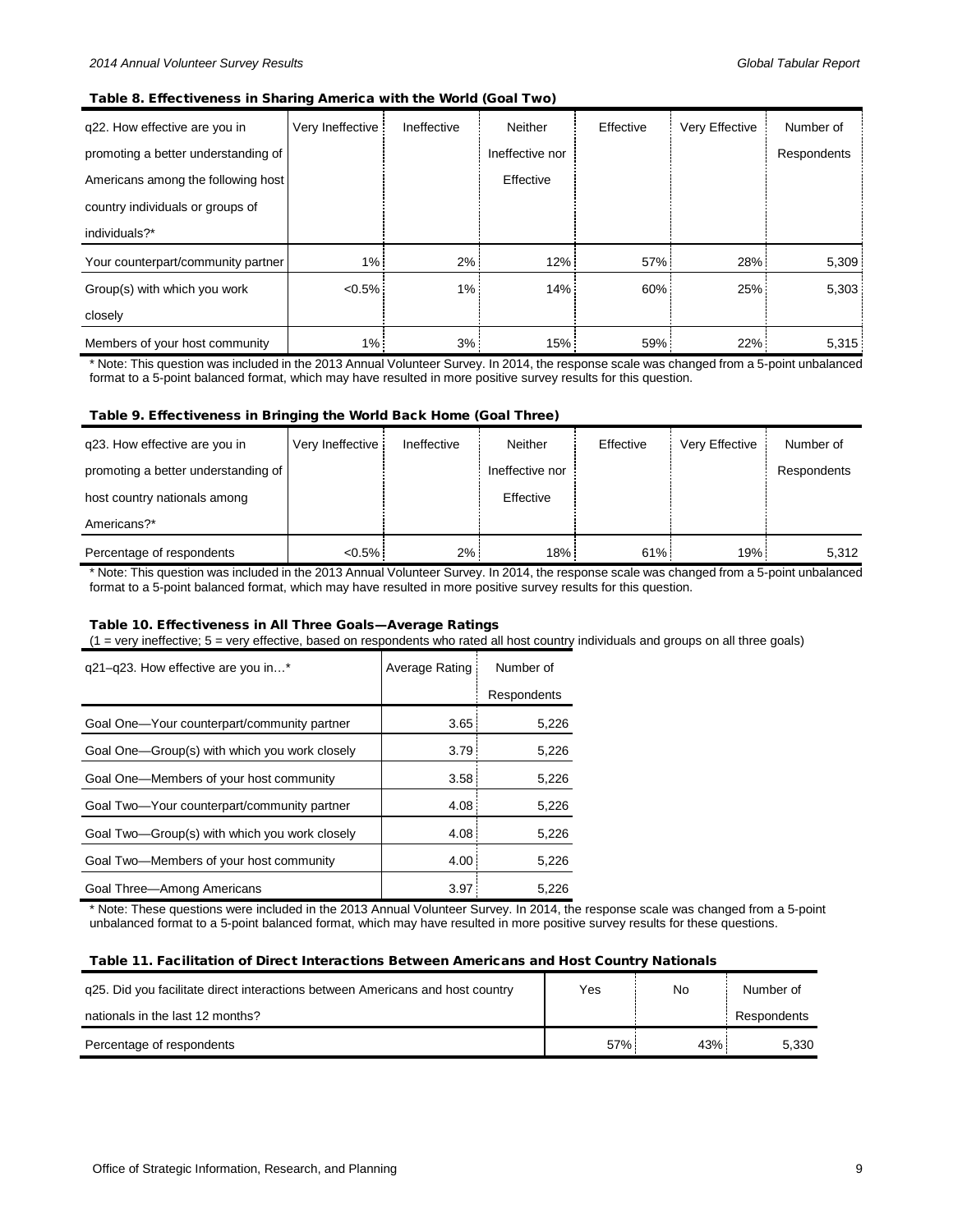## <span id="page-9-0"></span>**II. Peace Corps Training**

This section presents Volunteers' assessments of various Peace Corps training components. Peace Corps training consists of two parts: pre-service training (before Volunteers are sworn-in) and in-service training (after Volunteers are sworn-in). Responses to questions about pre-service training and in-service training fielded in 2013 were highly correlated; therefore, the 2014 survey focused on Peace Corps training overall, without differentiating between pre-service and in-service training. The only exception is three questions gauging whether selected safety and security skills were taught during pre-service training, were learned, and applied.

## **Key Findings**

- *Peace Corps training and field experience prepared Volunteers to meet the challenges of service.* More than half of respondents (55%) felt prepared or very prepared to meet the challenges of Peace Corps service when they first arrived at their host countries. After Peace Corps training and field experience, the great majority (90%) felt prepared or very prepared.
- *Safety and security was the highest-ranked of the 11 Peace Corps training components surveyed.* Eighty-six percent of respondents indicated that training in maintaining personal safety and security was effective. Training in monitoring and evaluating their project goals and outcomes was perceived the least effective (with 57% of respondents rating this training effective or very effective).
- *Peace Corps trained Volunteers more effectively in cultural adjustment than in the development of skills for their primary work assignment.* On average, respondents rated the effectiveness of training components related to cultural adjustment higher than of those related to work assignment skills.
- *Many Volunteers felt they could not communicate well in local languages.* After training and at least one month of field experience, only 42 percent of respondents reported they could communicate well or very well in local languages spoken in their communities.
- *Volunteers mitigate risk.* About half of respondents (49%) used their "RADAR" or personal security skills in the past 12 months, while about one third used sexual assault awareness skills (34%), and twenty-nine percent used Bystander Intervention skills.

|                                  | Very       | Unprepared | <b>Neither</b> | Prepared | Very Prepared | Number of   |
|----------------------------------|------------|------------|----------------|----------|---------------|-------------|
|                                  | Unprepared |            | Unprepared nor |          |               | Respondents |
|                                  |            |            | Prepared       |          |               |             |
| q8. How prepared for Peace Corps | 2%         | 13%        | 30%            | 44%      | 11%           | 5,337       |
| service did you feel when you    |            |            |                |          |               |             |
| arrived in country?*             |            |            |                |          |               |             |
| q11. In general, how prepared do | $< 0.5\%$  | 2%         | 8%             | 59%      | 31%           | 5,328       |
| you feel today to meet the       |            |            |                |          |               |             |
| challenges of Peace Corps        |            |            |                |          |               |             |
| service?*                        |            |            |                |          |               |             |

## <span id="page-9-1"></span>Table 12. Preparedness for Peace Corps Service

\* Note: These questions were included in the 2013 Annual Volunteer Survey. In 2014, the response scale was changed from a 5-point unbalanced format to a 5-point balanced format, which may have resulted in more positive survey results for this question.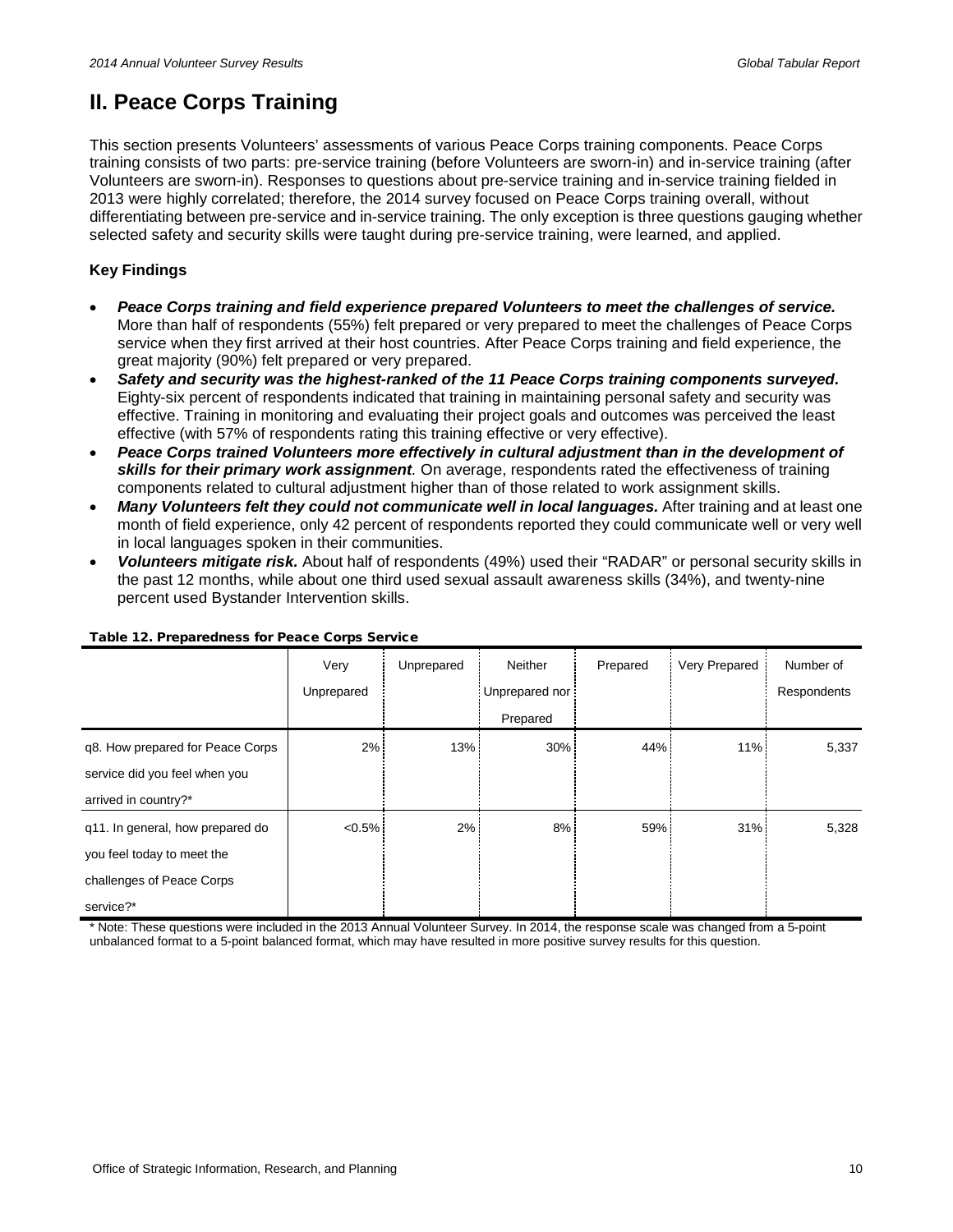## <span id="page-10-0"></span>Table 13. Preparedness for Peace Corps Service—Average Ratings

 $(1 = \text{very un prepared}; 5 = \text{very prepared}, \text{based on respondents who rated both time frames})$ 

|                                                    | Average | Number of   |
|----------------------------------------------------|---------|-------------|
|                                                    | Rating  | Respondents |
| g8. How prepared for Peace Corps service did you   | 3.49    | 5,321       |
| feel when you arrived in country?*                 |         |             |
| q11. In general, how prepared do you feel today to | 4.18    | 5,321       |
| meet the challenges of Peace Corps service?*       |         |             |

\* Note: These questions were included in the 2013 Annual Volunteer Survey. In 2014, the response scale was changed from a 5-point unbalanced format to a 5-point balanced format, which may have resulted in more positive survey results for this question.

#### <span id="page-10-1"></span>Table 14. Effectiveness of Peace Corps Training in Host Country Adjustment Skills

| g9. Please evaluate the effectiveness of your Peace | Very        | Ineffective | Neither       | Effective | Very      | Number of   |
|-----------------------------------------------------|-------------|-------------|---------------|-----------|-----------|-------------|
| Corps training in preparing you to*:                | Ineffective |             | Ineffective   |           | Effective | Respondents |
|                                                     |             |             | nor Effective |           |           |             |
| Manage cultural differences                         | $1\%$       | 5%          | 13%           | 61%       | 20%       | 5,328       |
| Adjust to your physical living conditions           | $1\%$       | 6%          | 16%           | 53%       | 24%       | 5.294       |
| Use language needed in your work/community          | 2%          | 9%          | 13%           | 51%       | 25%       | 5.299       |
| Maintain your physical health                       | $1\%$       | $7\%$       | $22\%$        | 50%       | 20%       | 5,293       |
| Maintain your mental/emotional health               | 3%          | $10\%$      | 27%           | 46%       | 14%       | 5,305       |
| Maintain your personal safety and security          | $1\%$ :     | 3%          | $11\%$        | 52%       | 34%       | 5,312       |

\* Note: This question was included in the 2013 Annual Volunteer Survey. In 2014, the response scale was changed from a 5-point unbalanced format to a 5-point balanced format, which may have resulted in more positive survey results for this question.

## <span id="page-10-2"></span>Table 15. Effectiveness of Peace Corps Training in Host Country Adjustment Skills—Average Ratings

|  |  |  |  |  |  |  | $(1 =$ very ineffective: $5 =$ very effective, based on respondents who rated all skills) |  |
|--|--|--|--|--|--|--|-------------------------------------------------------------------------------------------|--|
|--|--|--|--|--|--|--|-------------------------------------------------------------------------------------------|--|

| g9. Please evaluate the effectiveness of your Peace | Average Rating | Number of   |  |
|-----------------------------------------------------|----------------|-------------|--|
| Corps training in preparing you to:*                |                | Respondents |  |
| Manage cultural differences                         | 3.93           | 5,207       |  |
| Adjust to your physical living conditions           | 3.94           | 5,207       |  |
| Use language needed in your work/community          | 3.88           | 5,207       |  |
| Maintain your physical health                       | 3.81           | 5,207       |  |
| Maintain your mental/emotional health               | 3.59           | 5,207       |  |
| Maintain your personal safety and security          | 4.16           | 5.207       |  |

\* Note: This question was included in the 2013 Annual Volunteer Survey. In 2014, the response scale was changed from a 5-point unbalanced format to a 5-point balanced format, which may have resulted in more positive survey results for this question.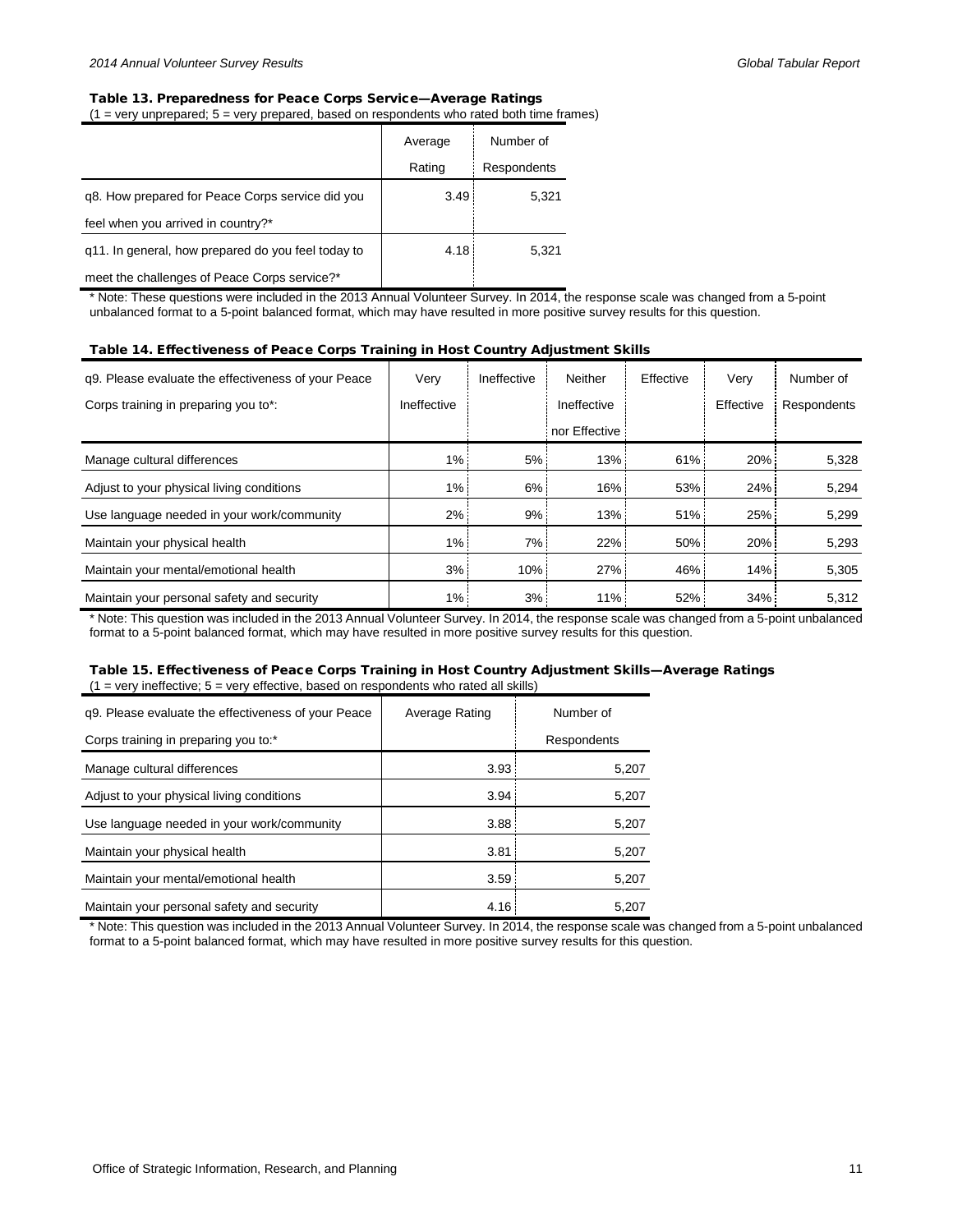#### <span id="page-11-0"></span>Table 16. Effectiveness of Peace Corps Training in Primary Work Assignment Skills

| g10. Please evaluate the effectiveness of your Peace | Very        | Ineffective | Neither       | Effective | Very      | Number of   |
|------------------------------------------------------|-------------|-------------|---------------|-----------|-----------|-------------|
| Corps training in preparing you to:*                 | Ineffective |             | Ineffective   |           | Effective | Respondents |
|                                                      |             |             | nor Effective |           |           |             |
| Perform technical aspects of your work               | 4%          | 13%         | $20\%$        | 49%       | 14%       | 5,287       |
| Work with counterparts/community partners            | 2%          | 13%         | $26\%$        | 49%       | 10%       | 5,301       |
| Conduct a community needs assessment                 | $3\%$       | $11\%$      | 24%           | 47%       | 14%       | 5,199       |
| Work on your project goals and objectives            | $2\%$       | 9%          | $20\%$        | 56%       | 13%       | 5,287       |
| Monitor/evaluate project goals and outcomes          | 3%          | 13%         | $26\%$        | 47%       | 10%       | 5,265       |

\* Note: This question was included in the 2013 Annual Volunteer Survey. In 2014, the response scale was changed from a 5-point unbalanced format to a 5-point balanced format, which may have resulted in more positive survey results for this question.

#### <span id="page-11-1"></span>Table 17. Effectiveness of Peace Corps Training in Primary Work Assignment Skills—Average Ratings  $(1 = \text{very ineffective}, 5 = \text{very effective}, \text{based on respondents who rated all skills})$

| q10. Please evaluate the effectiveness of your Peace | Average           | Number of   |
|------------------------------------------------------|-------------------|-------------|
| Corps training in preparing you to:*                 | Rating            | Respondents |
| Perform technical aspects of your work               | 3.55:             | 5,118       |
| Work with counterparts/community partners            | 3.51              | 5,118       |
| Conduct a community needs assessment                 | 3.57 <sup>1</sup> | 5,118       |
| Work on your project goals and objectives            | 3.70              | 5,118       |
| Monitor/evaluate project goals and outcomes          | 3.48              | 5,118       |

\* Note: This question was included in the 2013 Annual Volunteer Survey. In 2014, the response scale was changed from a 5-point unbalanced format to a 5-point balanced format, which may have resulted in more positive survey results for this question.

#### <span id="page-11-2"></span>Table 18. Ability to Communicate in Local Language

| q42. How well can you communicate in the   | Not at All | Poorly | Adequately | Well | Verv well | Number of   |
|--------------------------------------------|------------|--------|------------|------|-----------|-------------|
| language used by most local people in your |            |        |            |      |           | Respondents |
| community?                                 |            |        |            |      |           |             |
| Percentage of respondents                  | $1\%$      | 18%    | 40%        | 27%  | 15% !     | 5.329       |

### <span id="page-11-3"></span>Table 19. Ability to Communicate Personal Boundaries

| q47. How well can you communicate your personal | Not at All | Poorly | Adequately | Well | Verv well | Number of   |
|-------------------------------------------------|------------|--------|------------|------|-----------|-------------|
| boundaries in the situations that make you feel |            |        |            |      |           | Respondents |
| uncomfortable?                                  |            |        |            |      |           |             |
| Percentage of respondents                       | $1\%$ :    | 9%     | 38%        | 35%  | 17% i     | 5.314       |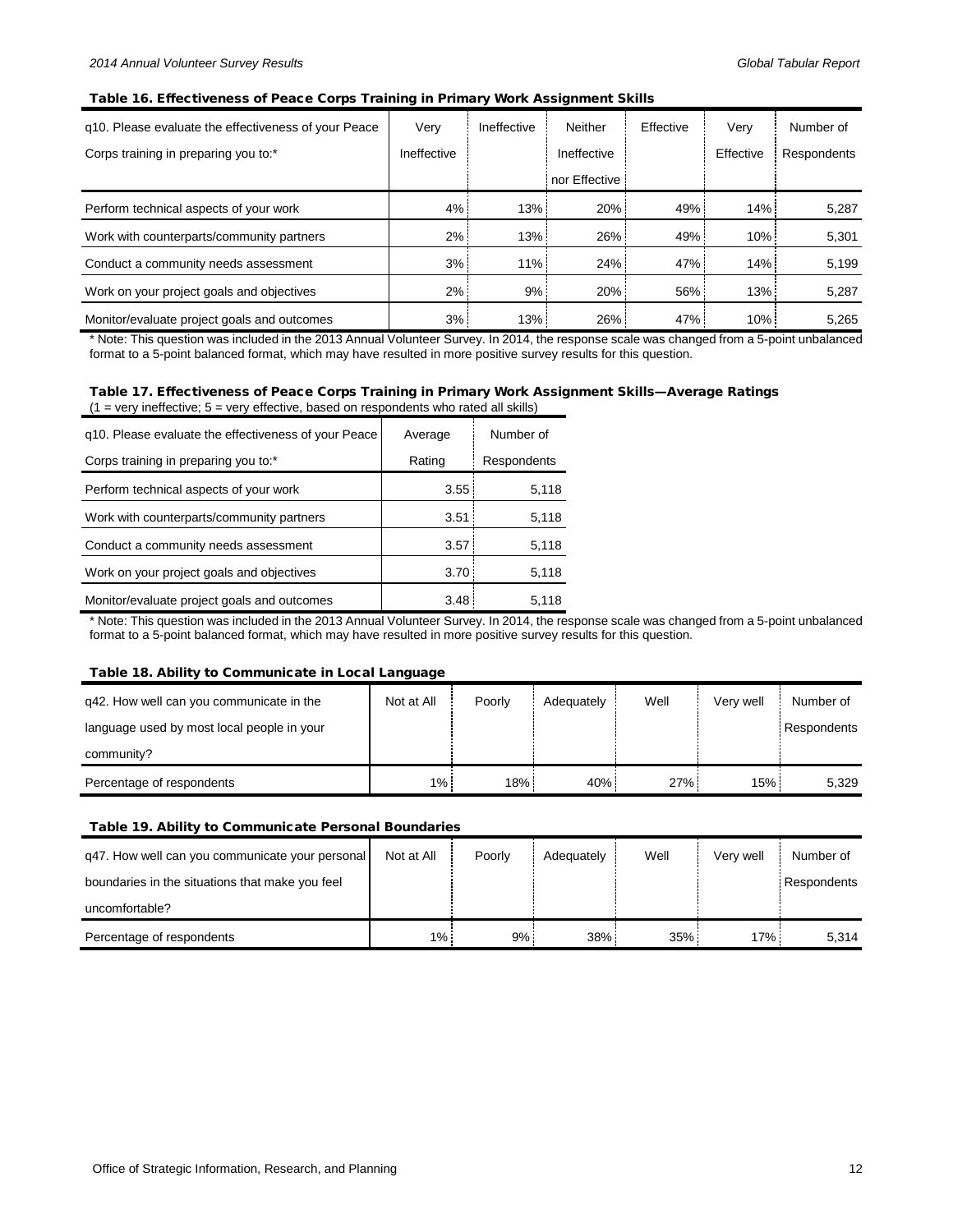## <span id="page-12-0"></span>Table 20. Using Safety and Security Skills Learned at Pre-Service Training

|                                                     | Used this |        | Learned, but : Learned, but : Learned, but : |          | I was not   | Number of   |
|-----------------------------------------------------|-----------|--------|----------------------------------------------|----------|-------------|-------------|
|                                                     | skill     |        | did not need : I was unable                  | do not   | trained on  | Respondents |
|                                                     |           | to use | to apply                                     | remember | this skill. |             |
| q12. Have you used your "RADAR" or personal         | 49%       | 29%    | 2%                                           | 17%      | 3%          | 5,330       |
| security skills in the past 12 months?              |           |        |                                              |          |             |             |
| q13. Have you used Sexual Assault Awareness         | $34\%$    | 54%    | 4%                                           | $6\%$    | $2\%$       | 5,324       |
| skills to mitigate unwanted sexual advances in the  |           |        |                                              |          |             |             |
| past 12 months?                                     |           |        |                                              |          |             |             |
| q14. Have you used Bystander Intervention skills in | 29%       | 59%    | 2%                                           | 7%       | 3%          | 5,334       |
| the past 12 months?                                 |           |        |                                              |          |             |             |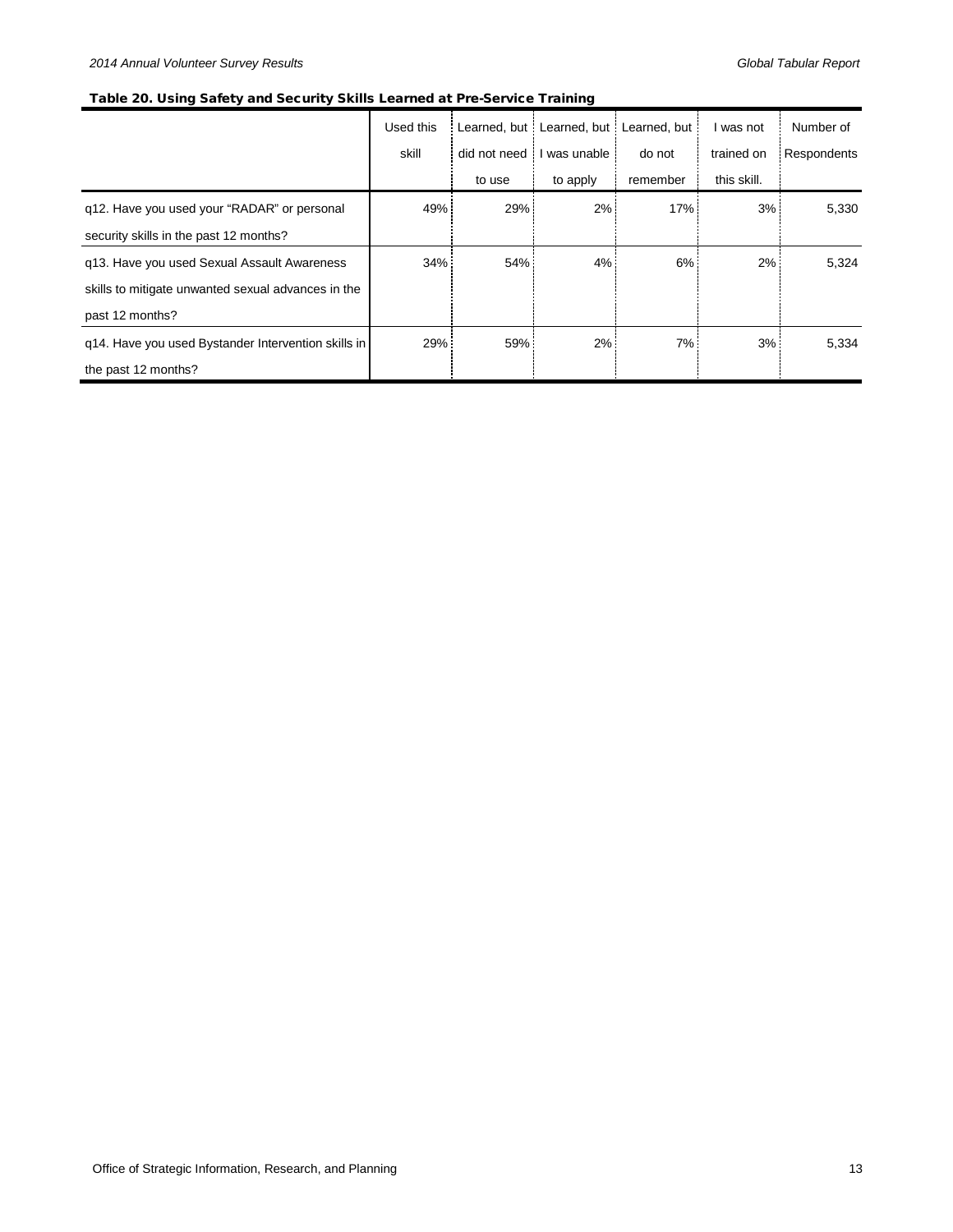## <span id="page-13-0"></span>**III. Work of Volunteers**

This section presents information on Volunteers' work activities, their reflections on working with counterparts as well as their opinions on the future of their primary projects and the Peace Corps program in their host countries.

## **Key Findings**

- *Peace Corps Volunteers worked close to full-time.* Volunteers spent on average 33 hours per week on work-related activities. About two-thirds of that time was devoted to primary project activities and one-third to secondary projects or community service. Seven in ten Volunteers felt that they had enough work to do at their sites (70%) and agreed that their skills are a good match to the work they did (72%).
- *Volunteers were committed to their primary project assignment.* Generally, work activities of Volunteers were closely aligned with their primary project sector: 87 percent to 99 percent of respondents were involved in activities within their respective sectors.
- *Not all Volunteers worked with Peace Corps-assigned counterparts, but many of those who did were*  satisfied. Nearly 7 in 10 respondents (68%) worked with their Peace Corps-assigned counterparts. Of those, more than six in ten were satisfied with their partnership with their counterparts in terms of their project work (63%) and their integration into the community (72%).

| q52. Please select the project to which you are assigned. | Percentage of |
|-----------------------------------------------------------|---------------|
| [Categorized]                                             | Respondents   |
| Agriculture                                               | 6%            |
| Education                                                 | 37%           |
| Environment                                               | 10%           |
| Health                                                    | 23%           |
| <b>Community Economic Development</b>                     | 10%           |
| Youth in Development                                      | 10%           |
| Other                                                     | 1%            |
| Prefer not to answer                                      | 2%            |
| Total                                                     | 5,324         |

#### <span id="page-13-1"></span>Table 21. Primary Project Sector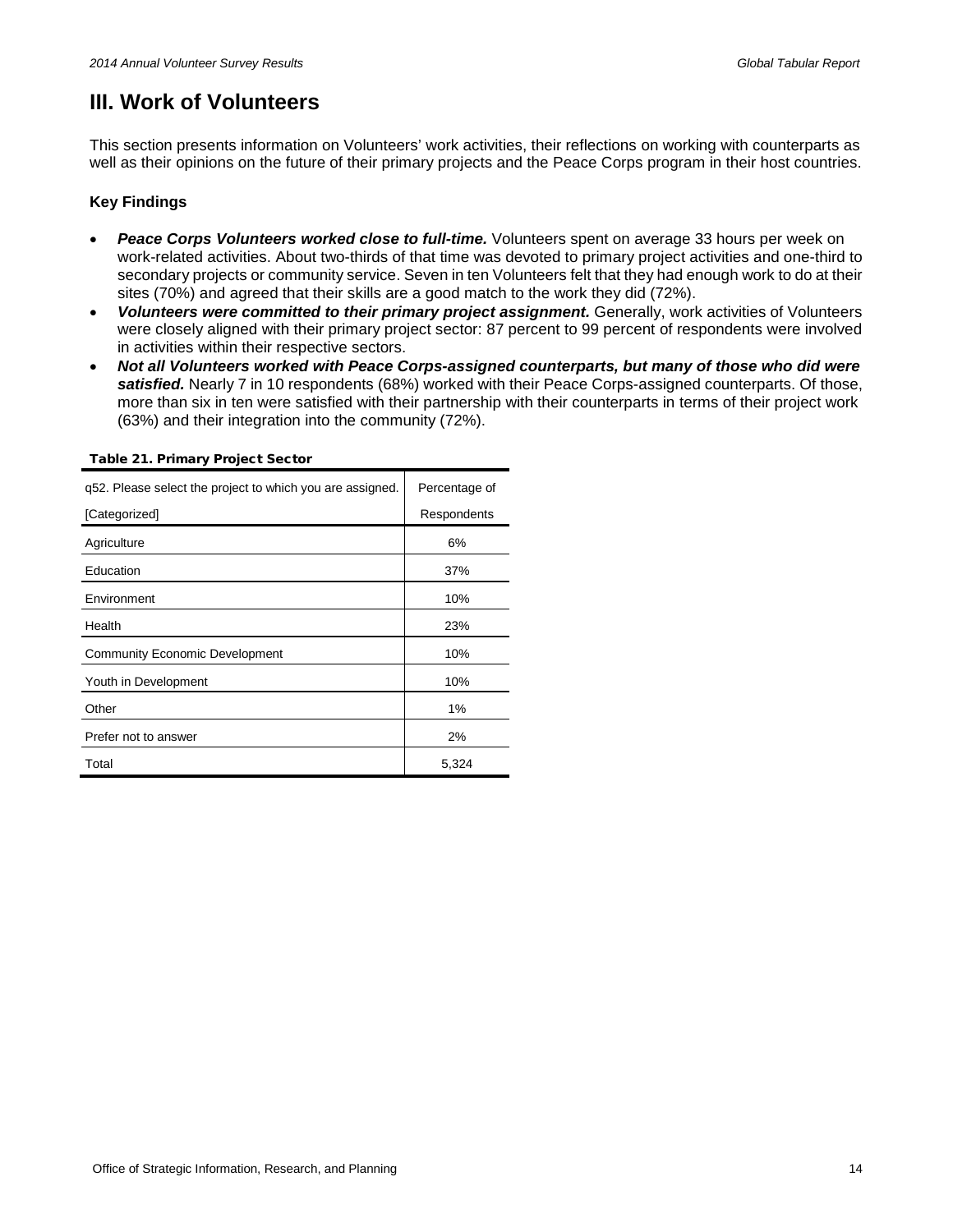## <span id="page-14-0"></span>Table 22. Work Activities

(Percentage of respondents may not add to 100 due to multiple responses provided)

| q15. What do you do as part of your Peace | Percentage of | Number of   |
|-------------------------------------------|---------------|-------------|
| Corps work?                               | Respondents   | Respondents |
| English teaching                          | 59%           | 3,143       |
| Youth as resources/working with youth     | 50%           | 2,665       |
| Community development                     | 42%           | 2,253       |
| Gender equity/women's empowerment         | 41%           | 2,161       |
| HIV/AIDS                                  | 36%           | 1,904       |
| Girls education                           | 34%           | 1,808       |
| Teacher training                          | 29%           | 1,549       |
| Nutrition education                       | 27%           | 1,423       |
| Sports/fitness                            | 24%           | 1,282       |
| Literacy                                  | 22%           | 1,196       |
| <b>Environment work</b>                   | 22%           | 1,170       |
| Library development                       | 21%           | 1,121       |
| Malaria prevention                        | 20%           | 1,070       |
| Food security--community/household        | 20%           | 1,041       |
| Income generation                         | 19%           | 1,035       |
| Health extension                          | 19%           | 988         |
| Water and sanitation                      | 17%           | 911         |
| Arts                                      | 17%           | 893         |
| Agriculture/fish/livestock                | 16%           | 869         |
| Maternal, child, and neonatal health      | 16%           | 833         |
| Volunteerism/V <sup>2</sup>               | 15%           | 809         |
| Business advising                         | 14%           | 768         |
| Math/Science teaching                     | 13%           | 669         |
| NGO development                           | 12%           | 650         |
| Rural development                         | 12%           | 642         |
| Agroforestry                              | 9%            | 490         |
| Technology for development/ICT            | 9%            | 465         |
| Microenterprise development               | 8%            | 418         |
| Working with people with disabilities     | 7%            | 397         |
| Other                                     | 4%            | 204         |
| Total                                     |               | 5,324       |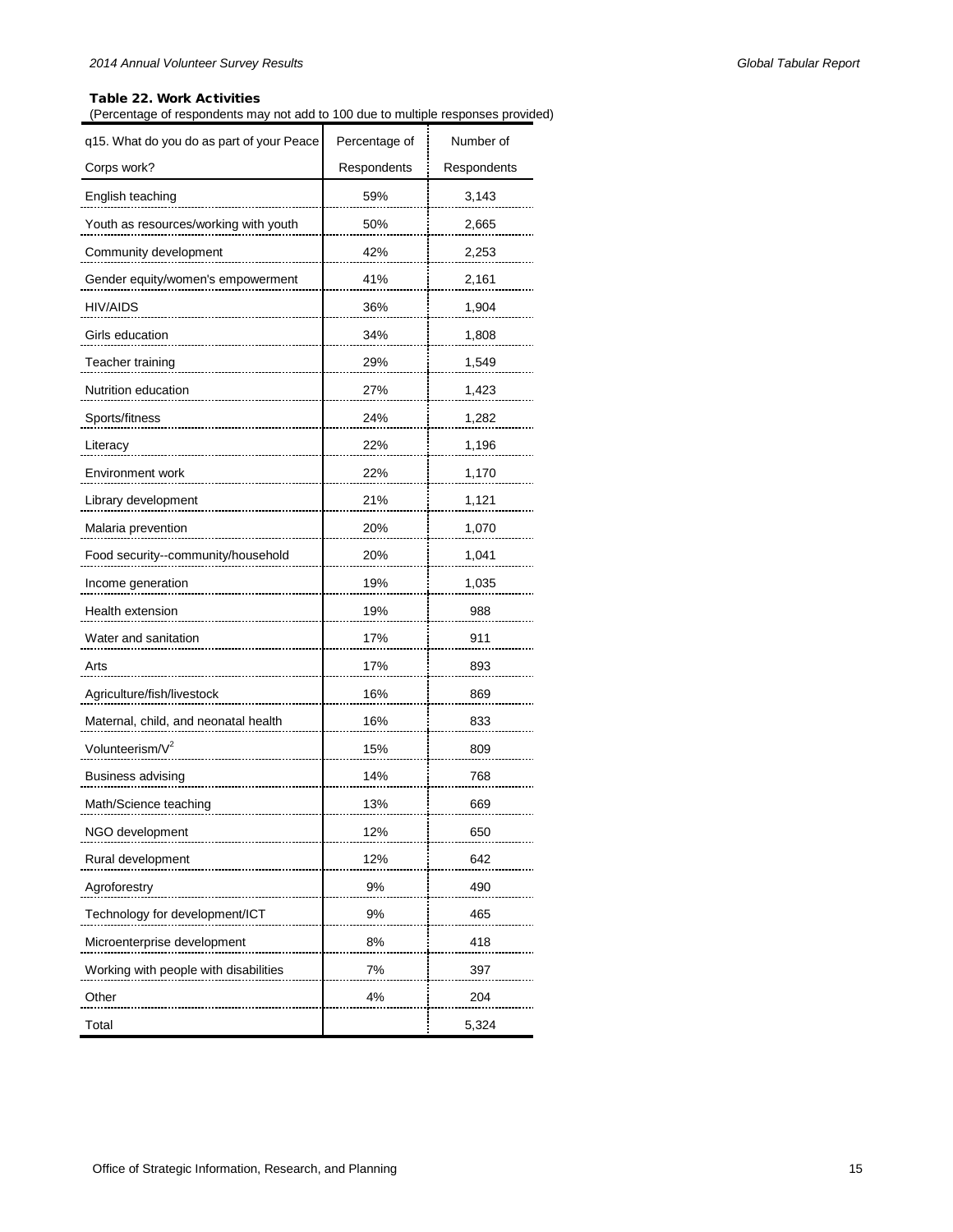#### <span id="page-15-0"></span>Table 23. Sector Based on Work Activities

(Percentage of respondents may not add to 100 due to multiple responses provided)

| q15. What do you do as part of your Peace Corps work? [Categorized] | Percentage of Respondents | Number of Respondents |
|---------------------------------------------------------------------|---------------------------|-----------------------|
| Agriculture work activities                                         | 16%                       | 869                   |
| Education work activities                                           | 80%                       | 4,270                 |
| Environment work activities                                         | 25%                       | 1,320                 |
| Health work activities                                              | 67%                       | 3,566                 |
| Community Economic Development work activities                      | 57%                       | 3,030                 |
| Youth in Development work activities                                | 50%                       | 2,665                 |
| Cross-sector work activities                                        | 54%                       | 2,889                 |
| Other activities                                                    | 2%                        | 129                   |
| Total                                                               |                           | 5,324                 |

## <span id="page-15-1"></span>Table 24. Sector Based on Actual Work Activities by Assigned Primary Project Sector

(Percentage of respondents may not add to 100 due to multiple responses provided)

| Project sector based on work activities        | Primary<br>Sector:<br>Agriculture | Primary<br>Sector:<br>Education | Primary<br>Sector:<br>Environment | Primary<br>Sector:<br>Health | Primary<br>Sector:<br>Community<br>Economic | Primary<br>Sector:<br>Youth in<br>Development : Development |
|------------------------------------------------|-----------------------------------|---------------------------------|-----------------------------------|------------------------------|---------------------------------------------|-------------------------------------------------------------|
| Agriculture work activities                    | 89%                               | 3%                              | 47%                               | 10%                          | 19%                                         | 3%                                                          |
| Education work activities                      | 60%                               | 99%                             | 57%                               | 66%                          | 71%                                         | 90%                                                         |
| Environment work activities                    | 62%                               | 8%                              | 93%                               | 17%                          | 22%                                         | 15%                                                         |
| Health work activities                         | 87%                               | 48%                             | 65%                               | 99%                          | 40%                                         | 80%                                                         |
| Community Economic Development work activities | 69%                               | 39%                             | 61%                               | 60%                          | 98%                                         | 62%                                                         |
| Youth in Development work activities           | 34%                               | 42%                             | 41%                               | 56%                          | 53%                                         | 87%                                                         |
| Cross-sector work activities                   | 51%                               | 49%                             | 41%                               | 59%                          | 53%                                         | 78%                                                         |
| Other activities                               | 2%                                | 2%                              | 3%                                | 2%                           | 3%                                          | 3%                                                          |
| Total                                          | 343                               | 1,966                           | 522                               | 1,205                        | 544                                         | 538                                                         |

## <span id="page-15-2"></span>Table 25. Average Amount of Time Spent Per Week on Primary and on Secondary Activities

| q18. How many hours do you spend on your primary work and secondary | Average Number of : | Median Number of | Number of          |
|---------------------------------------------------------------------|---------------------|------------------|--------------------|
| projects or community service during an average work week?          | Hours               | <b>Hours</b>     | <b>Respondents</b> |
| Primary work                                                        | 22.2                | 20.0             | 5,223              |
| Secondary projects or community service                             | 10.5                | 10.0             | 5,223              |
| Total                                                               | 32.7                | 32.0             | 5,223              |

## <span id="page-15-3"></span>Table 26. Status of Working Relationship with Peace Corps-assigned Counterparts

| q19. Do you currently work with one or more Peace   | Yes | No     | Number of          |
|-----------------------------------------------------|-----|--------|--------------------|
| Corps-assigned counterpart(s)/community partner(s)? |     |        | <b>Respondents</b> |
| Percentage of respondents                           | 68% | $32\%$ | 5.335              |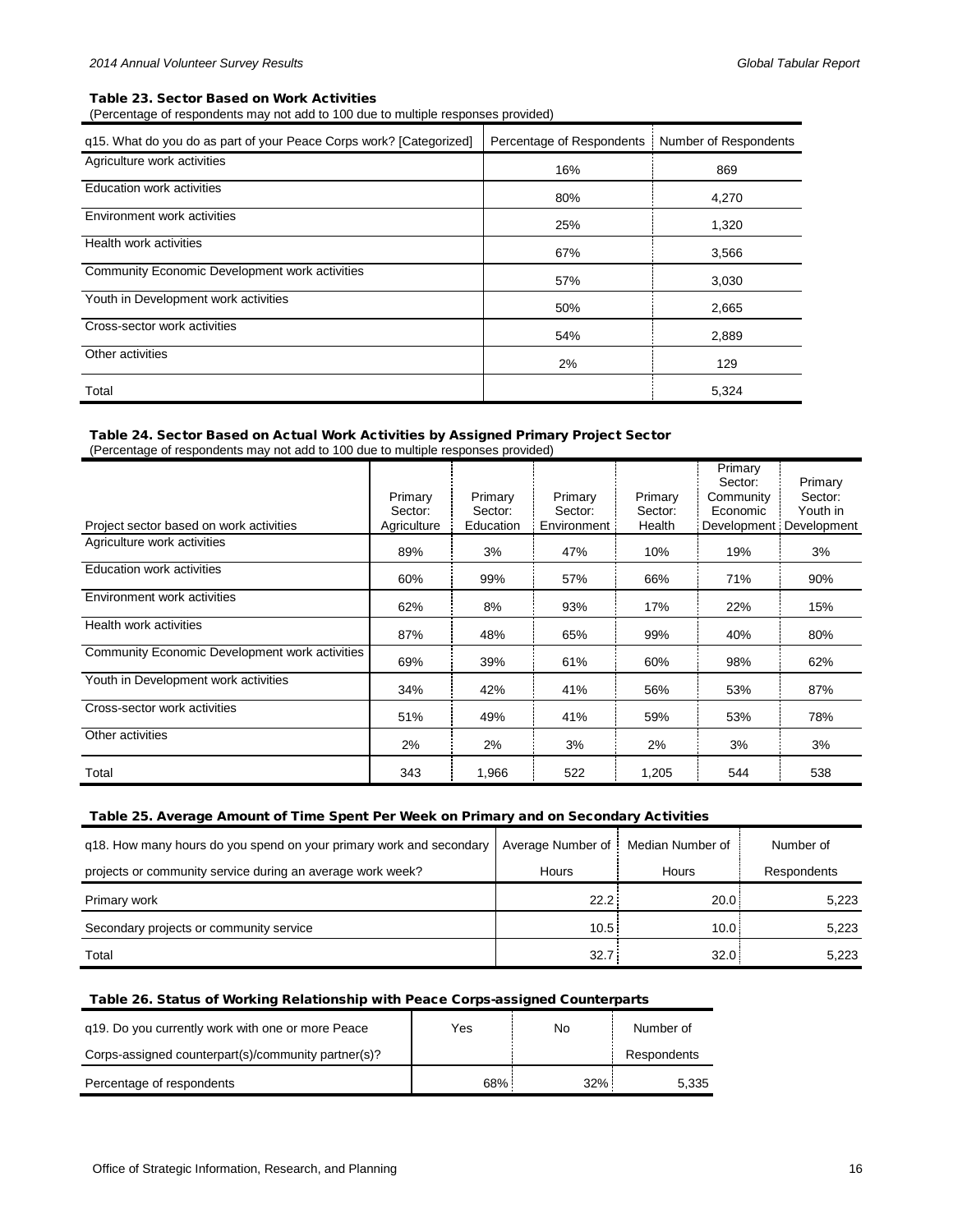## <span id="page-16-0"></span>Table 27. Satisfaction with Working Relationship with Peace Corps-assigned Counterparts (Based on respondents who worked with Peace-Corps assigned counterparts at the time of the survey)

| g20. How satisfied are you with the following aspects<br>of working with your Peace Corps-assigned | Very<br>Dissatisfied | Dissatisfied | Neither<br>Dissatisfied | Satisfied | Verv<br>Satisfied | Number of<br>Respondents |
|----------------------------------------------------------------------------------------------------|----------------------|--------------|-------------------------|-----------|-------------------|--------------------------|
| counterpart?                                                                                       |                      |              | nor Satisfied !         |           |                   |                          |
| Accomplishing your project work                                                                    | 5%                   | $14\%$       | 18%                     | $39\%$    | 24%               | 3,510                    |
| Integrating into your community                                                                    | 4%                   | 9%           | 16%                     | 37%       | 35%               | 3,562                    |

## <span id="page-16-1"></span>Table 28. Satisfaction with Working Relationship with Peace Corps-assigned Counterparts—Average Ratings  $(1 = \text{very dissatisfied}; 5 = \text{very satisfied}, \text{based on respondents who rated both aspects})$

| g20. How satisfied are you with the following aspects of | Average Rating    | Number of Respondents |
|----------------------------------------------------------|-------------------|-----------------------|
| working with your Peace Corps-assigned counterpart?      |                   |                       |
| Accomplishing your project work                          | 3.64              | 3.489                 |
| Integrating into your community                          | 3.89 <sup>°</sup> | 3.489                 |

### <span id="page-16-2"></span>Table 29. Quality of Work at Site

| q16. To what extent do you disagree or agree with   | Strongly | Disagree | <b>Neither</b> | Agree | Strongly | Number of   |
|-----------------------------------------------------|----------|----------|----------------|-------|----------|-------------|
| each of the following statements?                   | Disagree |          | Agree nor      |       | Agree    | Respondents |
|                                                     |          |          | Disagree       |       |          |             |
| have enough work to do at my site                   | 5%       | 12%      | 13%            | 37%   | $33\%$   | 5,275       |
| My skills are a good match to the work I do at site | $4\%$    | $8\%$    | 16%            | 43%   | 29%      | 5,267       |
| My work is directly related to what my community    | 3%       | $7\%$    | 19%            | 45%   | 26%      | 5,194       |
| needs                                               |          |          |                |       |          |             |

## <span id="page-16-3"></span>Table 30. Quality of Work at Site—Average Ratings

| $(1 =$ strongly disagree; $5 =$ strongly agree, based on respondents who rated all aspects) |
|---------------------------------------------------------------------------------------------|
|---------------------------------------------------------------------------------------------|

| g16. To what extent do you disagree or agree with each of | Average Rating | Number of Respondents |
|-----------------------------------------------------------|----------------|-----------------------|
| the following statements?                                 |                |                       |
| I have enough work to do at my site                       | 3.82:          | 5,138                 |
| My skills are a good match to the work I do at site       | 3.85           | 5,138                 |
| My work is directly related to what my community needs    | 3.85           | 5.138                 |

## <span id="page-16-4"></span>Table 31. Opinion on the Future of the Peace Corps Program and Primary Project in the Host Country

| q17. In your view, which of the following options would benefit   Discontinued |                   | Reduced | Maintained As: | Expanded | Number of   |
|--------------------------------------------------------------------------------|-------------------|---------|----------------|----------|-------------|
| your host country the most?                                                    | <b>Phased Out</b> |         | Is             |          | Respondents |
| Your project/primary work assignment should be:                                | 9%                | 10%     | 48%            | 33%      | 5,276       |
| The Peace Corps program (the post and all projects) in this                    | 5%                | $11\%$  | 47%            | 36%      | 5.279       |
| country should be:                                                             |                   |         |                |          |             |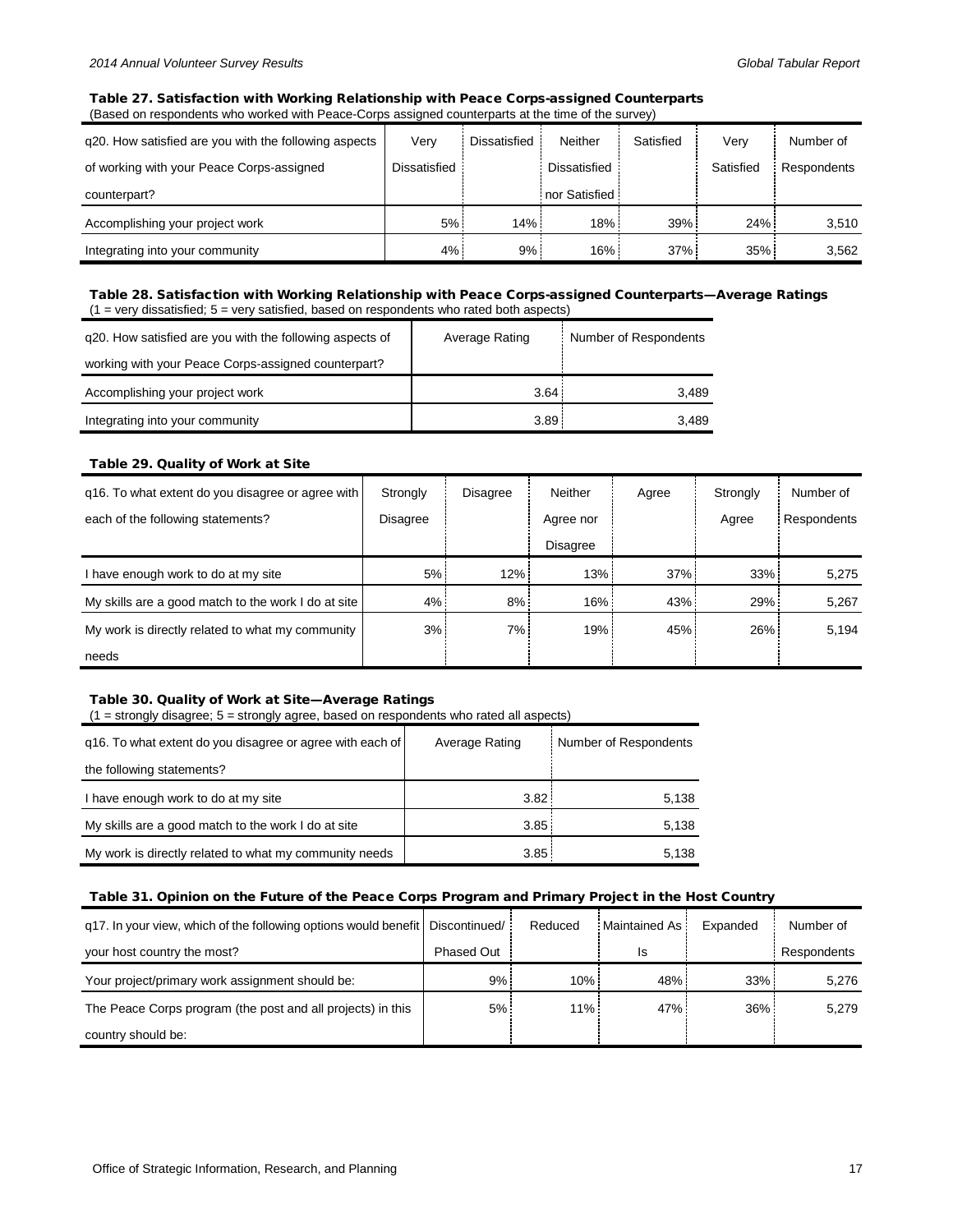## <span id="page-17-0"></span>**IV. Site Characteristics**

This section presents Volunteer feedback regarding the characteristics of their assigned sites. Before a Volunteer arrives at site, Peace Corps ensures through the site development process that there is a safe and secure environment, appropriate housing, and available work.

## **Key Findings**

- *Peace Corps Volunteers tended to live in remote locations.* More than three quarters of respondents (77%) lived in sites that are located in villages, rural areas, or rural towns. A typical Volunteer needed to travel half an hour from his or her site to reach the nearest Volunteer, and four hours to reach the nearest Peace Corps office.
- *Volunteers generally felt safe, but were not immune to negative treatment.* The great majority of respondents (93%) felt safe where they lived. Yet, 76 percent had experienced insensitive comments, harassment, or discrimination in the past year, primarily based on race/color/ethnicity (53%) or gender (50%).
- *Access to modern conveniences at site varied greatly both by geographic region and the extent of community urbanization.* The majority of Volunteers had daily access to cell phone service at their residence (93%), and three in four respondents had daily access to electricity (75%). Fewer respondents had daily access to running water (62%) or Internet (52%).
- *Volunteer opinions were split on the question as to whether Peace Corps sites were well-prepared when they arrived.* Slightly more than half of respondents agree or strongly agree that meaningful work was available when they arrived at site (55%), and 54 percent thought that host country individuals were prepared for their arrival.
- *Most Volunteers felt integrated into their communities.* Nearly three in four respondents (73%) felt well-integrated into their communities at the time of the survey.

| g50. Please choose the best description of your | Percentage of |
|-------------------------------------------------|---------------|
| assigned site.                                  | Respondents   |
| Capital of the country                          | 3%            |
| City (population over 25,000) - not the capital | 19%           |
| Rural town (population $2,000+$ to $25,000$ )   | 37%           |
| Village/rural area (population under 2,000)     | 40%           |
| Outer island (regardless of size)               | $1\%$         |
| Total                                           | 5.268         |

## <span id="page-17-1"></span>Table 32. Site Urbanization

## <span id="page-17-2"></span>Table 33. Distance to the Nearest Peace Corps Office and Volunteer

| q51. How long does it take you to reach the nearest  | Average | Median | Number of   |
|------------------------------------------------------|---------|--------|-------------|
| Peace Corps office and the nearest Peace Corps       |         |        | Respondents |
| Volunteer by your typical mode(s) of transportation? |         |        |             |
| Nearest office in minutes                            | 364     | 240    | 5,181       |
| Nearest Volunteer in minutes                         | 60      | 30 I   | 5.106       |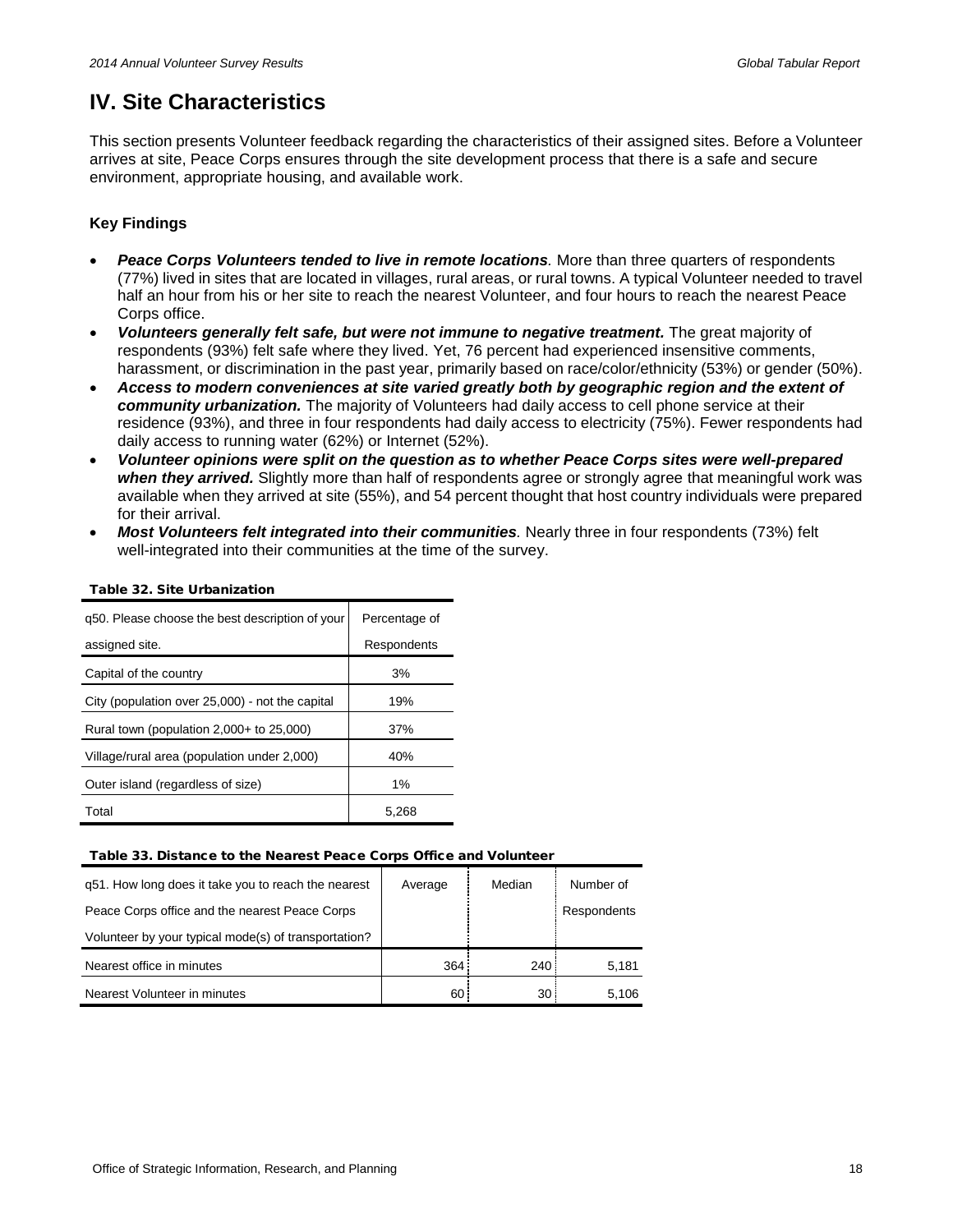### <span id="page-18-0"></span>Table 34. Time Living with Host Country Individual or Family

| g40. How long have you lived with a host country | Average | Median | Number of    |
|--------------------------------------------------|---------|--------|--------------|
| individual or family in total?                   |         |        | Respondents* |
| Number of months                                 | 8.7     | 5.0    | 5.136        |

\* 2% of respondents who did not live with host families and reported 0 months are not included.

### <span id="page-18-1"></span>Table 35. Access to Modern Conveniences at Site

| g43. How often are the following services available at | Electricity | Running | Cell phone | Internet     |
|--------------------------------------------------------|-------------|---------|------------|--------------|
| your residence?                                        |             | water   | service    | connectivity |
| Service not available                                  | 19%         | 28%     | 2%         | 27%          |
| Less than once a month                                 | $< 0.5\%$   | 1%      | $< 0.5\%$  | $1\%$        |
| At least once a month, but not every week              | $1\%$       | $2\%$   | 1%         | 4%           |
| At least once a week, but less than daily              | 5%          | 8%      | 4%         | 16%          |
| At least once a day                                    | 75%         | 62%     | 93%        | 52%          |
| Number of respondents                                  | 5,321       | 5,318   | 5,328      | 5.286        |

## <span id="page-18-2"></span>Table 36. Frequency of Internet Use

| q44. How frequently do you typically use  | Percentage of |
|-------------------------------------------|---------------|
| the Internet?                             | Respondents   |
| Less than once a month                    | 3%            |
| At least once a month, but not every week | 16%           |
| At least once a week, but not every day   | 31%           |
| At least once a day                       | 48%           |
| Typically do not use                      | 2%            |
| Total                                     | 5.332         |

#### <span id="page-18-3"></span>Table 37. Safety Perception

| q45. How safe do you feel in the following         | Very Unsafe | Unsafe | Neither    | Safe   | Very Safe | Number of   |
|----------------------------------------------------|-------------|--------|------------|--------|-----------|-------------|
| environments?*                                     |             |        | Unsafe nor |        |           | Respondents |
|                                                    |             |        | Safe       |        |           |             |
| Where you live                                     | $< 0.5\%$   | $2\%$  | 6%         | $39\%$ | 54%       | 5,325       |
| Where you work                                     | $< 0.5\%$   | $1\%$  | 3%         | 38%    | 58%       | 5,323       |
| When you travel in-country: transportation safety  | 5%          | 17%    | 25%        | 42%    | $11\%$    | 5,327       |
| When you travel in-country: personal security      | $1\%$       | 6%     | 21%        | 56%    | $16\%$    | 5,323       |
| In the city where your country's main PC office is | $2\%$       | $11\%$ | 26%        | 45%    | 15%       | 5,326       |
| located                                            |             |        |            |        |           |             |

\* Note: This question was included in the 2013 Annual Volunteer Survey. In 2014, the response scale was changed from a 5-point unbalanced format to a 5-point balanced format, which may have resulted in little to no impact on the survey results for this question.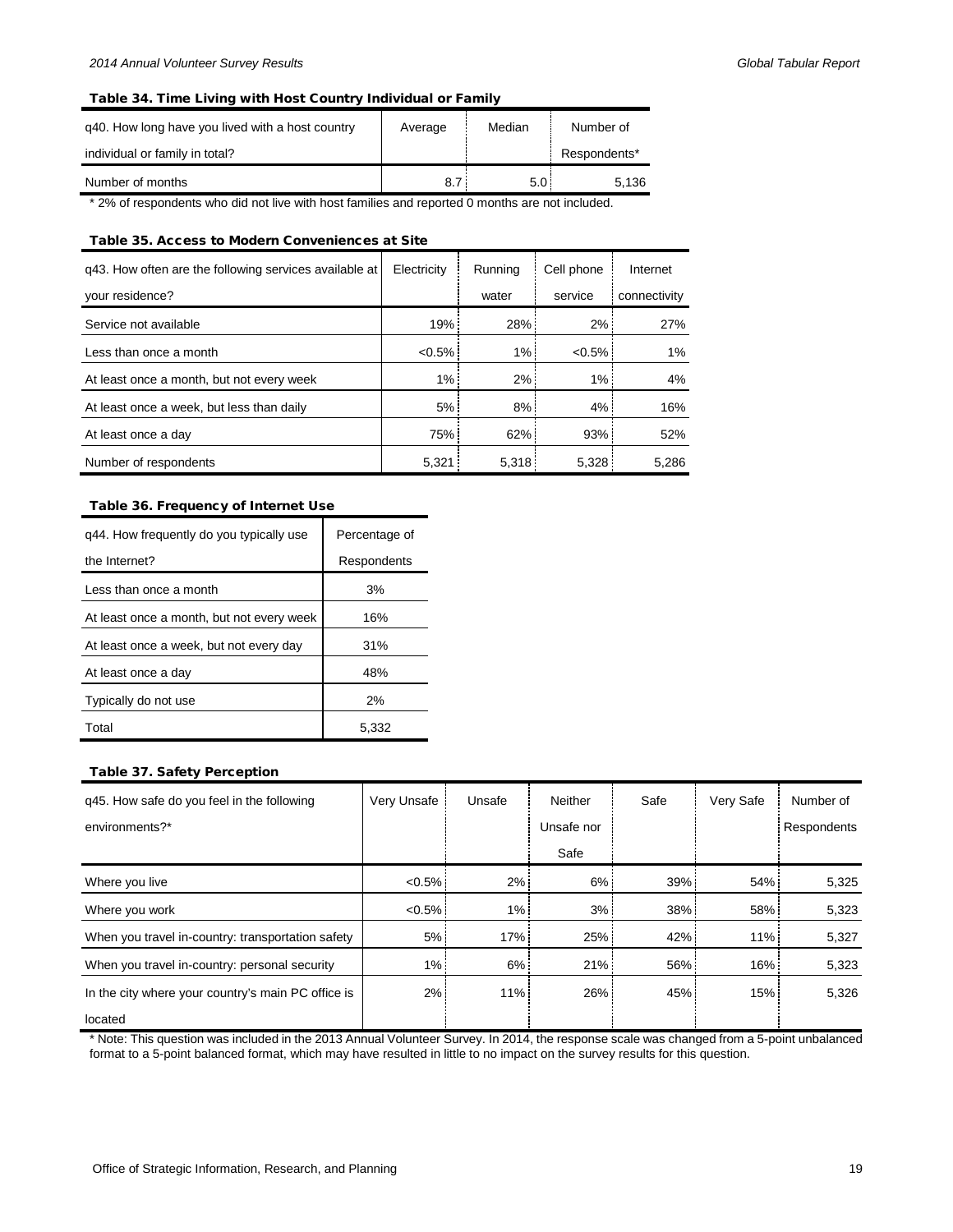## <span id="page-19-0"></span>Table 38. Safety Perception—Average Ratings

 $(1 = \text{very unsafe}; 5 = \text{very safe}, \text{based on respondents who rated all environments})$ 

| q45. How safe do you feel in the following         | Average Rating | Number of   |  |
|----------------------------------------------------|----------------|-------------|--|
| environments?*                                     |                | Respondents |  |
| Where you live                                     | 4.44           | 5,297       |  |
| Where you work                                     | 4.53           | 5,297       |  |
| When you travel in-country: transportation safety  | 3.36           | 5,297       |  |
| When you travel in-country: personal security      | 3.82           | 5,297       |  |
| In the city where your country's main PC office is | 3.61           | 5.297       |  |
| located                                            |                |             |  |

\* Note: This question was included in the 2013 Annual Volunteer Survey. In 2014, the response scale was changed from a 5-point unbalanced format to a 5-point balanced format, which may have resulted in little to no impact on the survey results for this question.

#### <span id="page-19-1"></span>Table 39. Exposure to Insensitive Comments, Harassment, or Discrimination in Host Country (Percentage of respondents may not add to 100 due to multiple responses provided)

| q46. In the last 12 months, have you experienced     | Percentage of | Number of   |
|------------------------------------------------------|---------------|-------------|
| insensitive comments, harassment, or discrimination  | Respondents   | Respondents |
| towards you in your host country based on any of the |               |             |
| following characteristics?                           |               |             |
| Race/color/ethnicity                                 | 53%           | 2,720       |
| Gender                                               | 50%           | 2,589       |
| Age                                                  | 19%           | 994         |
| Religion                                             | 12%           | 639         |
| Sexual orientation                                   | 6%            | 300         |
| Gender or transgender identity expression            | 4%            | 225         |
| <b>Disability</b>                                    | 1%            | 42          |
| Other                                                | 2%            | 124         |
| Did not experience                                   | 24%           | 1,207       |
| Total                                                |               | 5,129       |

### <span id="page-19-2"></span>Table 40. Initial Work Availability at Site

| q16. To what extent do you disagree or agree with      | Strongly | <b>Disagree</b> | Neither         | Agree | Strongly | Number of          |
|--------------------------------------------------------|----------|-----------------|-----------------|-------|----------|--------------------|
| each of the following statements?                      | Disagree |                 | Agree nor       |       | Agree    | <b>Respondents</b> |
|                                                        |          |                 | <b>Disagree</b> |       |          |                    |
| Meaningful work was available for me when I arrived at | 9%       | 20%             | 17%             | 36%   | 19%      | 5,307              |
| site                                                   |          |                 |                 |       |          |                    |
| Host country individuals with whom I would be working  | 9%       | 19%             | 18%             | 37%   | 17%      | 5,313              |
| were prepared for my arrival in the community          |          |                 |                 |       |          |                    |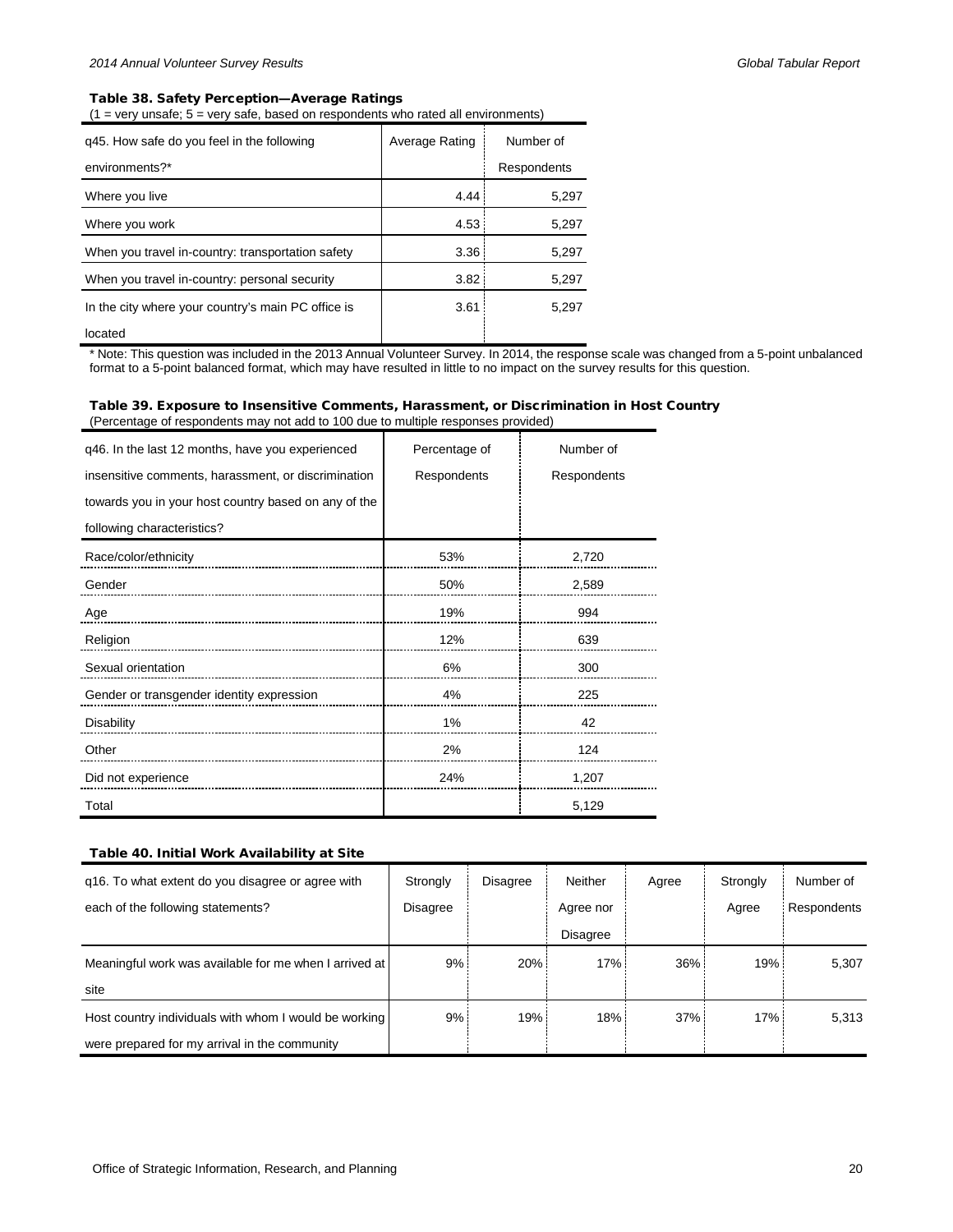## <span id="page-20-0"></span>Table 41. Initial Work Availability at Site—Average Ratings

(1 = strongly disagree; 5 = strongly agree, based on respondents who rated all aspects)

| q16. To what extent do you disagree or agree with   | Average Rating    | Number of   |  |
|-----------------------------------------------------|-------------------|-------------|--|
| each of the following statements?                   |                   | Respondents |  |
| Meaningful work was available for me when I arrived | 3.37              | 5,138       |  |
| at site                                             |                   |             |  |
| Host country individuals with whom I would be       | 3.36 <sup>1</sup> | 5,138       |  |
| working were prepared for my arrival in the         |                   |             |  |
| community                                           |                   |             |  |

## <span id="page-20-1"></span>Table 42. Integration into the Local Community

| q41. How integrated into your community do | Very Poorly | Poorly     | Neither Poorly: | Well       | Verv Well  | Number of   |
|--------------------------------------------|-------------|------------|-----------------|------------|------------|-------------|
| you feel?*                                 | Integrated  | Integrated | nor Well        | Integrated | Integrated | Respondents |
|                                            |             |            | Integrated      |            |            |             |
| Percentage of respondents                  | $1\%$       | $4\%$      | 23%             | $52\%$     | $21\%$     | 5,318       |

\* Note: This question was included in the 2013 Annual Volunteer Survey. In 2014, the response scale was changed from a 5-point unbalanced format to a 5-point balanced format, which may have resulted in little to no impact on the survey results for this question.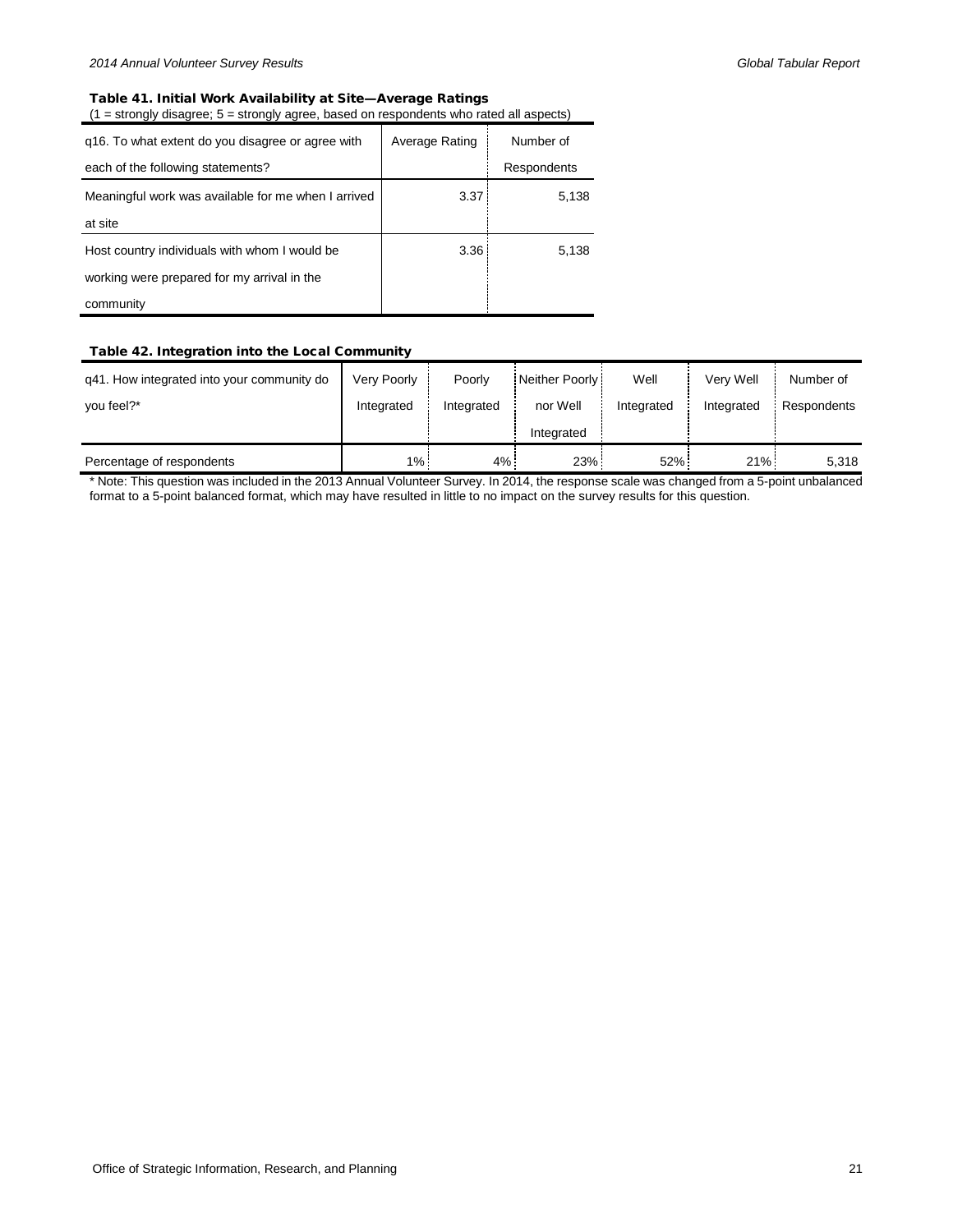## <span id="page-21-0"></span>**V. Ongoing Peace Corps Support and Site Monitoring**

This section presents Volunteer feedback on in-country Peace Corps staff support, processes, and organizational culture.

## **Key Findings**

- *Peace Corps staff was in contact with Volunteers.* Nearly all respondents (94%) reported that a Peace Corps staff member had visited their site in the past 12 months; 96 percent reported that they received healthcare from their medical officers (PCMOs) in the past 12 months.
- *Volunteers felt that Peace Corps culture is inclusive.* Eight in ten respondents (80%) agreed or strongly agreed that the Peace Corps organizational culture is inclusive of diverse people.
- *The great majority of Volunteers were satisfied with the Peace Corps' safety and security and medical services.* Of the six major support functions surveyed, respondents were the most satisfied with safety and security support (84%), followed by medical support (78%) provided by Peace Corps in-country staff.

| g26. How satisfied are you with the following | Very         | <b>Dissatisfied</b> | Neither       | Satisfied | Very Satisfied: | Number of   |
|-----------------------------------------------|--------------|---------------------|---------------|-----------|-----------------|-------------|
| types of support provided by in-country Peace | Dissatisfied |                     | Dissatisfied  |           |                 | Respondents |
| Corps staff?*                                 |              |                     | nor Satisfied |           |                 |             |
| Administrative/logistical                     | 3%           | 9%                  | 13%           | $46\%$    | 29%             | 5,301       |
| Emotional                                     | 4%           | 11%                 | 27%           | $39\%$    | 19%             | 4,961       |
| Medical                                       | 2%           | 8%                  | 12%           | $40\%$    | $38\%$          | 5,282       |
| Project specific technical skills             | 4%           | 13%                 | 22%           | 41%       | 20%             | 5,215       |
| Safety and security                           | 2%           | $4\%$               | 10%           | 41%       | 43%             | 5,277       |
| Site selection/preparation                    | 8%           | 15%                 | 18%           | 35%       | 24%             | 5,295       |

## <span id="page-21-1"></span>Table 43. Satisfaction with In-Country Peace Corps Staff Support

\* Note: This question was included in the 2013 Annual Volunteer Survey. In 2014, the response scale was changed from a 5-point unbalanced format to a 5-point balanced format, which may have resulted in more positive survey results for this question.

#### <span id="page-21-2"></span>Table 44. Satisfaction with In-Country Peace Corps Staff Support—Average Ratings  $(1 = \text{very dissatisfied}; 5 = \text{very satisfied}, \text{based on respondents who rated all functions})$

| q26. How satisfied are you with the following types of | Average | Number of   |
|--------------------------------------------------------|---------|-------------|
| support provided by in-country Peace Corps staff?*     | Rating  | Respondents |
| Administrative/logistical                              | 3.88    | 4,816       |
| Emotional                                              | 3.57    | 4,816       |
| Medical                                                | 4.03    | 4,816       |
| Project specific technical skills                      | 3.60    | 4,816       |
| Safety and security                                    | 4.19    | 4,816       |
| Site selection/preparation                             | 3.52    | 4.816       |

\* Note: This question was included in the 2013 Annual Volunteer Survey. In 2014, the response scale was changed from a 5-point unbalanced format to a 5-point balanced format, which may have resulted in more positive survey results for this question.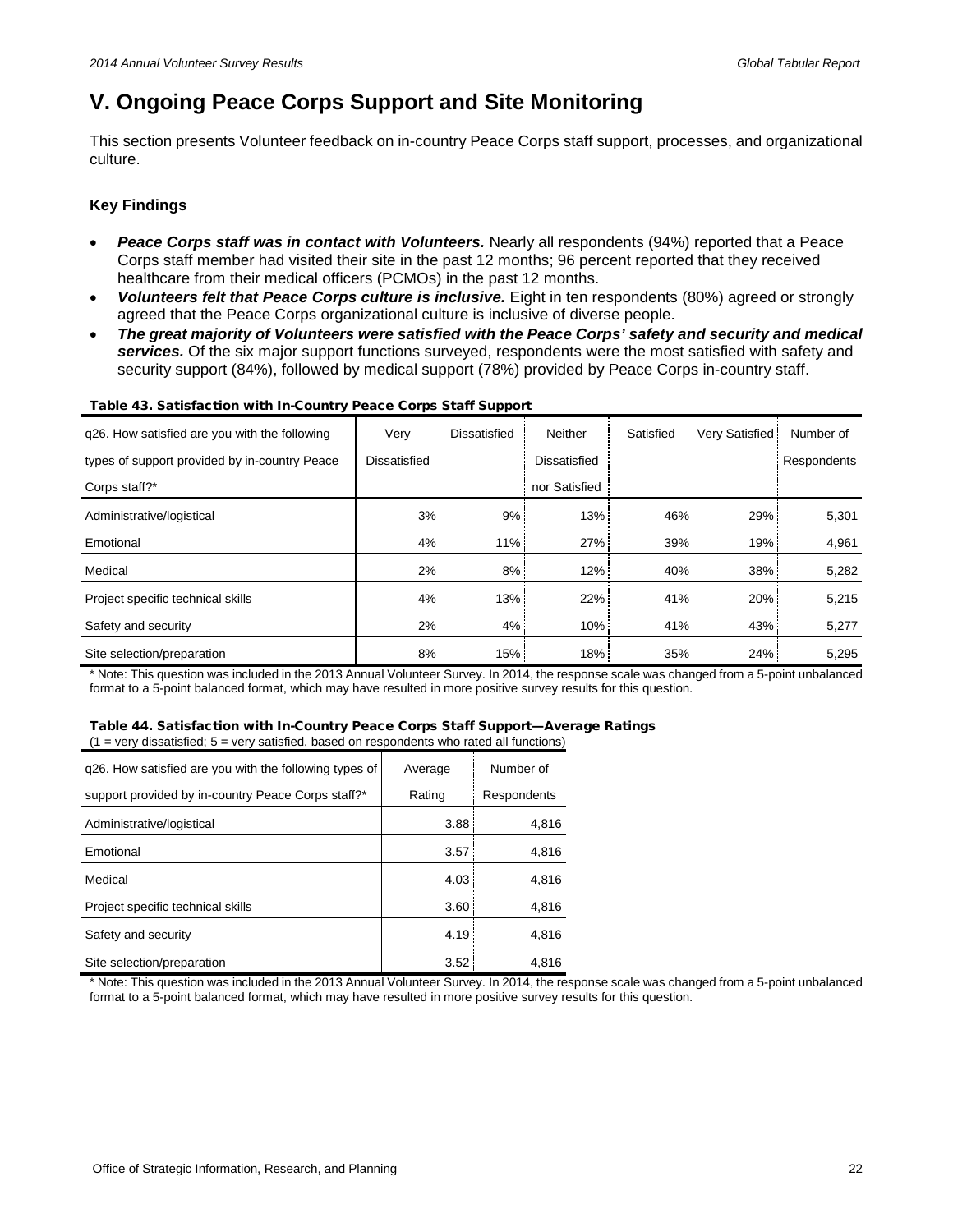#### <span id="page-22-0"></span>Table 45. Country Director's Awareness of Issues

| q28. To what extent is your current Country     | Very    | Unaware | Neither     | Aware | Very Aware | Number of   |
|-------------------------------------------------|---------|---------|-------------|-------|------------|-------------|
| Director aware of Volunteer issues and concerns | Unaware |         | Unaware nor |       |            | Respondents |
| (through in-person, phone, or electronic        |         |         | Aware       |       |            |             |
| interactions with Volunteers)?*                 |         |         |             |       |            |             |
| Percentage of respondents                       | 5%      | 8%      | 17%         | 47%   | $22\%$     | 5,266       |

\* Note: This question was included in the 2013 Annual Volunteer Survey. In 2014, the response scale was changed from a 5-point unbalanced format to a 5-point balanced format, which may have resulted in little to no impact on the survey results for this question.

#### <span id="page-22-1"></span>Table 46. Satisfaction with Timeliness and Quality of Feedback from Peace Corps Staff

| q27. How satisfied are you with the timeliness | Very         | Dissatisfied | <b>Neither</b> | Satisfied | Very Satisfied i | Number of   |
|------------------------------------------------|--------------|--------------|----------------|-----------|------------------|-------------|
| and quality of feedback from Peace Corps staff | Dissatisfied |              | Dissatisfied   |           |                  | Respondents |
| about your work?                               |              |              | nor Satisfied  |           |                  |             |
| <b>Timeliness</b>                              | 4%           | 12%          | 19%            | 42%       | 22%              | 5.096       |
| Quality                                        | 4%           | 10%          | 19%            | 44%       | 23%              | 5.088       |

### <span id="page-22-2"></span>Table 47. Satisfaction with Timeliness and Quality of Feedback from Peace Corps Staff—Average Ratings  $(1 = \text{very dissatisfied}; 5 = \text{very satisfied}, \text{based on respondents who rated both aspects})$

| g27. How satisfied are you with the timeliness and quality of feedback from Peace | Average Rating    | Number of   |
|-----------------------------------------------------------------------------------|-------------------|-------------|
| Corps staff about your work?                                                      |                   | Respondents |
| Timeliness                                                                        | 3.65              | 5,047       |
| Quality                                                                           | 3.72 <sup>1</sup> | 5.047       |

#### <span id="page-22-3"></span>Table 48. Satisfaction with Peace Corps Health Care

| q33. How satisfied are you with the health | Verv         | Dissatisfied | Neither        | Satisfied | Verv      | Did Not    | Number of   |
|--------------------------------------------|--------------|--------------|----------------|-----------|-----------|------------|-------------|
| care that you have received from your      | Dissatisfied |              | Dissatisfied   |           | Satisfied | Receive    | Respondents |
| $PCMO(s)?^*$                               |              |              | nor Satisfied! |           |           | Healthcare |             |
| Percentage of respondents                  | $2\%$        | $6\%$        | 11% i          | 38%       | 38%       | 4% !       | 5.278       |

\* Note: This question was included in the 2013 Annual Volunteer Survey. In 2014, the response scale was changed from a 5-point unbalanced format to a 5-point balanced format, which may have resulted in little to no impact on the survey results for this question.

### <span id="page-22-4"></span>Table 49. Peace Corps Staff Visits to Volunteer Sites in the Last 12 Months (Any Representative)

| q29. In the last 12 months, have any of the following Peace Corps representatives | Percentage of | Number of   |
|-----------------------------------------------------------------------------------|---------------|-------------|
| visited you at your site? [Categorized]                                           | Respondents   | Respondents |
| Peace Corps representatives visited site in the past 12 months                    | 94%           | 4,847       |
| Peace Corps representatives did not visit site in the past 12 months              | 6%            | 326         |
| Total                                                                             | 100%          | 5,173       |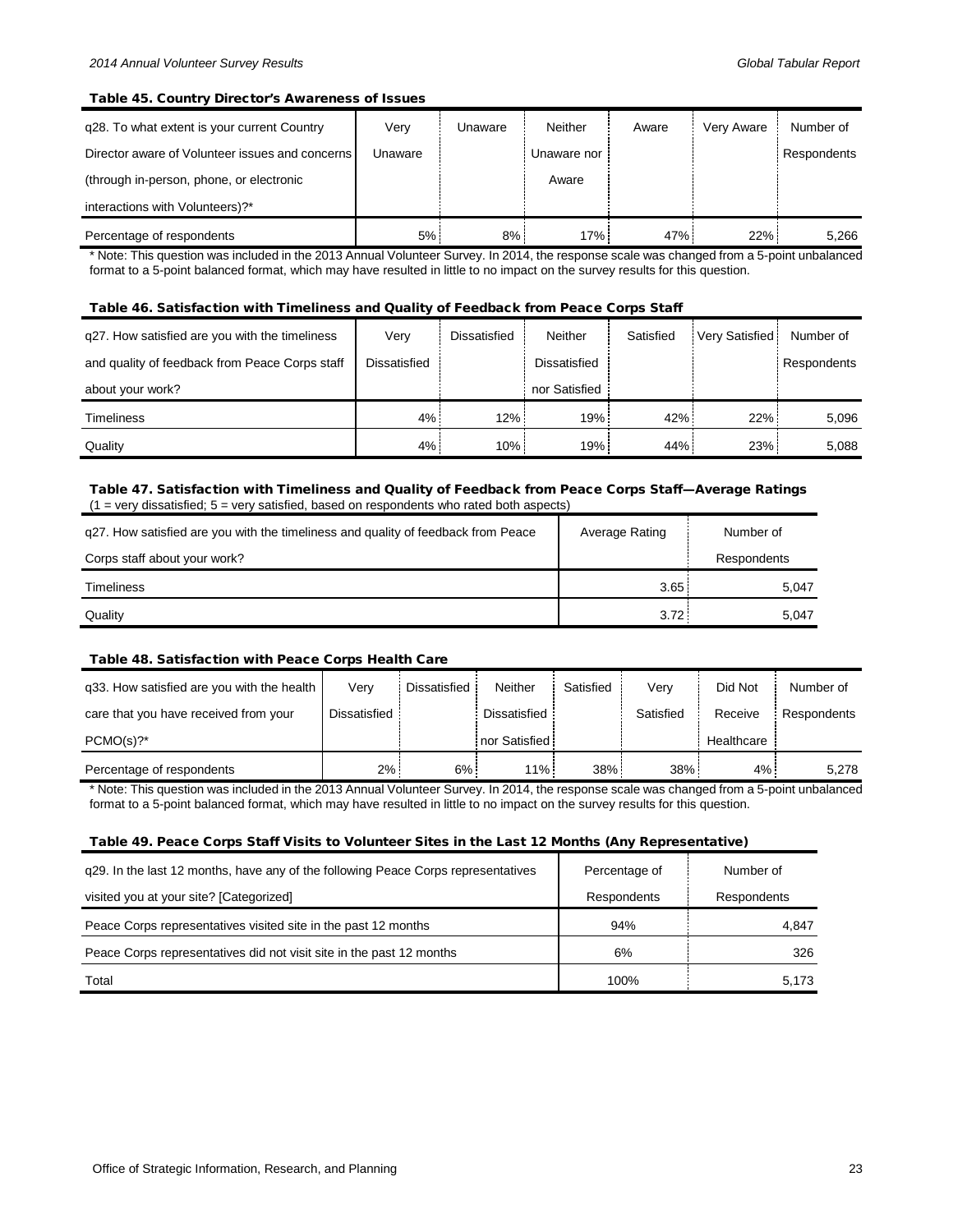### <span id="page-23-0"></span>Table 50. Peace Corps Staff Visits to Volunteer Sites in the Last 12 Months (Specific Representatives) (Percentage of respondents may not add to 100 due to multiple responses provided)

| g29. In the last 12 months, have any of the following Peace Corps representatives visited you at your | Percentage of | Number of   |
|-------------------------------------------------------------------------------------------------------|---------------|-------------|
| site?                                                                                                 | Respondents   | Respondents |
| Program Manager/APCD/Program Assistant                                                                | 78%           | 4.056       |
| Post staff other than Country Director or Program Manager (DMO, DPT, PCMO, S&S Coordinator)           | 46%           | 2.377       |
| Peace Corps Volunteer Leader (regional, technical, etc.)                                              | 25%           | 1.288       |
| <b>Country Director</b>                                                                               | 22%           | 1.151       |
| Peace Corps representatives did not visit my site during the past 12 months                           | 6%            | 326         |
| Total                                                                                                 |               | 5.173       |

## <span id="page-23-1"></span>Table 51. Inclusion in Peace Corps' Organizational Culture

| q48. To what extent do you disagree or agree | Strongly | Disagree | Neither      | Agree | Strongly | Number of   |
|----------------------------------------------|----------|----------|--------------|-------|----------|-------------|
| that the organizational culture of the Peace | Disagree |          | Disagree nor |       | Agree    | Respondents |
| Corps (including staff and Volunteers) is    |          |          | Agree        |       |          |             |
| inclusive of diverse people?                 |          |          |              |       |          |             |
| Percentage of respondents                    | $1\%$ :  | 5%       | $14%$ :      | 51%   | 29%      | 5,327       |

#### <span id="page-23-2"></span>Table 52. Gaps in the Culture of Inclusion at Peace Corps

(Based on respondents who disagree that the organizational culture of the Peace Corps is inclusive of diverse people. Percentage of respondents may not add to 100 due to multiple responses provided)

| q49. Where do you see gaps in the culture | Percentage of | Number of   |
|-------------------------------------------|---------------|-------------|
| of inclusion in the Peace Corps?          | Respondents   | Respondents |
| Race/color/ethnicity                      | 71%           | 228         |
| Socioeconomic status                      | 44%           | 142         |
| Sexual orientation                        | 39%           | 125         |
| Age                                       | 33%           | 105         |
| Gender                                    | 28%           | 90          |
| Gender identity                           | 27%           | 88          |
| Disability                                | 24%           | 78          |
| Religion                                  | 22%           | 72          |
| National origin                           | 20%           | 63          |
| Language                                  | 14%           | 44          |
| Family structures                         | 12%           | 39          |
| Veteran status                            | 11%           | 34          |
| Other                                     | 8%            | 24          |
| Total                                     |               | 322         |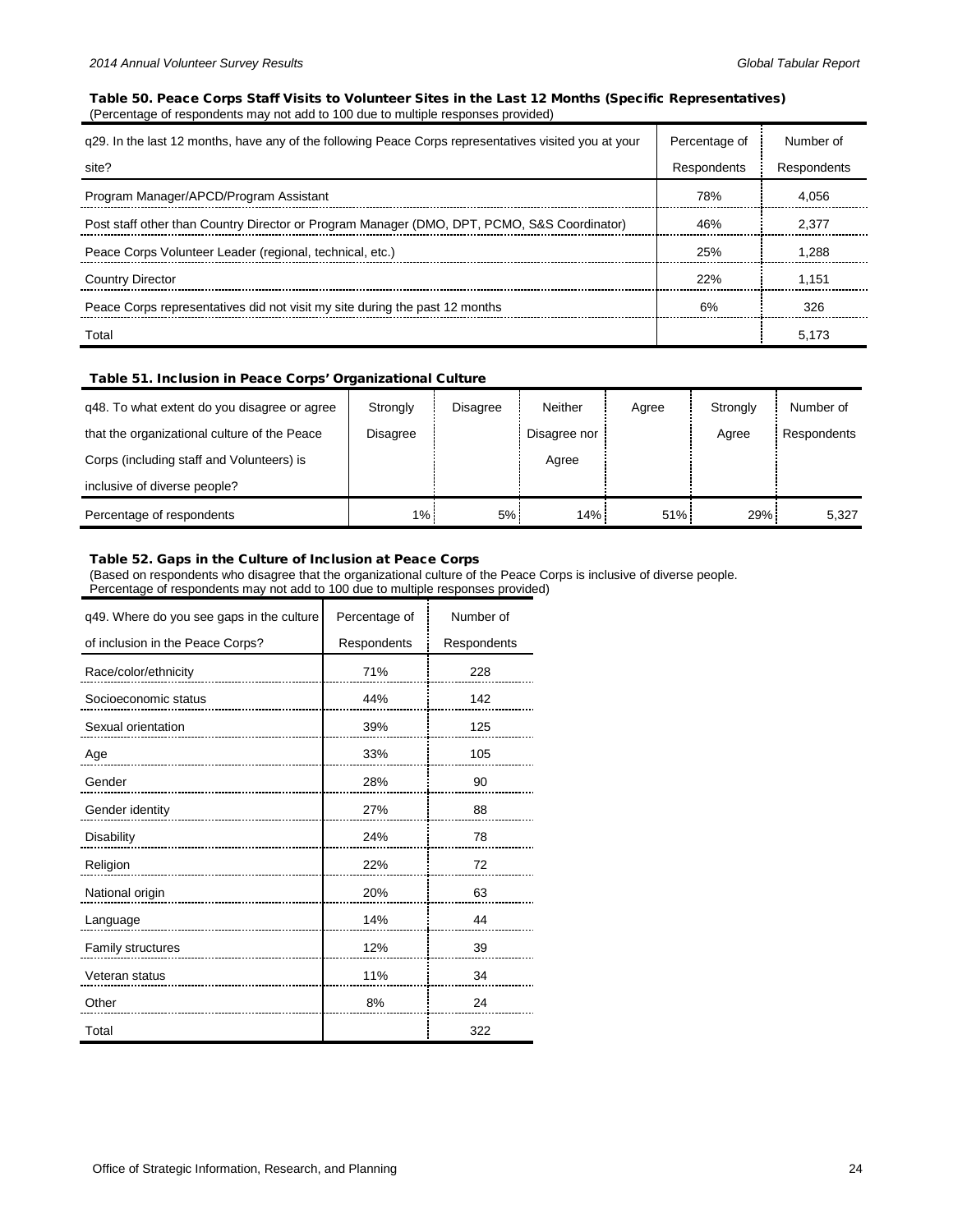## <span id="page-24-0"></span>Table 53. Frequency of Usage of Peace Corps Digital Materials

| g30. How often did you use Peace Corps digital materials in your work in the last 12 months? | Percentage of |
|----------------------------------------------------------------------------------------------|---------------|
|                                                                                              | Respondents   |
| At least once a day                                                                          | 3%            |
| At least once a week, but not every day                                                      | 19%           |
| At least once a month, but not every week                                                    | 26%           |
| Less than once a month                                                                       | 28%           |
| Did not use in the past 12 months                                                            | 23%           |
| Total                                                                                        | 5,311         |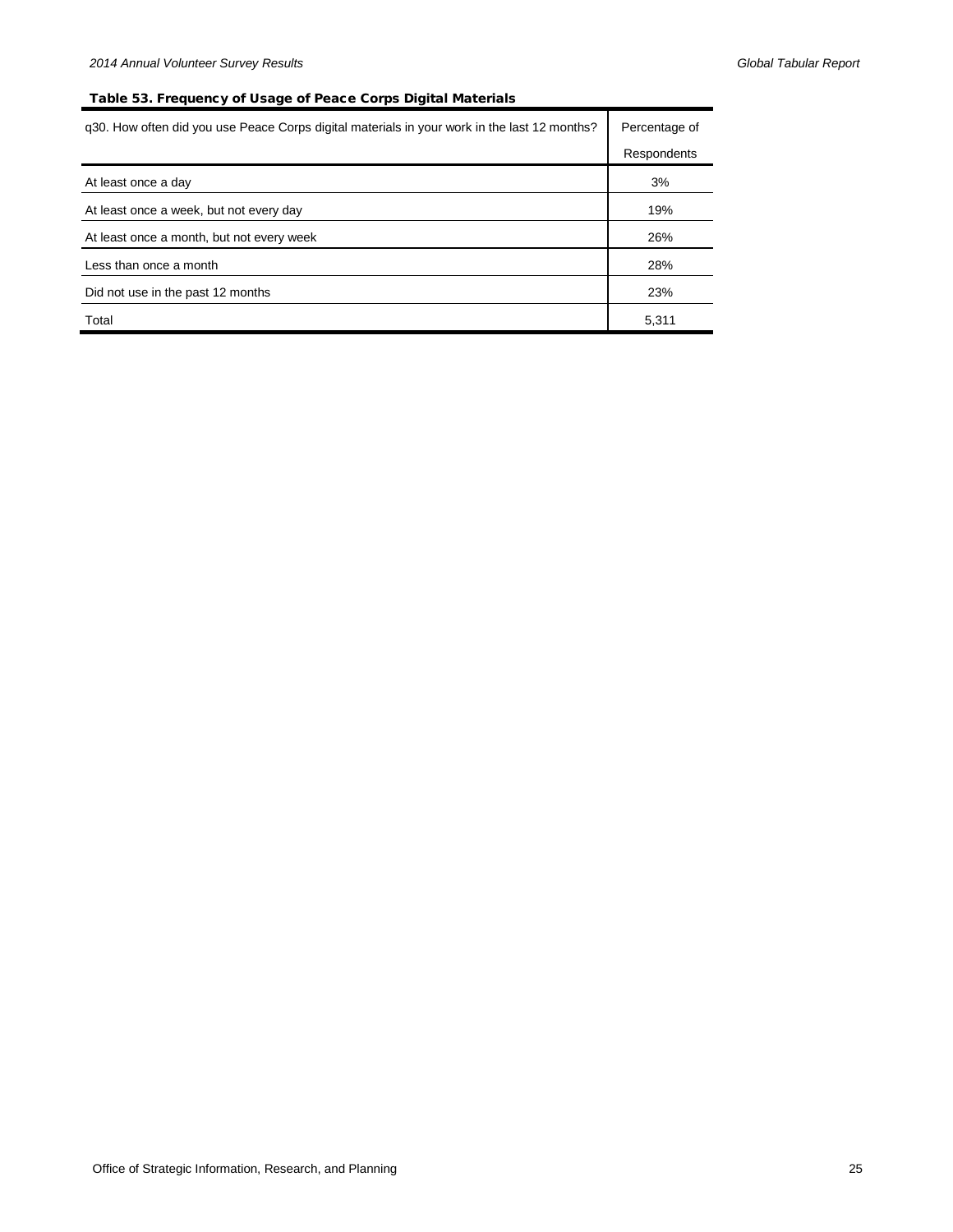## <span id="page-25-0"></span>**VI. Health of Volunteers**

This section presents the distribution of responses to questions about the physical and emotional health of Volunteers as well as their stress levels and health-related habits.

## **Key Findings**

- *Volunteers felt less stressed, but also less healthy compared with their first 30 days at post.* Compared with the start of their service, respondents' stress levels lowered moderately, from a median rating of 7 to 5 on a 10-point scale. Respondents reported a median score of 8 on a 10-point personal health assessment scale at the beginning of their service, but that number declined to 7 when they rated their current health.
- *Inability to maintain a healthy lifestyle obstructed Volunteers' physical health while work-related factors contributed to increased stress.* Unhealthy local diets (78%), followed by lack of exercise (49%), were cited as major health limitations by those whose health ratings decreased. Work (72%), followed by counterparts/community partners (57%), were the top two factors contributing to stress among those whose stress levels were above the  $25<sup>th</sup>$  percentile.
- *Most Volunteers engaged in activities that promoted good health.* Nine in ten respondents (91%) exercised on four or more occasions per month; nearly all (98%) got enough sleep four or more times per month, and only one in ten (11%) smoked four or more times per month.

| g31. How would you rate your physical health when you first arrived at your | Percentage of |
|-----------------------------------------------------------------------------|---------------|
| site, and during the last 30 days? [Categorized]                            | Respondents   |
| Physical health has improved since entering service                         | 27%           |
| Physical health has stayed the same since entering service                  | 26%           |
| Physical health has worsened since entering service                         | 48%           |
| Total                                                                       | 5,292         |

#### <span id="page-25-1"></span>Table 54. Personal Health Assessment

#### <span id="page-25-2"></span>Table 55. Personal Health Assessment—Average and Median Ratings

 $(1 = not at all healthy; 10 = exceptionally healthy, based on respondents who rated both time periods)$ 

| q31. How would you rate your physical health when      | Average | Median           | Number of   |
|--------------------------------------------------------|---------|------------------|-------------|
| you first arrived at your site, and during the last 30 |         |                  | Respondents |
| days?                                                  |         |                  |             |
| When first arrived                                     | 7.7:    | 8.0 <sup>1</sup> | 5,292       |
| Last 30 days                                           | 7.1:    | 7.0 <sup>1</sup> | 5.292       |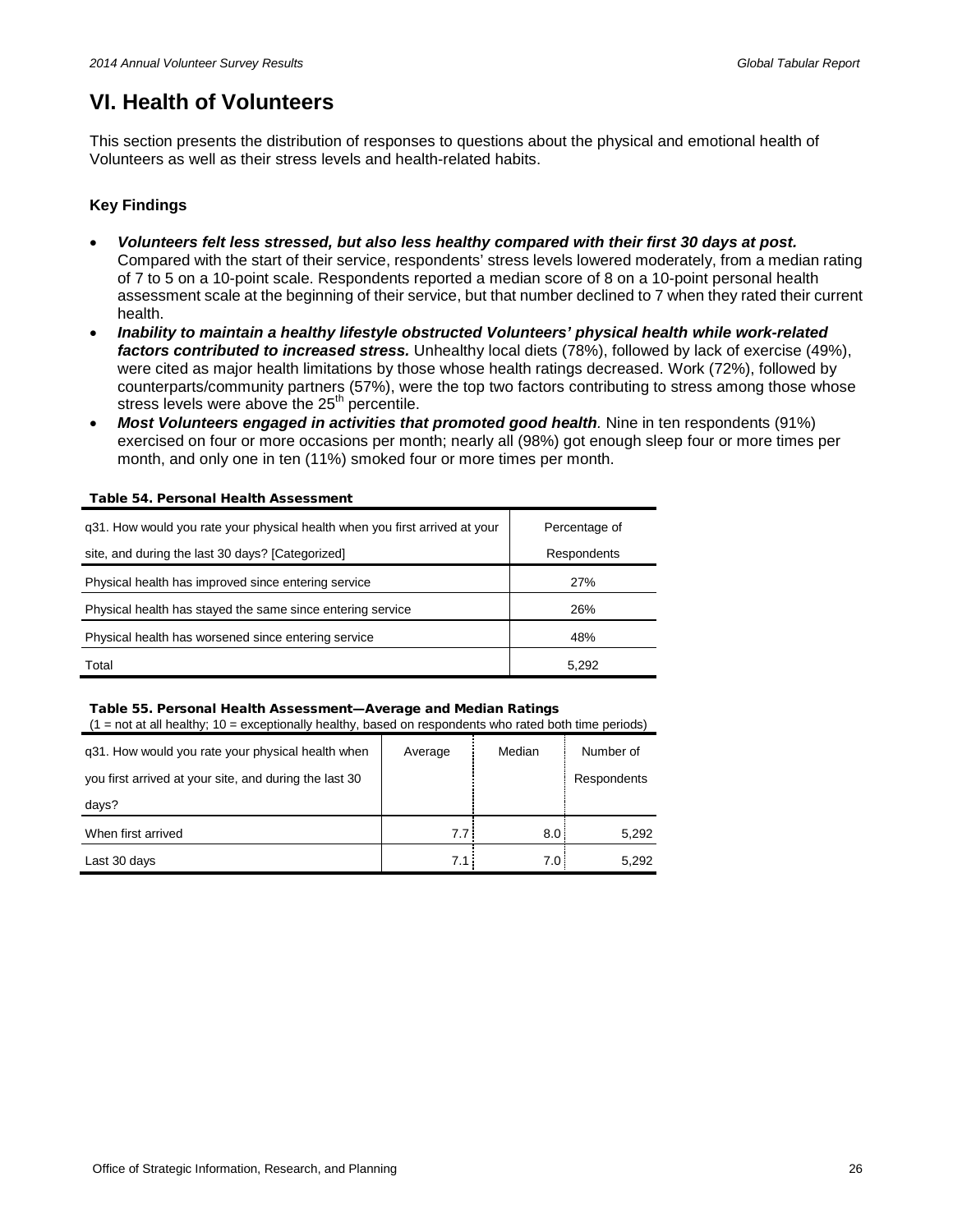#### <span id="page-26-0"></span>Table 56. Personal Stress Level Assessment

| g32. How would you rate your average level of stress      | Percentage of |
|-----------------------------------------------------------|---------------|
| during the first month after you arrived at your site and | Respondents   |
| during the last 30 days? [Categorized]                    |               |
| Stress level reduced                                      | 55%           |
| Stress level remained the same                            | 17%           |
| Stress level increased                                    | 29%           |
| Total                                                     | 5.299         |

## <span id="page-26-1"></span>Table 57. Personal Stress Level Assessment—Average and Median Ratings

 $(1 =$  little to no stress; 10 = a great deal of stress, based on respondents who rated both time periods)

| q32. How would you rate your average level of stress   Average Rating |                  | Median | Number of   |
|-----------------------------------------------------------------------|------------------|--------|-------------|
| during the first month after you arrived at your site and             |                  |        | Respondents |
| during the last 30 days?                                              |                  |        |             |
| Month when first arrived                                              | 6.4:             | 7.0    | 5,299       |
| Last 30 days                                                          | 5.3 <sub>1</sub> | 5.0    | 5,299       |

#### <span id="page-26-2"></span>Table 58. Respondents Involved in Health-Related Activities: Once per Month or More Often (Percentage of respondents may not add to 100 due to multiple responses provided)

| q34. During a typical month in your service, | Percentage of | Number of   |
|----------------------------------------------|---------------|-------------|
| how many days do you engage in the           | Respondents   | Respondents |
| following activities?                        |               |             |
| Get enough sleep                             | 99%           | 5,242       |
| Eat healthily                                | 98%           | 5,187       |
| Exercise                                     | 95%           | 5,038       |
| Drink alcoholic beverages                    | 84%           | 4,478       |
| Smoke                                        | 18%           | 941         |
| Total                                        |               | 5,310       |

#### <span id="page-26-3"></span>Table 59. Respondents Involved in Health-Related Activities: Four Times per Month or More Often (Percentage of respondents may not add to 100 due to multiple responses provided)

| q34. During a typical month in your service, | Percentage of | Number of   |
|----------------------------------------------|---------------|-------------|
| how many days do you engage in the           | Respondents   | Respondents |
| following activities?                        |               |             |
| Get enough sleep                             | 98%           | 5,203       |
| Eat healthily                                | 96%           | 5,068       |
| Exercise                                     | 91%           | 4,816       |
| Drink alcoholic beverages                    | 50%           | 2,630       |
| Smoke                                        | 11%           | 565         |
| Total                                        |               | 5,301       |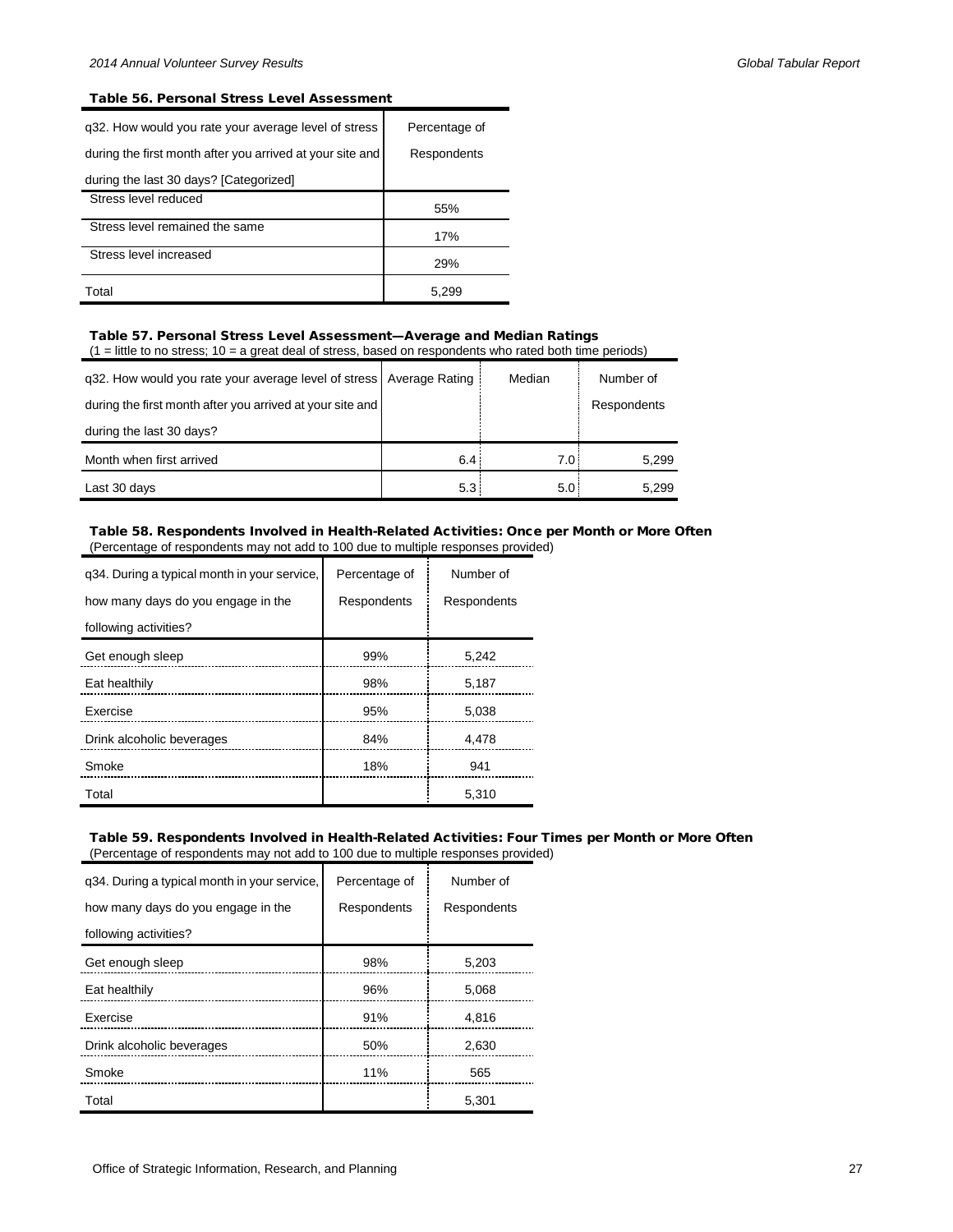### <span id="page-27-0"></span>Table 60. Average Time per Month Spent on Health-Related Activities

| g34. During a typical month in your service, how     | Average Number    | Median Number | Number of    |
|------------------------------------------------------|-------------------|---------------|--------------|
| many days do you engage in the following activities? | of Days           | of Days       | Respondents* |
| Eat healthily                                        | 21.1              | 22.0          | 5,187        |
| Drink alcoholic beverages                            | 5.6 <sup>1</sup>  | 4.0           | 4,478        |
| Exercise                                             | 16.4              | 15.0          | 5,038        |
| Get enough sleep                                     | 22.8              | 25.0          | 5,242        |
| Smoke                                                | 10.2 <sub>1</sub> | 5.0           | 941          |

\* Respondents who were not involved in any of the activities and reported 0 days are not included.

## <span id="page-27-1"></span>Table 61. Factors Limiting Personal Health

(Based on respondents whose health ratings were lower than at the time when they arrived at the site. Percentage of respondents may not add to 100 due to multiple responses provided.)

| q36. Do any of the following factors currently limit your ability to | Percentage of | Number of   |
|----------------------------------------------------------------------|---------------|-------------|
| maintain your physical health?                                       | Respondents   | Respondents |
| Local diet                                                           | 78%           | 1,674       |
| Lack of exercise                                                     | 49%           | 1,050       |
| Lack of trust in local medical resources                             | 19%           | 416         |
| Distance from health care                                            | 19%           | 404         |
| Lack of trust in Peace Corps medical care                            | 16%           | 339         |
| Lack of access to clean water                                        | 15%           | 315         |
| Other factors (options presented below are coded based on short)     | 9%            | 195         |
| open-ended responses to this question)                               |               |             |
| Environmental reasons at post                                        | 4%            | 75          |
| Stress/too busy                                                      | 2%            | 50          |
| Not enough money to maintain healthy diet                            | 2%            | 46          |
| Inability to exercise outside                                        | 2%            | 45          |
| Safety and security                                                  | 2%            | 42          |
| Total                                                                |               | 2,152       |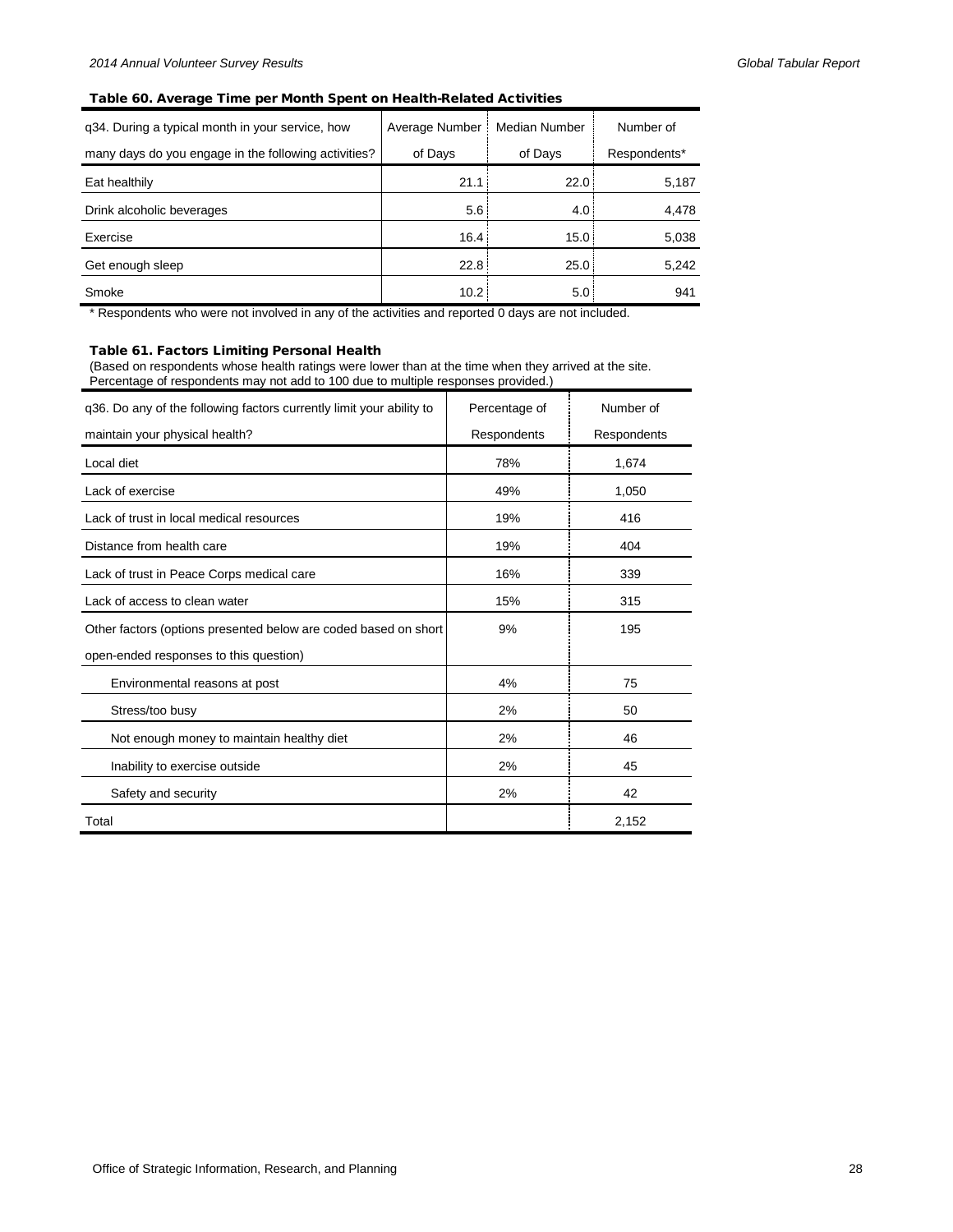### <span id="page-28-0"></span>Table 62. Factors Contributing to the Elevation of Stress Levels

(Based on respondents whose stress ratings were 4 or above on a 10-point scale. Percentage of respondents may not add to 100 due to multiple responses provided)

| q38. Which of the following factors contribute to elevating your | Percentage of | Number of Respondents |
|------------------------------------------------------------------|---------------|-----------------------|
| stress level?                                                    | Respondents   |                       |
| Work                                                             | 72%           | 2,764                 |
| Counterparts/community partners                                  | 57%           | 2,190                 |
| Cultural adjustments                                             | 52%           | 2,003                 |
| Isolation/loneliness                                             | 52%           | 2,002                 |
| Communicating in the local language                              | 50%           | 1,923                 |
| Personal health maintenance                                      | 37%           | 1,441                 |
| Family, friends, loved ones back home                            | 37%           | 1,436                 |
| Interactions with other Volunteers                               | 27%           | 1,045                 |
| Interactions with Peace Corps staff                              | 27%           | 1,036                 |
| Your host family                                                 | 25%           | 978                   |
| In-country dating/relationships                                  | 23%           | 872                   |
| Personal safety                                                  | 20%           | 781                   |
| Other sources of stress (options presented below are coded       | 3%            | 133                   |
| based on short open-ended responses to this question)            |               |                       |
| COS and future after the Peace Corps                             | 2%            | 77                    |
| Sexual and nonsexual harassment                                  | 2%            | 69                    |
| Transportation                                                   | 1%            | 46                    |
| Interacting with public/host country nationals                   | 1%            | 41                    |
| Boredom/lack of work                                             | 1%            | 32                    |
| Money                                                            | 1%            | 30                    |
| Total                                                            |               | 3,866                 |

### <span id="page-28-1"></span>Table 63. Number of Drinks per Alcohol Consumption Session Among Volunteers Who Drink

| g35. When you drink alcohol, how many drinks do you | Average | Median | Number of   |
|-----------------------------------------------------|---------|--------|-------------|
| usually have?                                       |         |        | Respondents |
| Number of drinks                                    | 2.7:    | 2.0    | 4.397       |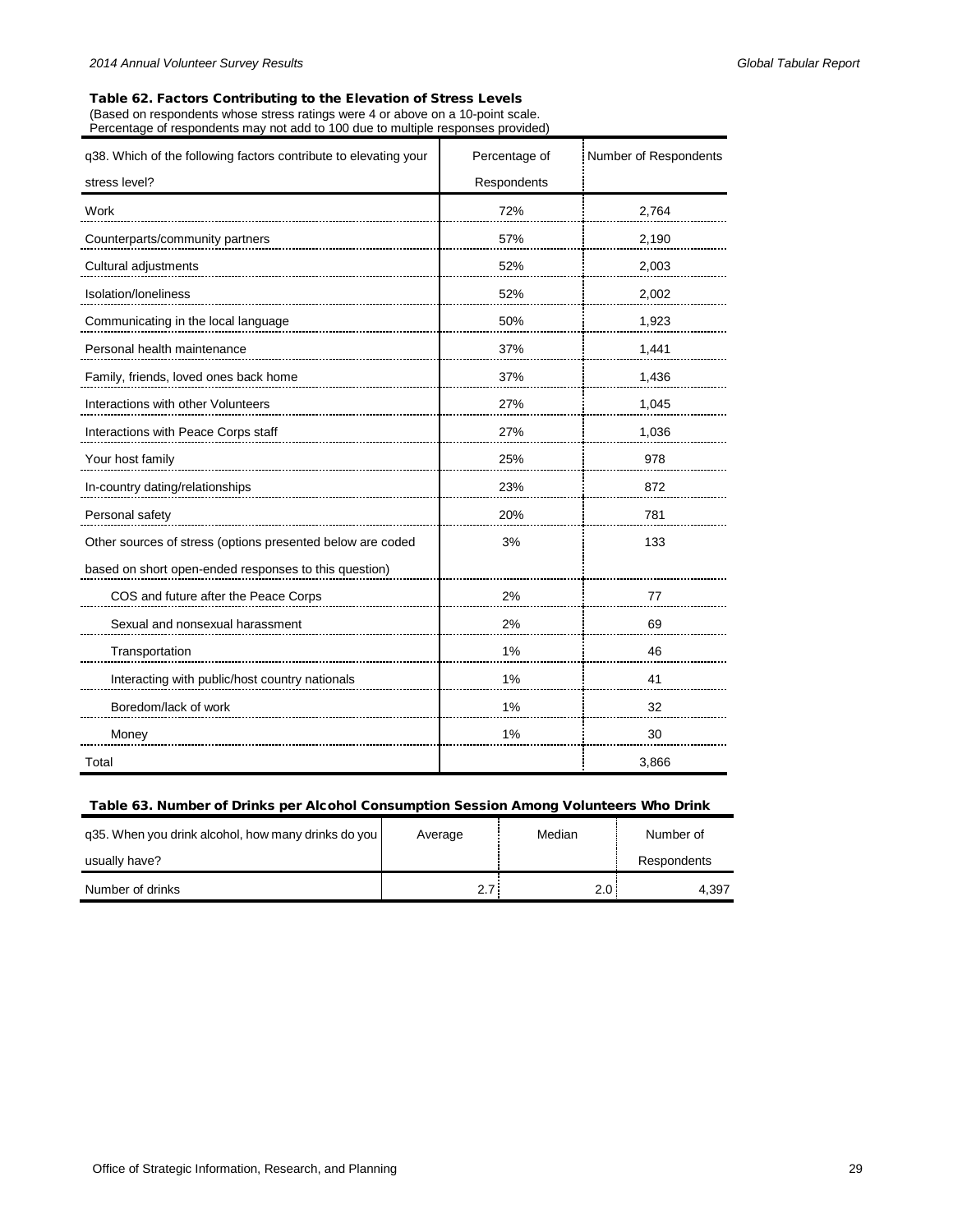## <span id="page-29-0"></span>Table 64. Reasons for Alcohol Consumption Reported by Volunteers who Drink More Than Three Drinks per Session

(Percentage of respondents may not add to 100 due to multiple responses provided)

| q37. What are some of the reasons why you might drink | Percentage of | Number of   |
|-------------------------------------------------------|---------------|-------------|
| alcohol during your Peace Corps service?              | Respondents   | Respondents |
| Personal enjoyment                                    | 88%           | 770         |
| Drinking habits of fellow Volunteers                  | 62%           | 543         |
| Stress reduction                                      | 50%           | 437         |
| Continued my U.S. drinking habits here                | 45%           | 388         |
| In-country cultural norms                             | 41%           | 355         |
| <b>Boredom</b>                                        | 30%           | 257         |
| Easy availability of alcohol                          | 28%           | 248         |
| Isolation/Loneliness                                  | 16%           | 135         |
| Other reasons (option presented below is coded based  | 2%            | 15          |
| on short open-ended responses to this question)       |               |             |
| Social reasons                                        | 6%            | 56          |
| Total                                                 |               | 872         |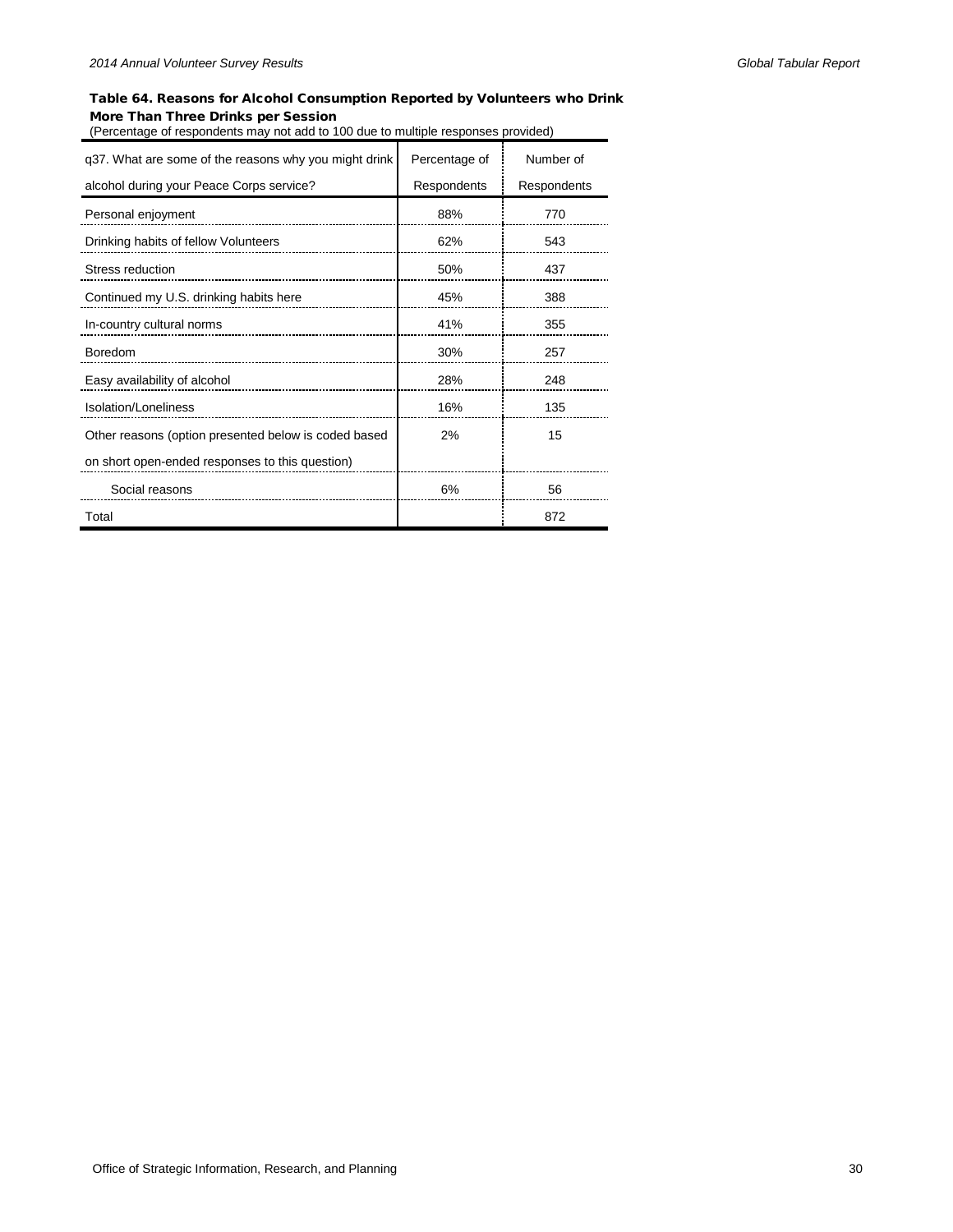## <span id="page-30-0"></span>Table 65. Stress Management Activities

(Percentage of respondents may not add to 100 due to multiple responses provided)

| q39. Which of the following activities do you do to help | Percentage of | Number of   |
|----------------------------------------------------------|---------------|-------------|
| manage stress?                                           | Respondents   | Respondents |
| Listen to music                                          | 80%           | 4,270       |
| Read                                                     | 80%           | 4,244       |
| Exercise, walk, or otherwise make an effort to stay fit  | 79%           | 4,221       |
| Spend time with friends                                  | 73%           | 3,874       |
| Contact friends or family in the United States           | 71%           | 3,769       |
| Leave your community/travel                              | 64%           | 3,424       |
| Get involved in additional projects, work, or studying   | 51%           | 2,738       |
| Eat more or less than usual                              | 36%           | 1,928       |
| Meditate                                                 | 28%           | 1,513       |
| Drink alcohol                                            | 25%           | 1,349       |
| Pray                                                     | 19%           | 1,012       |
| Shop                                                     | 13%           | 672         |
| Smoke                                                    | 9%            | 470         |
| Attend religious services                                | 8%            | 402         |
| Attend counseling session(s)                             | 5%            | 245         |
| Other (options presented below are coded based on        | 3%            | 177         |
| short open-ended responses to this question)             |               |             |
| Watch movies                                             | 3%            | 139         |
| Write or journal                                         | 2%            | 128         |
| Watch TV                                                 | 2%            | 92          |
| Arts and crafts                                          | 2%            | 78          |
| Play music, sing, or dance                               | 1%            | 76          |
| Sleep, nap, or rest                                      | 1%            | 55          |
| Cook or bake                                             | 1%            | 47          |
| Phone or text                                            | $1\%$         | 35          |
| Surf internet, use the computer, or play video           | $1\%$         | 34          |
| games                                                    |               |             |
| Spend time with people (not specified as friends)        | 1%            | 24          |
| None of the above                                        | $<0.5\%$      | 7           |
| Total                                                    |               | 5,333       |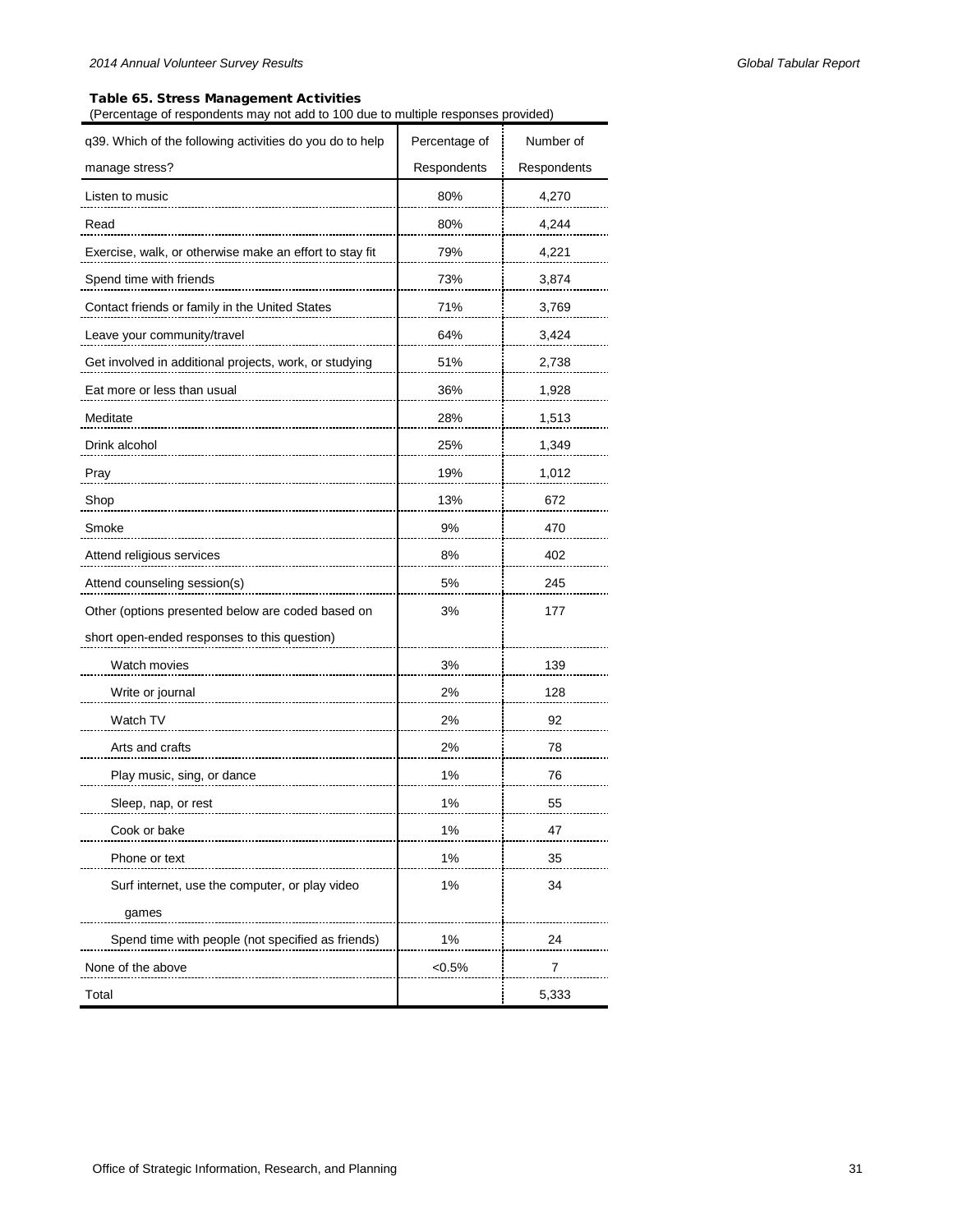## <span id="page-31-0"></span>**VII. Participant Profile**

A total of 5,344 Volunteers across 60 countries participated in the 2014 Annual Volunteer Survey. Of those, 46 percent were serving in the Africa region, 25 percent in the Europe, Mediterranean, and Asia region, and 29 percent were serving in the Inter-America and Pacific region. Survey participants were representative of the Volunteer population in terms of gender, age, geographic location, and length of service.

This section compares basic demographic information about survey participants with that of the entire population of Volunteers who served while the survey was in the field.

## **Key Findings**

- Survey respondents reflected a predominantly female Volunteer population.
- In 2014, a typical respondent was 25 years old and had served for one year and 3 months at the time of the survey.
- Six in ten respondents were assigned to either Education (37%) or Health (23%) sectors, which reflects the proportion of the Volunteer population assigned to the two largest project sectors.

<span id="page-31-1"></span>Table 66. Status as a Peace Corps Volunteer

| q1. Are you a Peace Corps Volunteer or trainee in [POST]? | Percentage of | Percentage of All          |
|-----------------------------------------------------------|---------------|----------------------------|
|                                                           | Respondents   | <b>Eligible Volunteers</b> |
| Volunteer at site one month or longer                     | 93%           | 90%                        |
| Third year/extended Volunteer, including PCVL             | 7%            | 10%                        |
| Other                                                     | $< 0.5\%$     |                            |
| Total                                                     | 5.344         | 5,853                      |

### <span id="page-31-2"></span>Table 67. Time Spent in Host Country

| g2. When did you first arrive in the country where you are | Percentage of | Percentage of All          |
|------------------------------------------------------------|---------------|----------------------------|
| currently serving? [Categorized]                           | Respondents   | <b>Eligible Volunteers</b> |
| 6 months or shorter                                        | 17%           | 18%                        |
| $7-12$ months                                              | 19%           | 24%                        |
| $13 - 20$ months                                           | 27%           | 21%                        |
| $21 - 27$ months                                           | 31%           | 32%                        |
| 28 month or longer                                         | 6%            | 6%                         |
| Total                                                      | 5,179         | 5,853                      |
| Average number of months                                   | 16.3          | 16.3                       |
| Median number of months                                    | 15.0          | 14.8                       |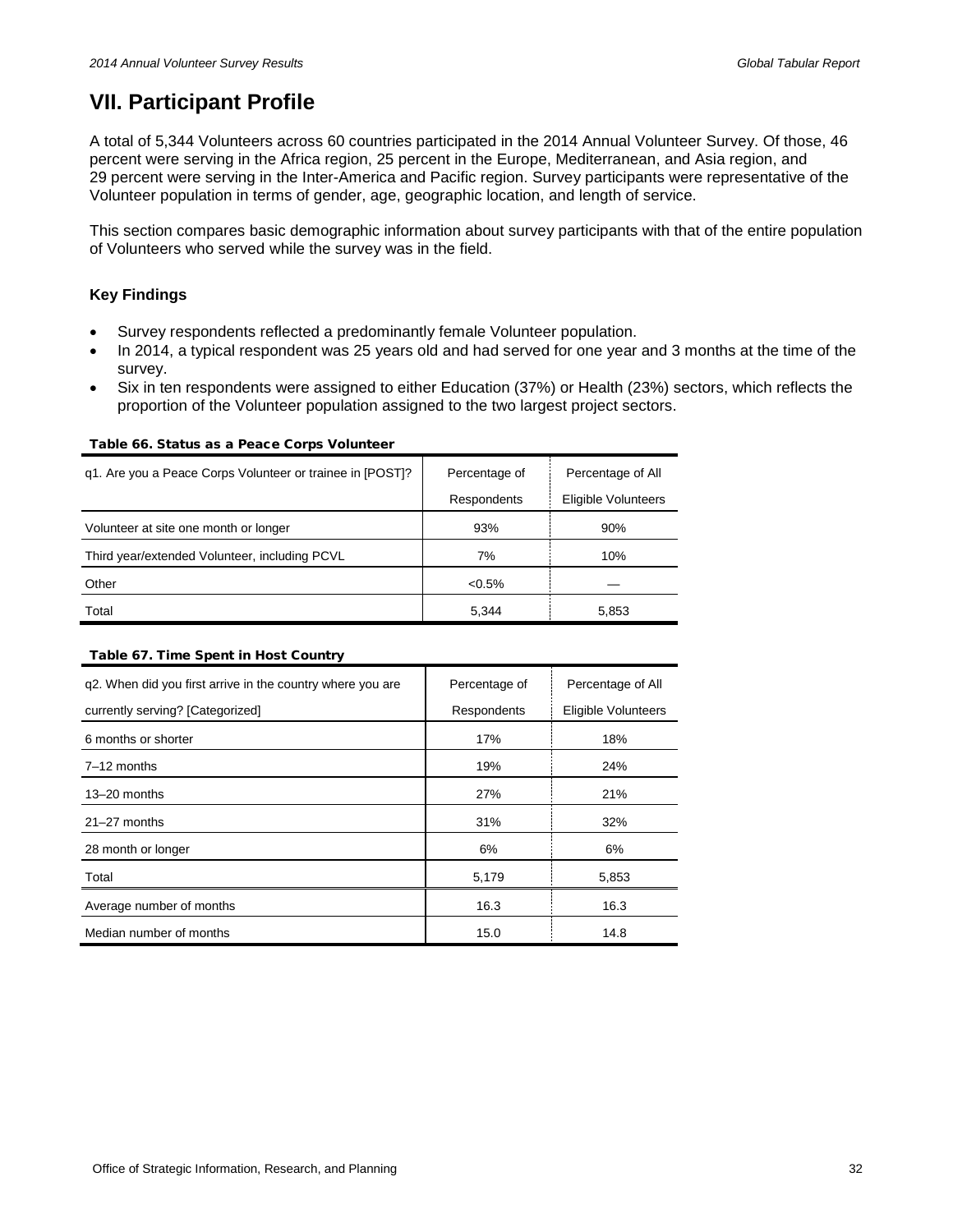### <span id="page-32-0"></span>Table 68. Gender

| q53. What is your gender? | Percentage of | Percentage of All   |  |
|---------------------------|---------------|---------------------|--|
|                           | Respondents   | Eligible Volunteers |  |
| Female                    | 61%           | 62%                 |  |
| Male                      | 35%           | 38%                 |  |
| Prefer not to answer      | 4%            |                     |  |
| Total                     | 5,292         | 5,853               |  |

## <span id="page-32-1"></span>Table 69. Age

| q54. What is your age? [Categorized] | Percentage of | Percentage of All   |
|--------------------------------------|---------------|---------------------|
|                                      | respondents   | Eligible Volunteers |
| 23 or younger                        | 19%           | 21%                 |
| $24 - 28$                            | 61%           | 58%                 |
| $29 - 55$                            | 14%           | 16%                 |
| 56 or older                          | 5%            | 5%                  |
| Total                                | 4,705         | 5,853               |
| Average                              | 28.1          | 28.3                |
| Median                               | 25.0          | 25.0                |

## <span id="page-32-2"></span>Table 70. Primary Project Sector

| q52. Please select the project to which you | Percentage of | Percentage of All   |
|---------------------------------------------|---------------|---------------------|
| are assigned. [Categorized]                 | Respondents   | Eligible Volunteers |
| Agriculture                                 | 6%            | 5%                  |
| Education                                   | 37%           | 38%                 |
| Environment                                 | 10%           | 12%                 |
| Health                                      | 23%           | 25%                 |
| <b>Community Economic Development</b>       | 10%           | 11%                 |
| Youth in Development                        | 10%           | 9%                  |
| Other                                       | 1%            |                     |
| Prefer not to answer                        | 2%            |                     |
| Total                                       | 5,324         | 5,853               |

## <span id="page-32-3"></span>Table 71. Peace Corps Administrative Region

|                                 | Percentage of | Percentage of All   |
|---------------------------------|---------------|---------------------|
|                                 | Respondents   | Eligible Volunteers |
| Africa                          | 46%           | 47%                 |
| Europe, Mediterranean, and Asia | 25%           | 25%                 |
| Inter-America and Pacific       | 29%           | 28%                 |
| Total                           | 5,344         | 5,853               |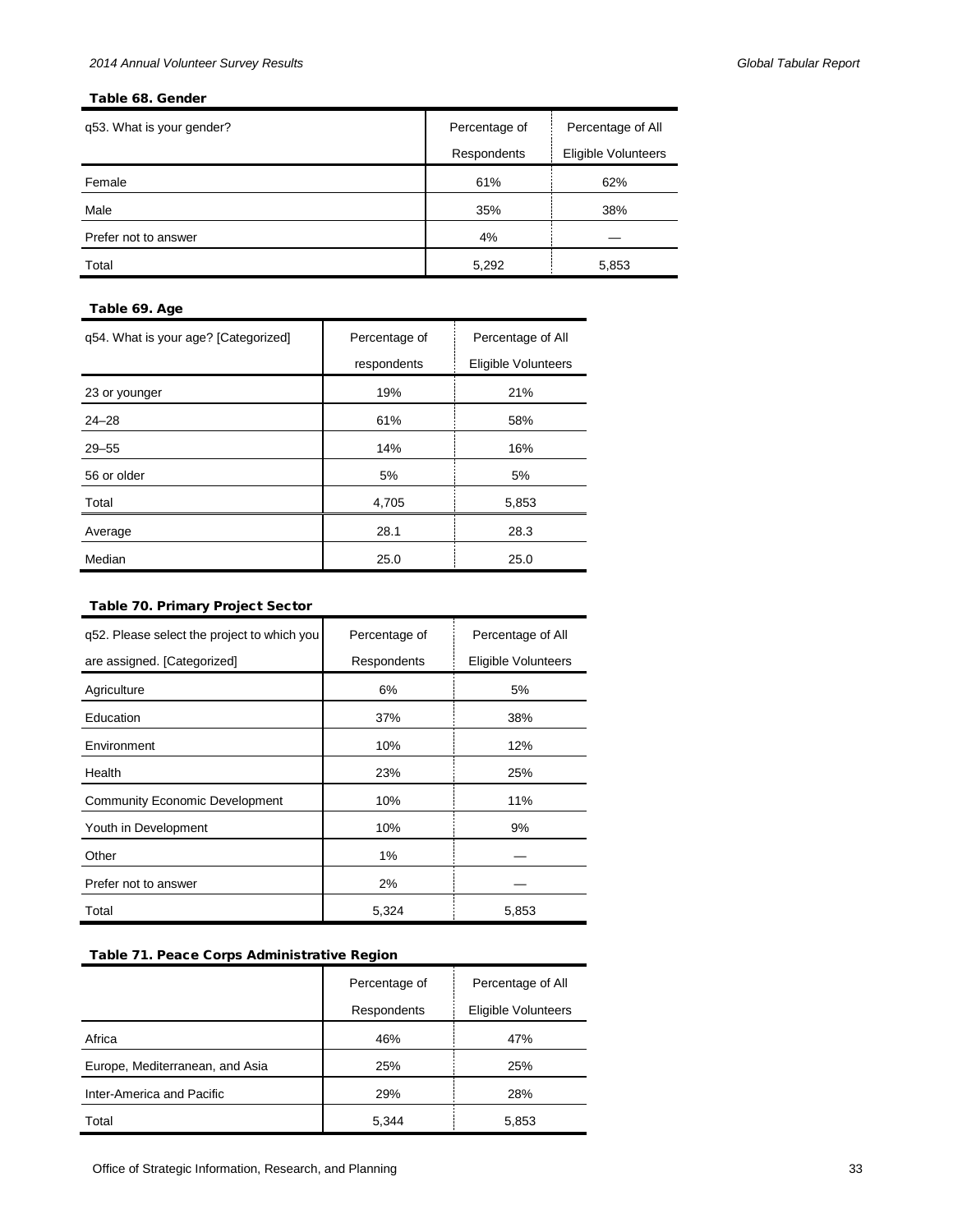## <span id="page-33-0"></span>**VIII. Methodology**

From June 9 to August 15, 2014, the Peace Corps conducted a survey of currently serving Peace Corps Volunteers—the Annual Volunteer Survey. The 2014 survey is the nineteenth in a series of studies designed to collect feedback from all Volunteers globally. The first global survey of Volunteers was administered in 1975.

The objective of this study is to obtain Volunteers' perspectives on the current state of the Peace Corps program as well as to help the agency improve its performance by better understanding how practices in the field contribute to program outcomes and Volunteer experience. The scope of the study includes Volunteers who joined the Peace Corps to serve abroad for two years, were sworn-in, and had served for one month or longer as of August 15, 2014.

The survey population includes 5,853 Peace Corps Volunteers serving in a two-year program at 60 Peace Corps posts worldwide.<sup>[3](#page-33-3)</sup> By the response cut-off date, 5,344 Volunteers had completed the survey, for an overall response rate of 91.3 percent.

## <span id="page-33-1"></span>Table 72. Response Rate

|            | All eligible | Participated | Response rate |
|------------|--------------|--------------|---------------|
| Volunteers | 5,853        | 5.344        | 91.3%         |
| Posts'     | 60           | 60           | 100.0%        |

1. Volunteers at four posts— Guinea, Kenya, Liberia, and Sierra Leone were evacuated during the survey administration.

## **Survey Administration**

The 2014 Annual Volunteer Survey questionnaire contained 55 detailed questions—although some questions may not have been applicable to all respondents. A copy of the survey instrument is available in Appendix. The survey was conducted online. A typical respondent spent 28 minutes to complete the survey.<sup>[4](#page-33-4)</sup>

The survey was administered through country directors at 60 Peace Corps posts. [5](#page-33-5) Country directors were asked to distribute the survey invitation and URL to all of their eligible Volunteers on or about June 9. Nearly all posts (94%) launched the survey within the first week. By June 23, the survey had been distributed to Volunteers at all posts.

## <span id="page-33-2"></span>Table 73. Survey Distribution Schedule

|                 | Number of posts | Percentage of posts |
|-----------------|-----------------|---------------------|
| June 9          | 28              | 47%                 |
| June 10-June 15 | 28              | 47%                 |
| June 16-June 23 | 4               | 7%                  |
| Total           | 60              | 100%                |

## **Notable Events during Survey Administration**

During the survey window, several events occurred that influenced responses in selected geographic locations. Most notable of these events were 1) evacuation of Volunteers in Kenya due to escalating security concerns; and, 2) evacuation of Volunteers in Guinea, Liberia, and Sierra Leone due to the spread of the Ebola virus. These

j

<span id="page-33-3"></span><sup>&</sup>lt;sup>3</sup> Peace Corps Ukraine, from which all Volunteers were evacuated in February 2014, and Peace Corps Kosovo, the newest post where the first group of Volunteers arrived in June 2014, were not included in the 2014 survey.

Median time.

<span id="page-33-5"></span><span id="page-33-4"></span><sup>&</sup>lt;sup>5</sup> Reliance on secondary distribution channels prevents the researchers from ensuring that survey administration is uniform across all respondents. Consequently, incentive methods and solicitations varied by post in both their content and frequency. Also see the *Limitation* section.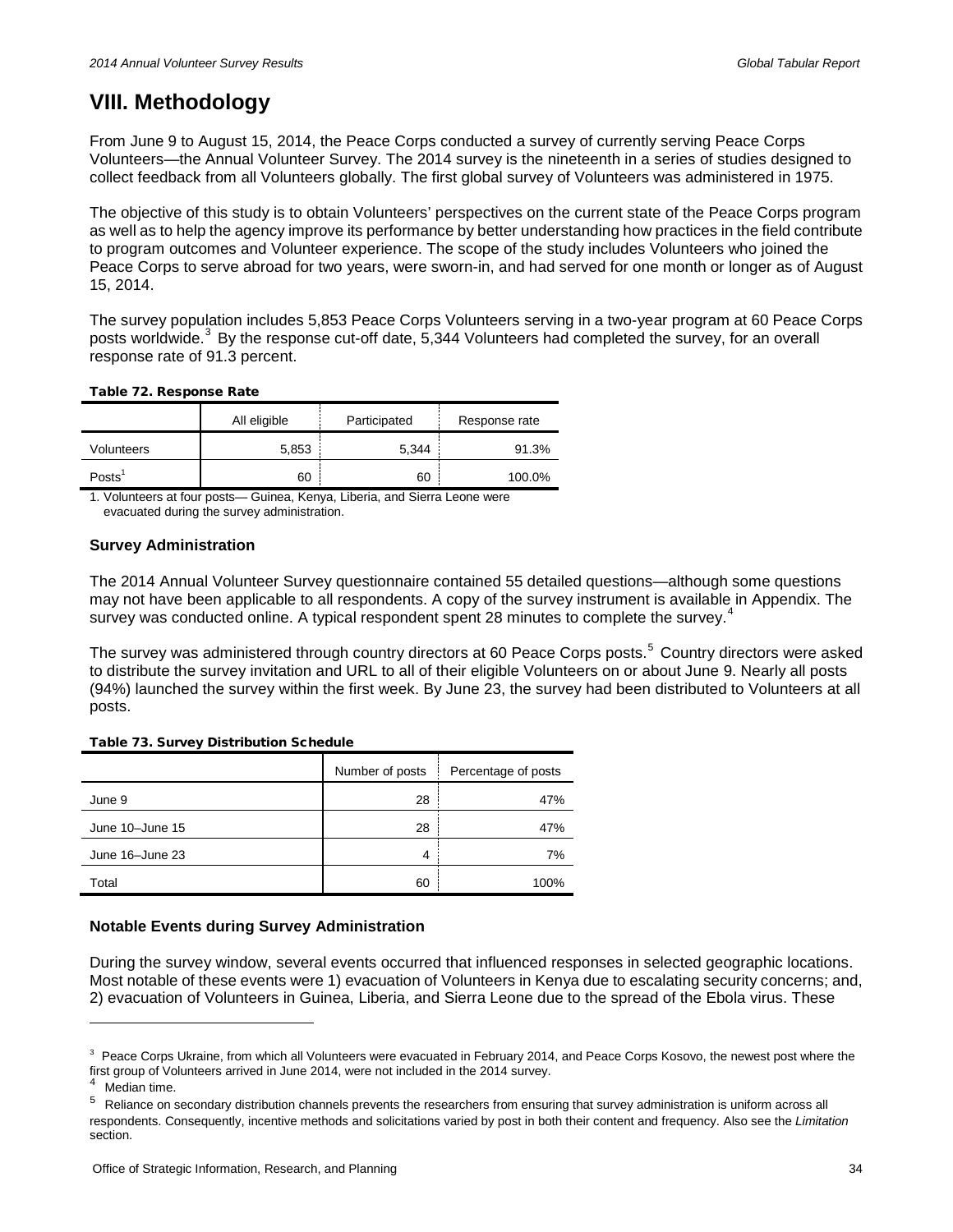events occurred in the middle of the survey administration, with all Volunteers being evacuated from affected posts by July 2014. By the time these evacuations were completed, most of the Volunteers from other posts had completed the survey. With the intention "to hear the Voice of every Volunteer," and understanding that such events are not unprecedented for the organization that operates in vulnerable regions of the world, these responses from evacuated areas are included in this year's data.

## **Survey Redesign**

The survey questionnaire underwent a significant redesign in 2014. The goals of these changes were to improve data quality and strengthen respondent confidentiality.

The questionnaire length was significantly reduced—from 105 questions in 2013 to 55 questions in 2014—in order to improve data quality and the survey-taking experience. A detailed analysis of previous years' data, matched with best practices from the survey research field, guided the redesign decisions. Questions that were highly correlated, that posed risks to respondent confidentiality, and questions that typical respondents would have inadequate knowledge to answer were excluded from this year's survey.

To reduce measurement error and follow best survey research practices, adjectival scales (unbalanced unipolar), which had been intended to measure attributes that are bipolar in nature, were changed to Likert scales (balanced bipolar) in 2014. Adjectival scales were first introduced in the Annual Volunteer Survey questionnaire in 2010; prior to that, survey questionnaires primarily consisted of visual analog scales (VAS) with only the end points labeled. The change from unbalanced to balanced scales affected 18 questions of the 55-question instrument.

To strengthen respondent confidentiality, all demographic questions were moved to the end of the survey. This change allowed respondents to make an informed decision about disclosing their optional demographic data after having answered all of the substantive questions on the survey. Consequently, the data quality of survey responses to non-demographic questions was expected to improve.

Due to these changes to the survey instrument, it will not be possible to directly compare the results from 2014 to earlier years. Moving forward, however, comparisons over time will once again be possible (comparing the 2015 results to 2014, for example). Generally, a change from unbalanced to balanced scales has resulted in consistently more positive ratings. The agency was not able to quantify the effect of the reduction of the length of the questionnaire and improvements to respondents' confidentiality.

## **Data Analysis**

Findings reported in this publication are based on survey responses from participating Volunteers who represent a very high percentage (91.3%) of, but not all, Volunteers. Therefore, the data are subject to error, including coverage error, self-selection error, and nonresponse error. Because the survey is administered by third parties, the data are also subject to administrative errors, including sample selection error as well as bias that is introduced by variations in incentives offered to respondents, and variations in solicitation methods and frequency.

Data were analyzed and tabulated using specialized statistical software packages. Percentages in tables may not add to 100 either due to multiple responses provided by respondents or due to rounding. Averages and percentages are not reported if the number of observations in a cell is less than five. Unless otherwise specified, responses "don't know," "prefer not to say," or "not applicable" are not included.

## **Limitations**

Three major limitations of the study are: 1) its unknown non-response bias; 2) inconsistent survey administration processes employed by posts, including inconsistent solicitation messaging and incentives; and, 3) the tracking at post of the individual survey completion status.

The survey was distributed to all eligible two-year Peace Corps Volunteers, not to a probability-based sample of Volunteers. Although a very high percentage of Volunteers responded, there is nothing known about the opinions of the 8.7 percent who did not respond. Therefore, conservative population estimates should always be employed. These estimates should include a range resulting from assigning all non-respondents to the most positive ratings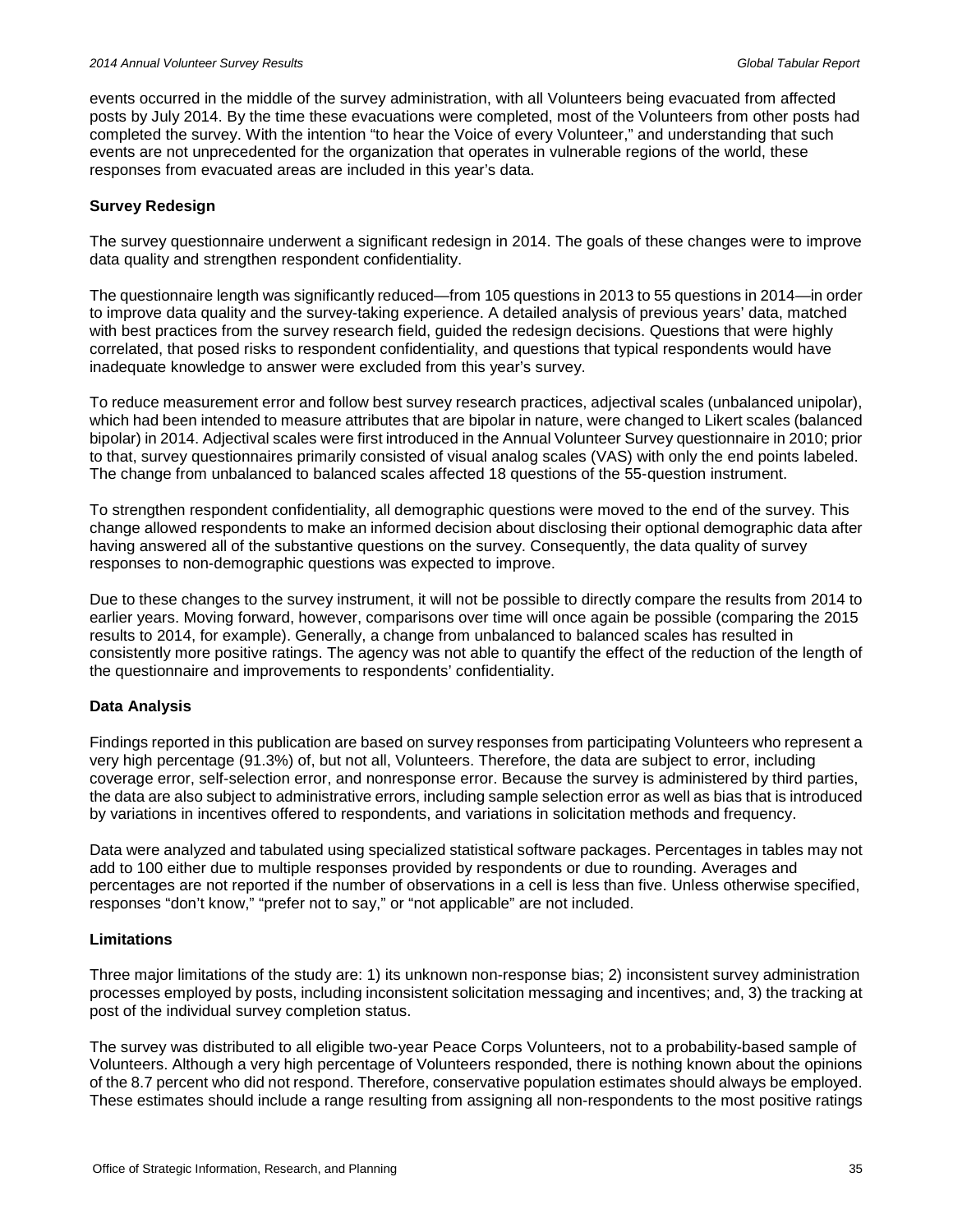on a given scale, to assigning all non-respondents to the most negative ratings on a given scale—a process that essentially redistributes survey results based on the population totals.

The decentralized survey distribution through Peace Corps posts resulted in the inconsistent timing of the survey launch, and inconsistent timing and number of survey follow-ups. In addition, survey messages and incentives were not standardized globally. Therefore, differences in responses between geographies may be attributable to differences in survey administration.

## **Key Survey Definitions**

The following definitions explain terms that appeared in the survey questionnaire and in this report.

*Administrative/logistical staff:* Peace Corps staff who perform routine administrative duties, records management, and a range of support functions. Responsibilities may include accounting. Positions grouped into this category may include Administrative Officer, Administrative Assistant, Cashier, Executive Assistant, General Services Officer, General Services Assistant, or Receptionist.

*Associate Peace Corps Director (APCD):* Peace Corps staff member responsible for programming, administration, or support of Volunteer projects in their country of assignment.

*Bystander Intervention Training:* Training that is offered during Pre-Service Training and is aimed at teaching Volunteers how to intervene, if necessary, to keep other Volunteers safe.

*Counterpart:* A host country national who is the Volunteer's primary work partner within their primary project.

*Country Director (CD):* Senior Peace Corps official in the country of assignment; responsible for all aspects of Peace Corps' program in that country.

*Digital Materials:* Any Peace Corps materials that a Volunteer may have received by email or downloaded through knowledge-sharing platforms such as PCLive.

*Director of Management and Operations (DMO):* Peace Corps staff member who manages the budget and administrative functions in the country of assignment.

*Director of Programming and Training (DPT)*: Peace Corps staff member who provides technical assistance and guidance to overseas staff in the development, management, and evaluation of projects and oversight of a post's training program.

*Diversity:* A collection of individual attributes that include, but are not limited to, characteristics such as national origin, language, race, color, ethnicity, disability, gender, age, religion, sexual orientation, gender identity, socioeconomic status, veteran status, and family structures.

*Participatory Analysis for Community Action (PACA)*: Peace Corps' participatory approach where every member of the community can and should express his or her feelings and ideas freely (young and old people, men and women).

*Peace Corps Administrative Region:* Peace Corps divides its operations into three regions. In the summer of 2014, Africa included Benin, Botswana, Burkina Faso, Cameroon, Ethiopia, Ghana, Guinea, Kenya, Lesotho, Liberia, Madagascar, Malawi, Mozambique, Namibia, Rwanda, Senegal, Sierra Leone, South Africa, Swaziland, Tanzania, The Gambia, Togo, Uganda, and Zambia. Europe, Mediterranean, and Asia (EMA) included Albania, Armenia, Azerbaijan, Bulgaria, Cambodia, China, Georgia, Indonesia, Jordan, Kyrgyz Republic, Macedonia, Moldova, Mongolia, Morocco, Nepal, Philippines, Romania, Thailand, and Ukraine. Inter-America and Pacific (IAP) included Belize, Colombia, Costa Rica, Dominical Republic, Eastern Caribbean, Ecuador, El Salvador, Fiji, Guatemala, Guyana, Jamaica, Mexico, Micronesia, Nicaragua, Panama, Paraguay, Peru, Samoa, Suriname, Tonga, and Vanuatu.

*Peace Corps Medical Officer (PCMO)*: Peace Corps staff member who is responsible for assisting Volunteers in maintaining their health while in their country of assignment.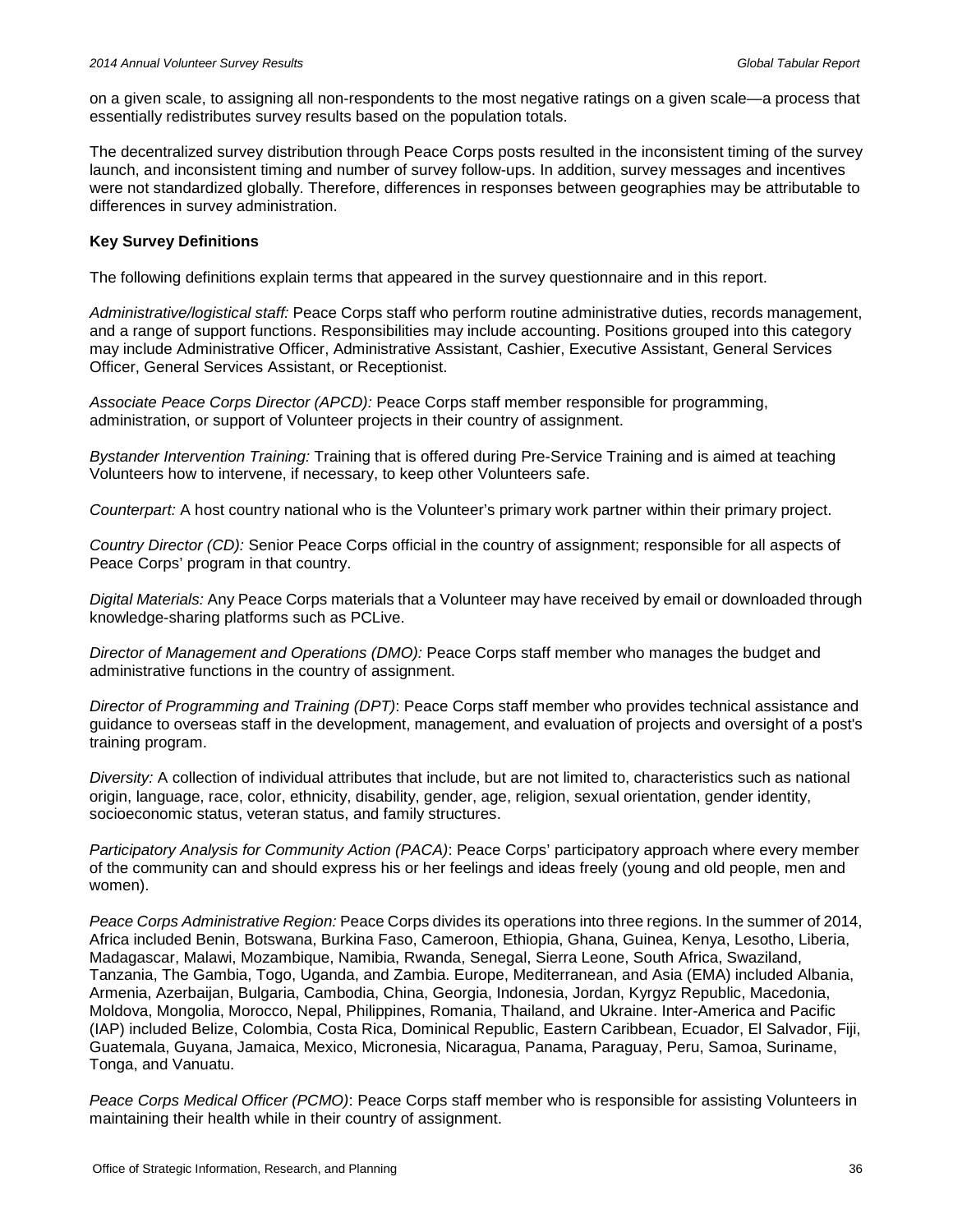*Personal Security Training:* Training that is offered during Pre-Service Training and is aimed at teaching Volunteers how to recognize and mitigate risk in their host countries by "turning on their RADAR."

*Pre-Service Training (PST)*: Any training received before Volunteers are sworn-in.

*Primary assignment/project:* The specific project work to which Volunteers are assigned.

*Program Manager/Associate Peace Corps Director (APCD)*: Peace Corps staff member responsible for programming, administration, or support of Volunteer projects in-country.

*RADAR:* RADAR stands for **R**ecognize the danger, Assess the situation, **D**ecide what's best for you, **A**ct when the timing is right, and **R**eassess as the situation changes. Trainees learn RADAR in the Personal Security and Risk-Reduction module.

*Secondary project/community service activities:* Activities other than a Volunteer's primary project assignment.

*Sexual Assault Awareness Training:* Training that is offered during Pre-Service Training and is aimed at teaching Volunteers how to recognize cultural and gender-based "sex signals" as well as the tactics of sexual predators or potential assailants in Volunteers' host country.

*Site selection and preparation:* A number of collaborative responsibilities of Peace Corps staff with active participation of host country representatives undertaken before Volunteers arrive at sites. This includes, but is not limited to, site visits, housing checks, safety and security assessment, and community orientation.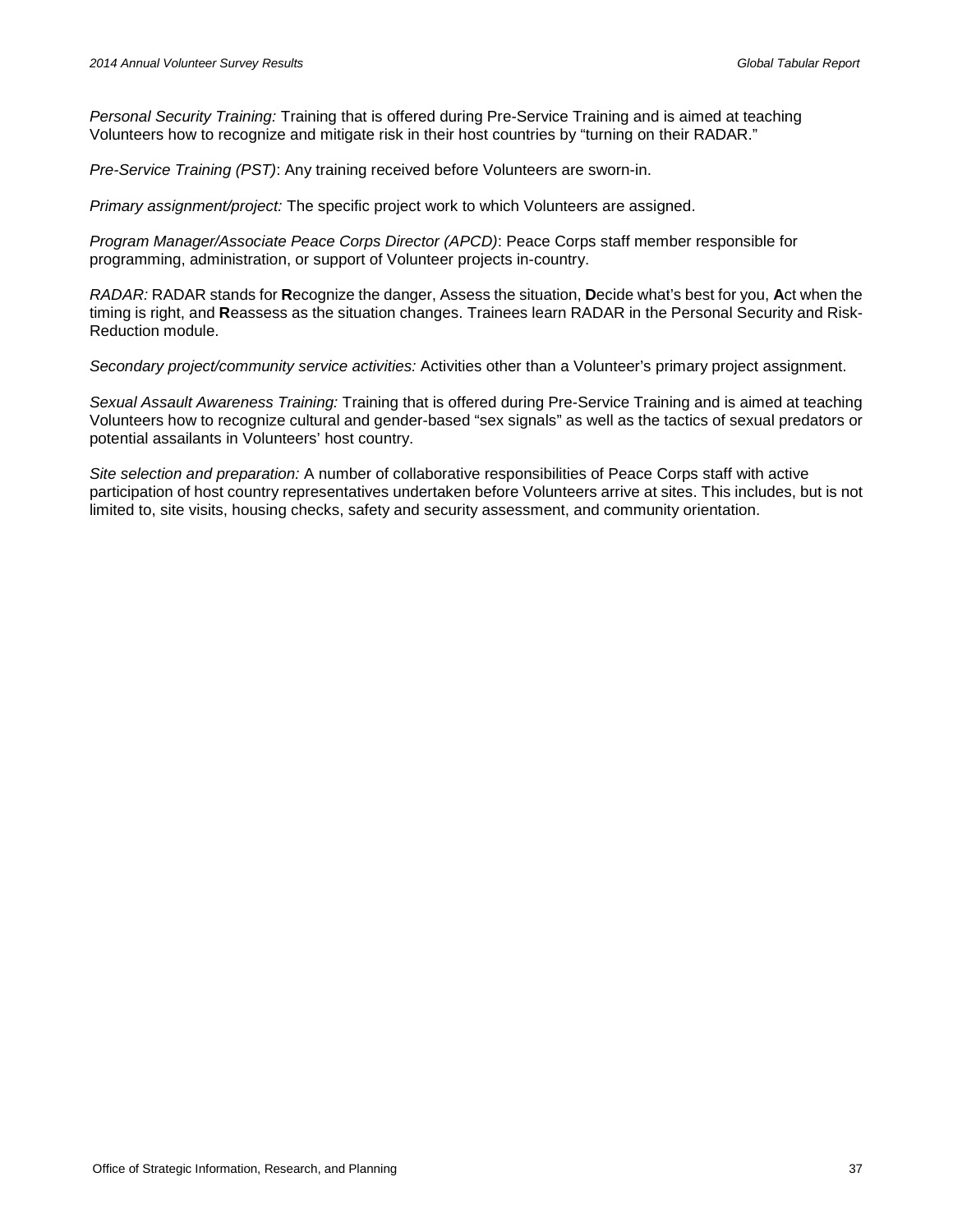## <span id="page-37-0"></span>**Appendix: Survey Questionnaire**

This Appendix contains a copy of the 2014 Annual Volunteer Survey questionnaire that was administered online. The questionnaire consists of eight sections:

- Overall Assessment of Peace Corps Service
- Training for Peace Corps Assignment
- Work Activities
- Peace Corps Goals and Impact
- Peace Corps Support
- Health of Volunteers
- **Site Characteristics**
- Basic Demographic Information

Skip patterns for questions that may not have been applicable to all respondents are indicated in the square brackets preceding the question.

## **Welcome to the 2014 Annual Volunteer Survey**  The Voice of the Volunteer Since 1975!

## **Your thoughtful participation in this confidential survey is a key element in advancing the mission of the Peace Corps.**

Learning about your experience as a Volunteer is extremely important to the Peace Corps' Acting Director, as well as to other members of the Peace Corps staff worldwide. What we learn from you will help both to improve Peace Corps' ability to meet the needs of the communities in which you serve and to enrich your service as a Volunteer.

## **1. Are you a Peace Corps Volunteer or trainee** in **[COUNTRY FROM LINK USED]?**

- a. Volunteer at site one month or longer
- b. Volunteer at site less than one month **[TERMINATE SURVEY]**
- c. Trainee/not yet sworn-in at site **[TERMINATE SURVEY]**
- d. Third year/extended Volunteer, including PCVL
- e. Peace Corps Response Volunteer **[TERMINATE SURVEY]**
- f. I am not a Volunteer currently serving in **[COUNTRY FROM LINK USED] [TERMINATE SURVEY]**
- g. Other (please specify): **[OPEN ENDED RESPONSE]**
- **2. When did you first arrive in the country where you are currently serving?**

| Year  | [YEAR SCALE]  |
|-------|---------------|
| Month | [MONTH SCALE] |

To begin, we would like to ask you a few questions about your Peace Corps service overall.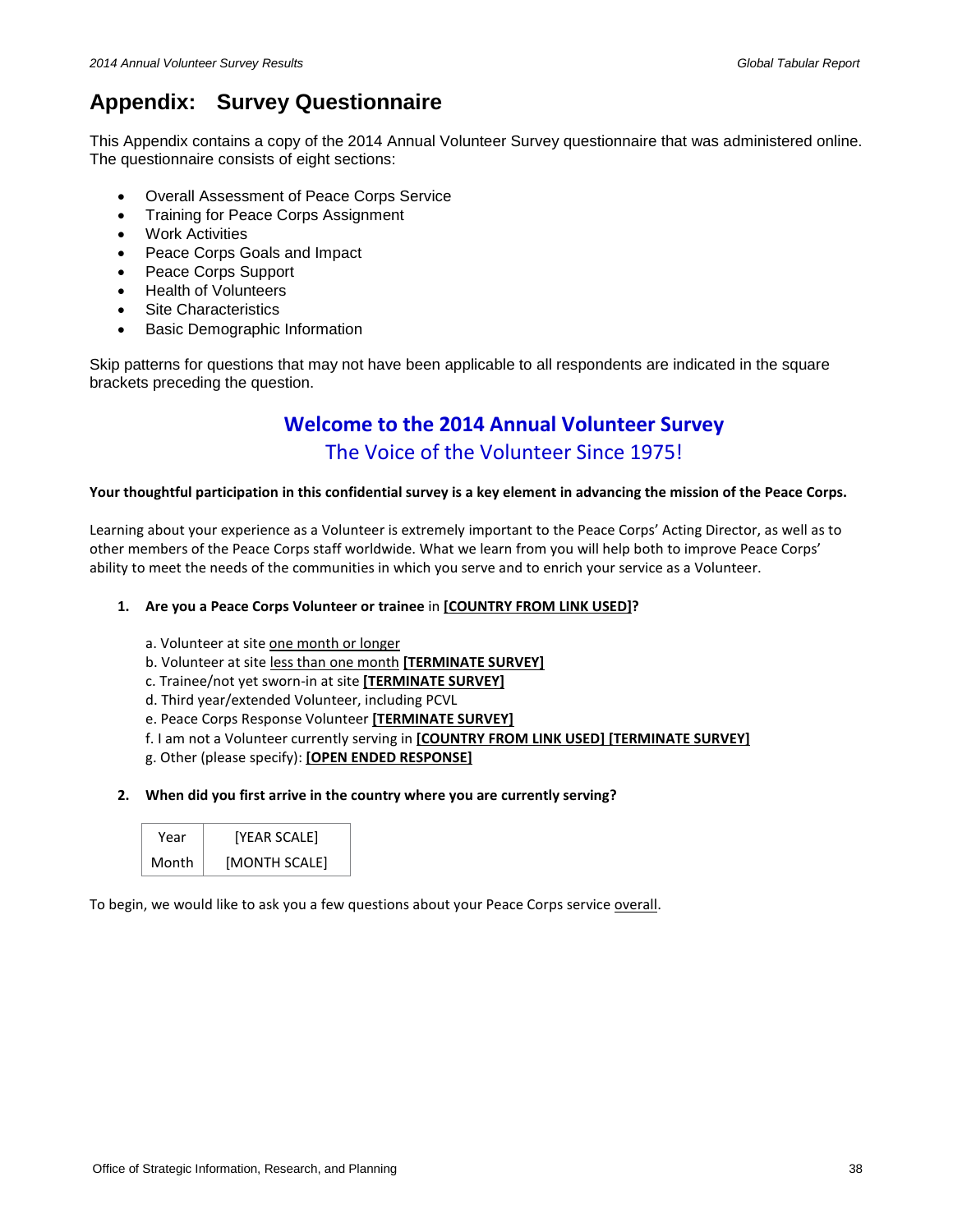## **3. How personally rewarding do you find your:**

[SCALE: Very Unrewarding, Unrewarding, Neither Unrewarding nor Rewarding, Rewarding, Very Rewarding, NA/Don't Know]

| a. Overall Peace Corps service                     | [SCALE] |
|----------------------------------------------------|---------|
| b. Primary assignment/project                      | [SCALE] |
| c. Secondary project/community service activities  | [SCALE] |
| d. Experiences with other Volunteers               | [SCALE] |
| e. Work with counterparts/community partners       | [SCALE] |
| f. Experiences with other host country individuals | [SCALE] |

## **4. Today, would you still make the same decision to serve with the Peace Corps?**

- a. Definitely not
- b. Probably not
- c. Undecided
- d. Probably yes
- e. Definitely yes

## **5. Would you recommend Peace Corps service to others you think are qualified?**

- a. Definitely not
- b. Probably not
- c. Undecided
- d. Probably yes
- e. Definitely yes

## **6. Do you intend to complete your Peace Corps service?**

- a. Definitely not
- b. Probably not
- c. Undecided
- d. Probably yes
- e. Definitely yes
- f. Might extend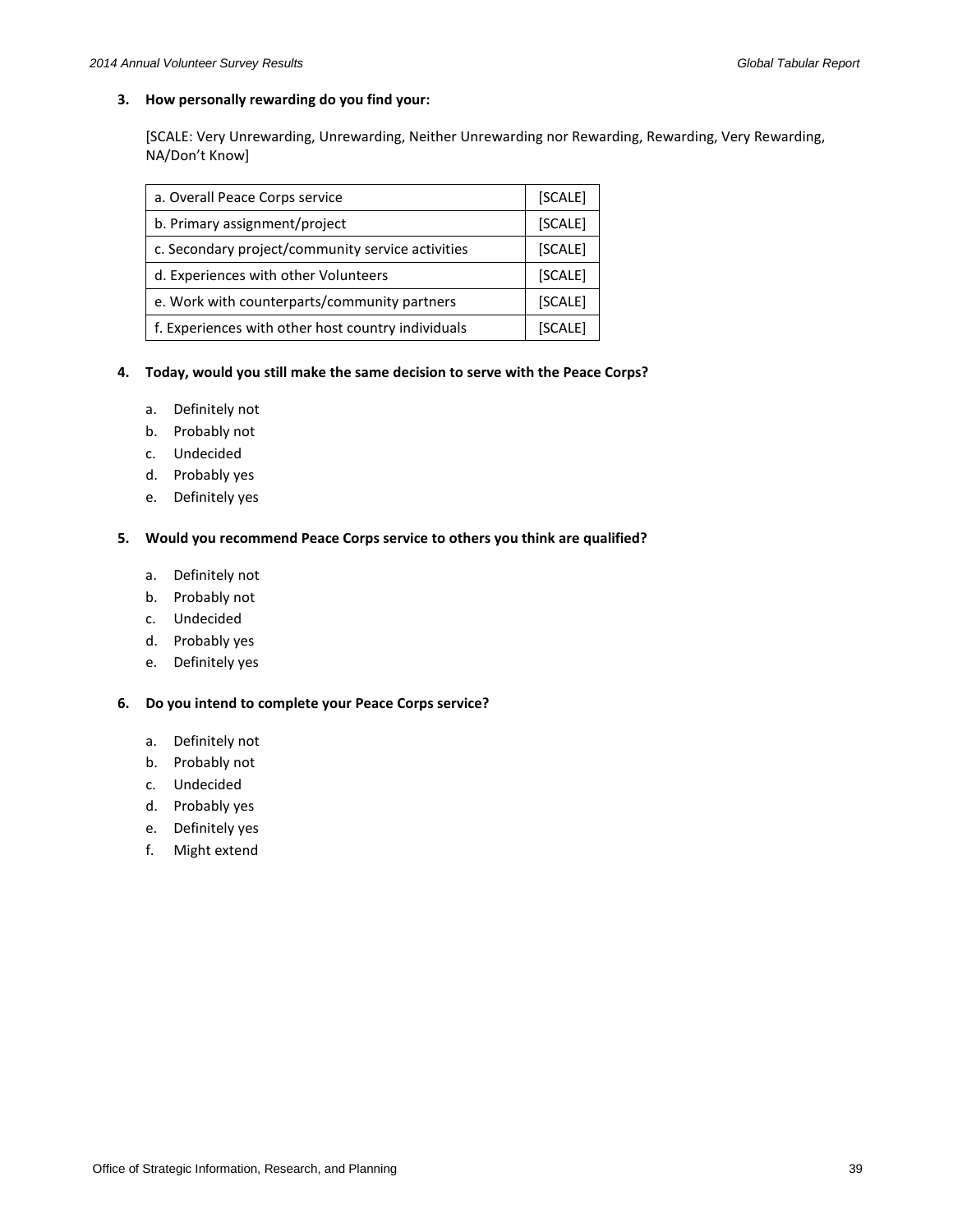Now, we would like to ask you about your perceptions prior to entering the Peace Corps.

### **7. How important were the following factors in accepting your Peace Corps invitation?**

[SCALE: Very Unimportant, Unimportant, Neither Unimportant nor Important, Important, Very Important]

| a. | Exposure to a different culture                              | [SCALE] |
|----|--------------------------------------------------------------|---------|
| b. | Gaining work experience                                      | [SCALE] |
| c. | Opportunity to help others                                   | [SCALE] |
| d. | Gaining international experience                             | [SCALE] |
| e. | Learning a new language or enhancing foreign language skills | [SCALE] |
| f. | Personal growth                                              | [SCALE] |
| g. | Challenging U.S. job market                                  | [SCALE] |
| h. | Opportunity to serve my country                              | [SCALE] |
| i. | Travel/adventure                                             | [SCALE] |
| j. | Other (please specify): [OPEN ENDED RESPONSE]                | [SCALE] |

### **8. How prepared for Peace Corps service did you feel when you arrived in country?**

- a. Very Unprepared
- b. Unprepared
- c. Neither Unprepared nor Prepared
- d. Prepared
- e. Very Prepared

Now, we would like to ask you a few questions about your Peace Corps training overall.

## **9. Please evaluate the effectiveness of your Peace Corps training in preparing you to:**

[SCALE: Very Ineffective, Ineffective, Neither Ineffective nor Effective, Effective, Very Effective, NA/No Training]

| a. Manage cultural differences                | [SCALE] |
|-----------------------------------------------|---------|
| b. Adjust to your physical living conditions  | [SCALE] |
| c. Use language needed in your work/community |         |
| d. Maintain your physical health              |         |
| e. Maintain your mental/emotional health      | [SCALE] |
| f. Maintain your personal safety and security | [SCALE] |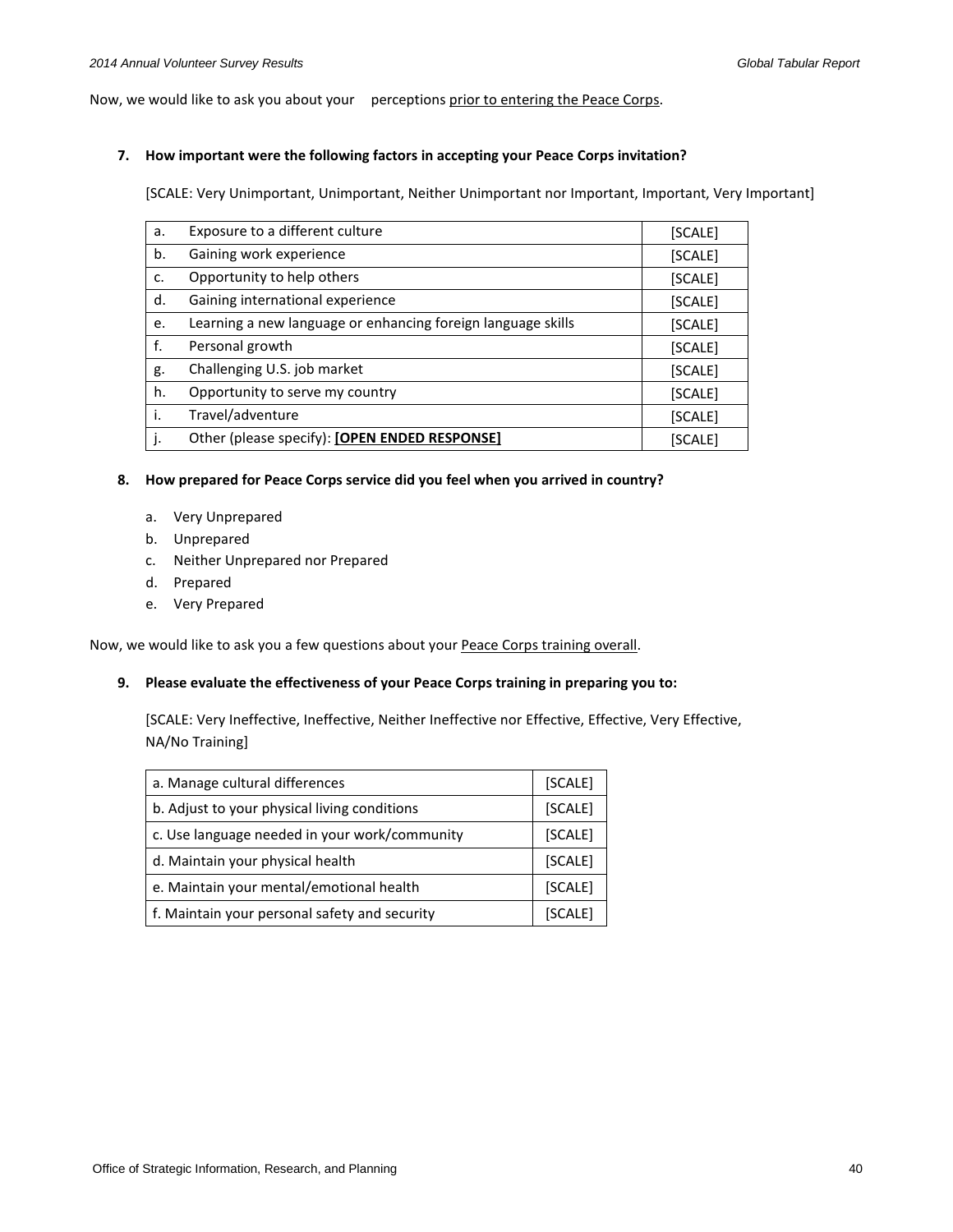### **10. Please evaluate the effectiveness of your Peace Corps training in preparing you to:**

[SCALE: Very Ineffective, Ineffective, Neither Ineffective nor Effective, Effective, Very Effective, NA/No Training]

| a. Perform technical aspects of your work            |  |
|------------------------------------------------------|--|
| b. Work with counterparts/community partners         |  |
| c. Conduct a community needs assessment (e.g., PACA) |  |
| d. Work on your project goals and objectives         |  |
| e. Monitor/evaluate project goals and outcomes       |  |

## **11. In general, how prepared do you feel today to meet the challenges of Peace Corps service?**

- a. Very Unprepared
- b. Unprepared
- c. Neither Unprepared nor Prepared
- d. Prepared
- e. Very Prepared

The next few questions in this section are about Pre-Service Training (PST), which includes any training that you received before being sworn in as a Volunteer.

**12.** Personal Security Training, which is aimed at teaching you how to recognize and mitigate risk in your host country by "turning on your RADAR," is offered during Pre-Service Training (PST).

## **Have you used your "RADAR" or personal security skills in the past 12 months?**

- a. I have used this skill to keep myself safe by recognizing and mitigating risk.
- b. I learned but did not need to use this skill.
- c. I learned this skill, but I was unable to apply it when I needed it.
- d. I learned this skill, but I don't remember what it involves.
- e. I was not trained on this skill.
- **13.** Sexual Assault Awareness Training, which is aimed at teaching you how to recognize cultural and gender-based "sex signals" as well as the tactics of sexual predators or potential assailants in your host country, is offered during Pre-Service Training (PST).

#### **Have you used Sexual Assault Awareness skills to mitigate unwanted sexual advances in the past 12 months?**

- a. I have used this skill to keep myself safe by recognizing and mitigating risk.
- b. I learned but did not need to use this skill.
- c. I learned this skill, but I was unable to apply it when I needed it.
- d. I learned this skill, but I don't remember what it involves.
- e. I was not trained on this skill.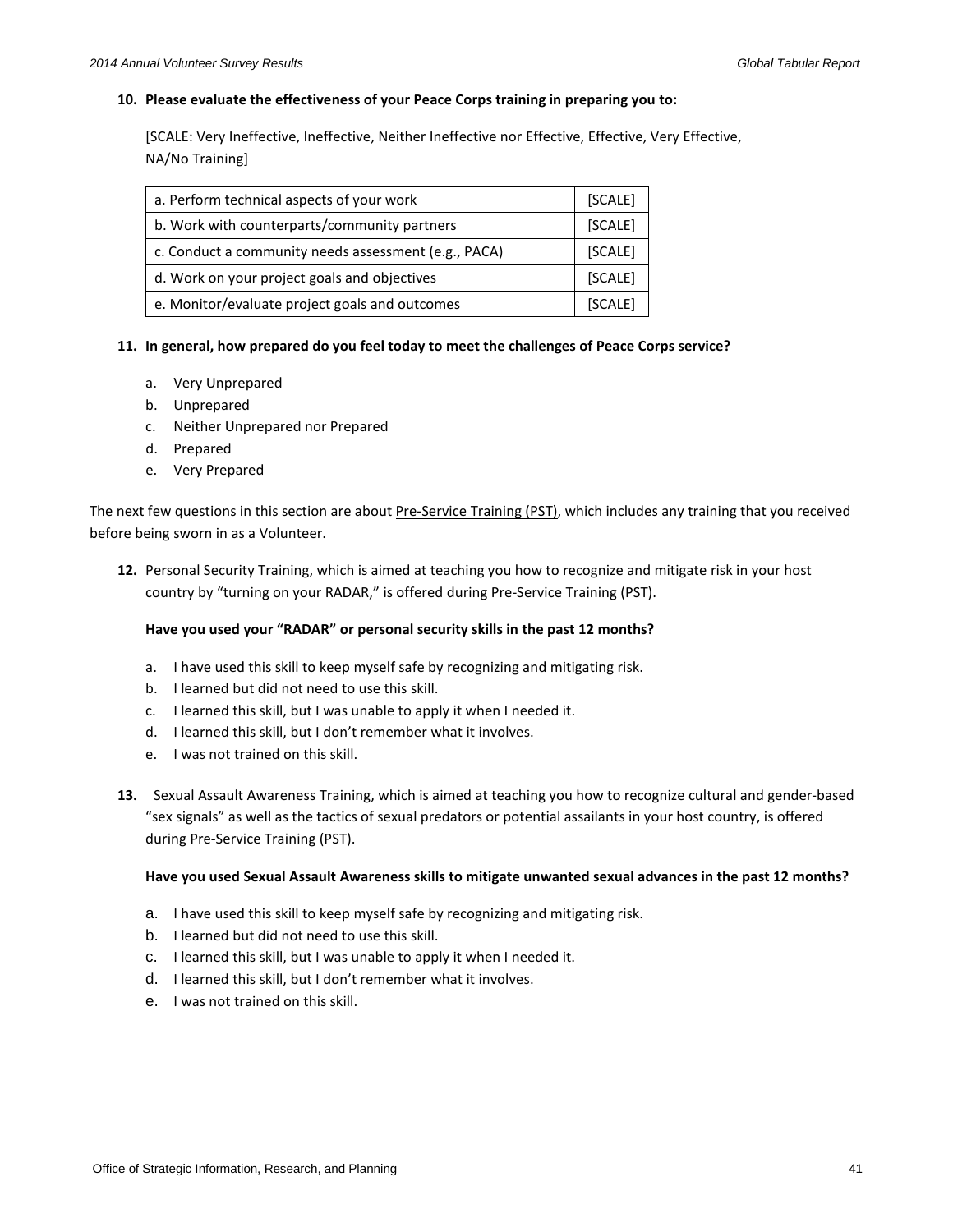**14.** Bystander Intervention Training, which is aimed at teaching you how to intervene, if necessary, to keep other Volunteers safe, is offered during Pre-Service Training (PST).

## **Have you used Bystander Intervention skills in the past 12 months?**

- a. I have used this skill to keep Volunteers safe by recognizing and mitigating risk.
- b. I learned but did not need to use this skill.
- c. I learned this skill, but I was unable to apply it when I needed it.
- d. I learned this skill, but I don't remember what it involves.
- e. I was not trained on this skill.

Please answer the following questions about the work you are currently doing in your community.

## **15. What do you do as part of your Peace Corps work?** *Please check all that apply.*

- □ Agriculture/fish/livestock
- **Q** Agroforestry
- **Q** Arts
- $\Box$  Business advising
- $\Box$  Community development
- $\Box$  English teaching
- $\Box$  Environment work
- □ Food security--community/household
- $\Box$  Gender equity/women's empowerment
- $\Box$  Girls education
- $\Box$  Health extension
- **HIV/AIDS**
- $\Box$  Income generation
- $\Box$  Library development
- **Literacy**
- $\Box$  Malaria prevention
- **Q** Maternal, child, and neonatal health
- □ Math/Science teaching
- Microenterprise development
- □ NGO development
- $\Box$  Nutrition education
- $\Box$  Rural development
- □ Sports/fitness
- $\Box$  Teacher training
- $\Box$  Technology for development/ICT
- $\Box$  Volunteerism/ $V^2$
- **Q** Water and sanitation
- $\Box$  Working with people with disabilities
- $\Box$  Youth as resources/working with youth
- Other (please specify): [OPEN ENDED RESPONSE]

## **16. To what extent do you disagree or agree with each of the following statements?**

[SCALE: Strongly Disagree, Disagree, Neither Disagree nor Agree, Agree, Strongly Agree, NA/Don't know]

| a. Meaningful work was available for me when I arrived at site                                            | [SCALE] |
|-----------------------------------------------------------------------------------------------------------|---------|
| b. Host country individuals with whom I would be working were prepared for my arrival in<br>the community | [SCALE] |
| c. I have enough work to do at my site                                                                    | [SCALE] |
| d. My skills are a good match to the work I do at site                                                    | [SCALE] |
| e. My work is directly related to what my community needs                                                 | [SCALE] |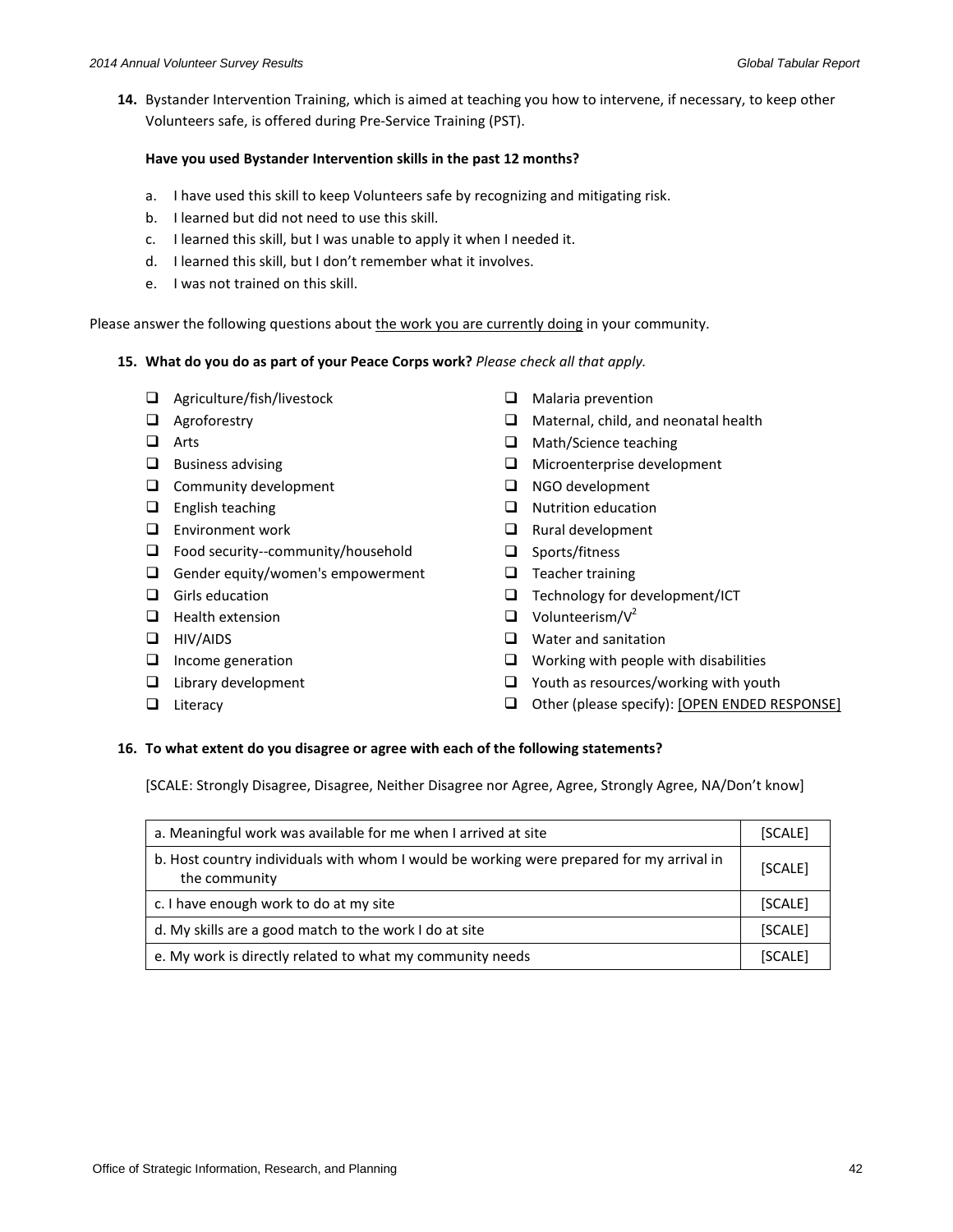### **[SKIP IF THE PROGRAM OR PROJECT WILL BE DISCONTINUED]**

### **17. In your view, which of the following options would benefit your host country the most?**

[SCALE: Discontinued/phased out, Reduced, Maintained as is, Expanded]

| Your project/primary work assignment should be:                                | <b>SCALET</b> |
|--------------------------------------------------------------------------------|---------------|
| The Peace Corps program (the post and all projects) in this country should be: | [SCALE]       |

- **18. How many hours do you spend on your primary work and secondary projects or community service during an average work week?** *Please write "0" if none.*
	- a. Primary work [OPEN ENDED NUMERIC]
	- b. Secondary projects or community service [OPEN ENDED NUMERIC]
- **19. Do you currently work with one or more Peace Corps-assigned counterpart(s)/community partner(s)?**
	- a. Yes
	- b. No

#### [ASK IF WORKS WITH A PEACE-CORPS ASSIGNED COUNTERPART]

#### **20. How satisfied are you with the following aspects of working with your Peace Corps-assigned counterpart?**

[SCALE: Very Dissatisfied, Dissatisfied, Neither Dissatisfied nor Satisfied, Satisfied, Very Satisfied, NA/Don't Know]

| a. Accomplishing your project work | [SCALE] |
|------------------------------------|---------|
| b. Integrating into your community | [SCALE] |

For the next few questions, please let us know your thoughts on how effective you are in different aspects of your service.

## **21. How effective are you in transferring knowledge and skills to help the following individuals or organizations to build their capacities?**

[SCALE: Very Ineffective, Ineffective, Neither Ineffective nor Effective, Effective, Very Effective]

| a. Your counterpart/community partner   | [SCALE] |
|-----------------------------------------|---------|
| b. Group(s) with which you work closely | [SCALE] |
| c. Members of your host community       | [SCALE] |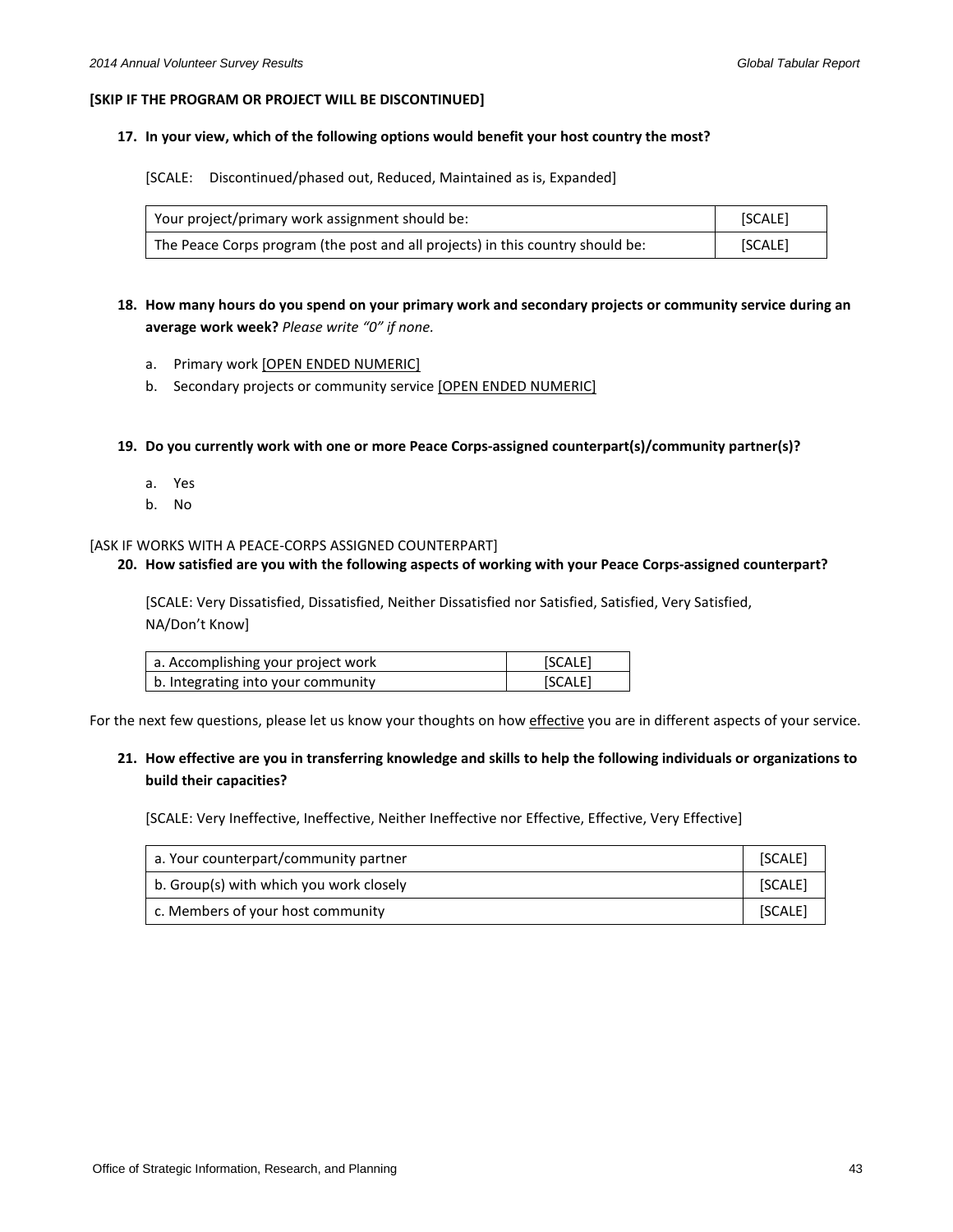## **22. How effective are you in promoting a better understanding of Americans among the following host country individuals or groups of individuals?**

[SCALE: Very Ineffective, Ineffective, Neither Ineffective nor Effective, Effective, Very Effective]

| a. Your counterpart/community partner   | [SCALE] |
|-----------------------------------------|---------|
| b. Group(s) with which you work closely | [SCALE] |
| c. Members of your host community       | [SCALE] |

## **23. How effective are you in promoting a better understanding of host country nationals among Americans?**

[SCALE: Very Ineffective, Ineffective, Neither Ineffective nor Effective, Effective, Very Effective]

[ASK IF "INEFFECTIVE" OR "VERY INEFFECTIVE" IN IMPLEMENTING AT LEAST ONE OF THE THREE GOALS]

**24. Please explain any challenges that may have prevented you from being more effective in achieving Peace Corps goals.**

## [OPEN ENDED RESPONSE]

- **25. Did you facilitate direct interactions between Americans and host country nationals in the last 12 months?**  *Please include in-person and virtual interactions (e.g., match programs participation, social media, web conferences, etc.).*
	- a. Yes
	- b. No

Now we would like to ask you a few questions about different types of support that the Peace Corps provides.

## **26. How satisfied are you with the following types of support provided by in-country Peace Corps staff?**

[SCALE: Very Dissatisfied, Dissatisfied, Neither Dissatisfied nor Satisfied, Satisfied, Very Satisfied, NA/Don't Know]

| a. Administrative/logistical         | [SCALE] |
|--------------------------------------|---------|
| b. Emotional                         | [SCALE] |
| c. Medical                           | [SCALE] |
| d. Project specific technical skills | [SCALE] |
| e. Safety and security               | [SCALE] |
| f. Site selection/preparation        | [SCALE] |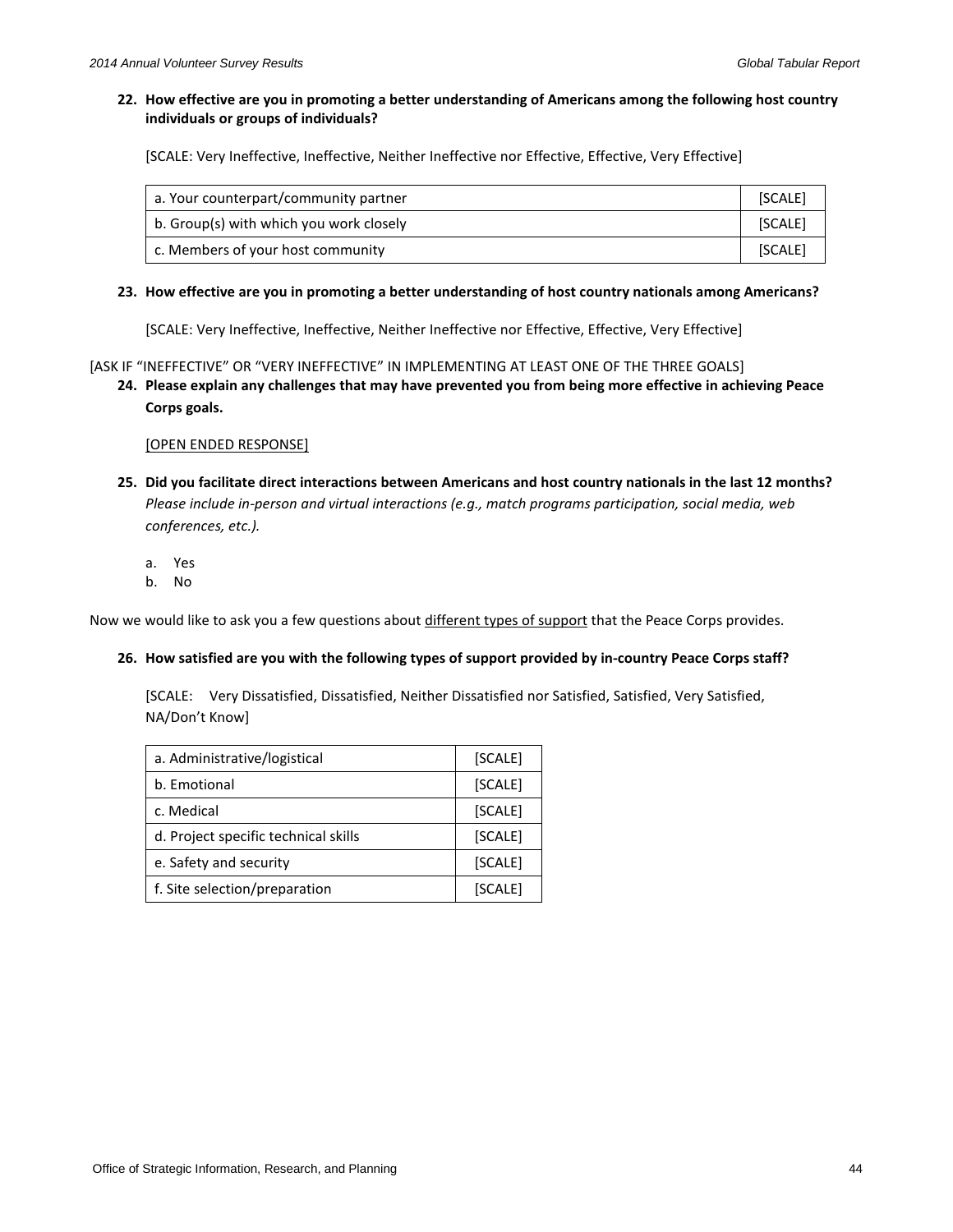### **27. How satisfied are you with the timeliness and quality of feedback from Peace Corps staff about your work?**

[SCALE: Very Dissatisfied, Dissatisfied, Neither Dissatisfied nor Satisfied, Satisfied, Very Satisfied, NA/Don't Know]

| a. Timeliness | [SCALE] |
|---------------|---------|
| b. Quality    | [SCALE] |

- **28. To what extent is your current Country Director aware of Volunteer issues and concerns (through in-person, phone, or electronic interactions with Volunteers)?**
	- a. Very Unaware
	- b. Unaware
	- c. Neither Unaware nor Aware
	- d. Aware
	- e. Very Aware
- **29. In the last 12 months, have any of the following Peace Corps representatives visited you at your site?** *Please check all that apply.*
	- a. Country Director
	- b. Program Manager/APCD/Program Assistant
	- c. Post staff other than Country Director or Program Manager (DMO, DPT, PCMO, S&S Coordinator)
	- d. Peace Corps Volunteer Leader (regional, technical, etc.)
	- e. Other Peace Corps representatives (please specify): [OPEN ENDED RESPONSE]
	- f. Peace Corps representatives did not visit my site during the past 12 months [EXCLUSIVE]
- **30. How often did you use Peace Corps digital materials in your work in the last 12 months?** *Digital materials include any Peace Corps materials that you may have received by email, or that you may have downloaded through knowledge-sharing platforms such as PCLive.*
	- a. At least once a day
	- b. At least once a week, but not every day
	- c. At least once a month, but not every week
	- d. Less than once a month
	- e. Did not use in the past 12 months

Now, please answer a few questions about your physical health and emotional well-being.

#### **31. How would you rate your physical health when you first arrived at your site, and during the last 30 days?**

[SCALE (End-points only): 1 = Not at All Healthy, 10 = Exceptionally Healthy]

| a. When first arrived | [SCALE] |
|-----------------------|---------|
| b. Last 30 days       | [SCALE] |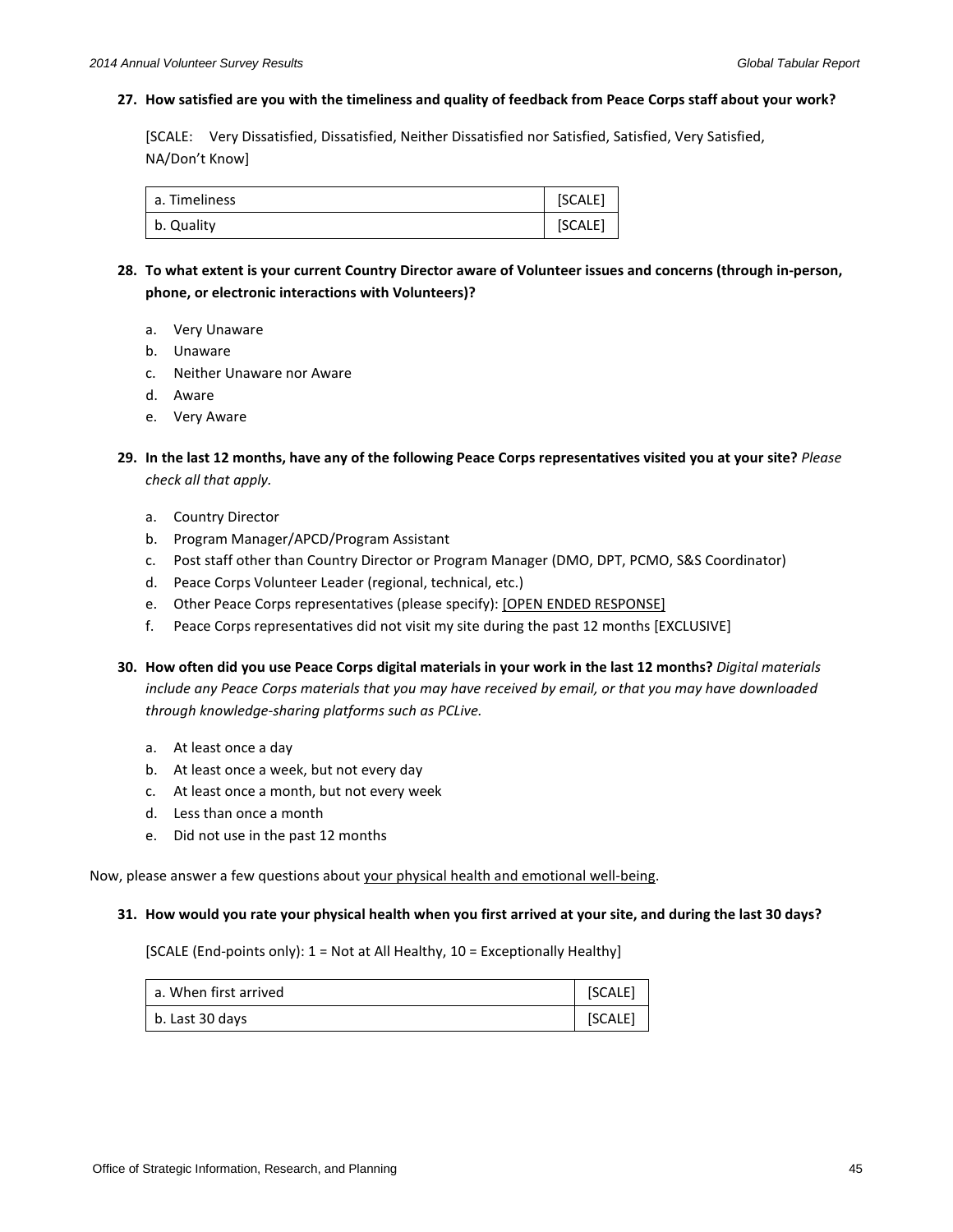## **32. How would you rate your average level of stress during the first month after you arrived at your site and during the last 30 days?**

[SCALE (End-points only):  $1 =$  Little to no stress,  $10 =$  A great deal of stress]

| a. Month when first arrived | [SCALE] |
|-----------------------------|---------|
| b. Last 30 days             | [SCALE] |

- **33. How satisfied are you with the health care that you have received from your PCMO(s)?** *If you received health care from more than one PCMO, please rate your satisfaction level with all of them as a whole.*
	- a. Very Dissatisfied
	- b. Dissatisfied
	- c. Neither Dissatisfied nor Satisfied
	- d. Satisfied
	- e. Very Satisfied
	- f. Did not receive healthcare from my PCMO(s) in the past 12 months

## **34. During a typical month in your service, how many days do you engage in the following activities?** *Please indicate the average number of days per month. Enter "0" if none.*

| a.         | Eat healthily                | [OPEN ENDED NUMERIC]        |
|------------|------------------------------|-----------------------------|
|            | b. Drink alcoholic beverages | <b>[OPEN ENDED NUMERIC]</b> |
| $\epsilon$ | Exercise                     | [OPEN ENDED NUMERIC]        |
| d.         | Get enough sleep             | [OPEN ENDED NUMERIC]        |
| $\epsilon$ | Smoke                        | <b>[OPEN ENDED NUMERIC]</b> |

## [ASK IF DRINKS ALCOHOL ON 1+ DAYS/MONTH DURING SERVICE]

**35. When you drink alcohol, how many drinks do you usually have?**

## [OPEN ENDED NUMERIC]

[ASK IF HEALTH DETERIORATED: (HEALTH WHEN FIRST ARRIVED) < (HEALTH IN LAST 30 DAYS)]

- **36. Do any of the following factors currently limit your ability to maintain your physical health?** *Please check all that apply.*
	- a. Distance from health care
	- b. Lack of trust in local medical resources
	- c. Lack of exercise
	- d. Lack of trust in Peace Corps medical care
	- e. Local diet
	- f. Lack of access to clean water
	- g. Other factors (please specify): [OPEN ENDED RESPONSE]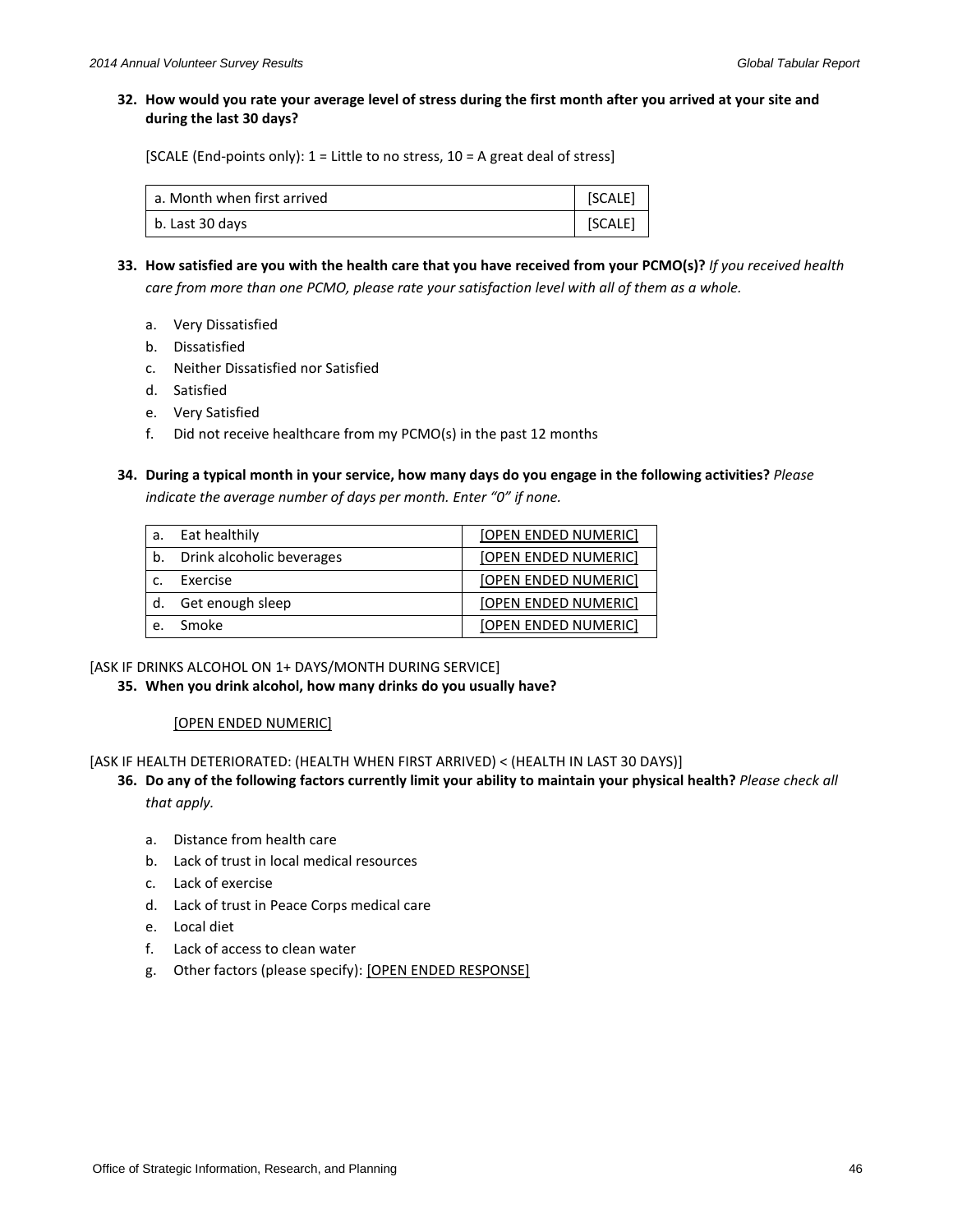### [ASK IF TYPICALLY CONSUMES 4+ DRINKS WHEN DRINKING]

- **37. What are some of the reasons why you might drink alcohol during your Peace Corps service?** *Please check all that apply.*
	- a. Easy availability of alcohol
	- b. Continued my U.S. drinking habits here
	- c. Drinking habits of fellow Volunteers
	- d. In-country cultural norms
	- e. Isolation/Loneliness
	- f. Personal enjoyment
	- g. Stress reduction
	- h. Boredom
	- i. Other reasons (please specify): [OPEN ENDED RESPONSE]

## [ASK IF CURRENT STRESS LEVEL IS GREATER THAN OR EQUAL TO 4]

- **38. Which of the following factors contribute to elevating your stress level?** *Please check all that apply.*
	- a. Communicating in the local language
	- b. Counterparts/community partners
	- c. Cultural adjustments
	- d. Family, friends, loved ones back home
	- e. Isolation/loneliness
	- f. In-country dating/relationships
	- g. Interactions with other Volunteers
	- h. Interactions with Peace Corps staff
	- i. Personal health maintenance
	- j. Personal safety
	- k. Work
	- l. Your host family
	- m. Other sources of stress (please specify): [OPEN ENDED RESPONSE]

## **39. Which of the following activities do you do to help manage stress?** *Please check all that apply.*

- a. Exercise, walk, or otherwise make an effort to stay fit
- b. Get involved in additional projects, work, or studying
- c. Listen to music
- d. Read
- e. Spend time with friends
- f. Contact friends or family in the United States
- g. Eat more or less than usual
- h. Attend religious services
- i. Meditate
- j. Drink alcohol
- k. Leave your community/travel
- l. Shop
- m. Smoke
- n. Attend counseling session(s)
- o. Pray
- p. Other (please specify): [OPEN ENDED RESPONSE]
- q. None of the above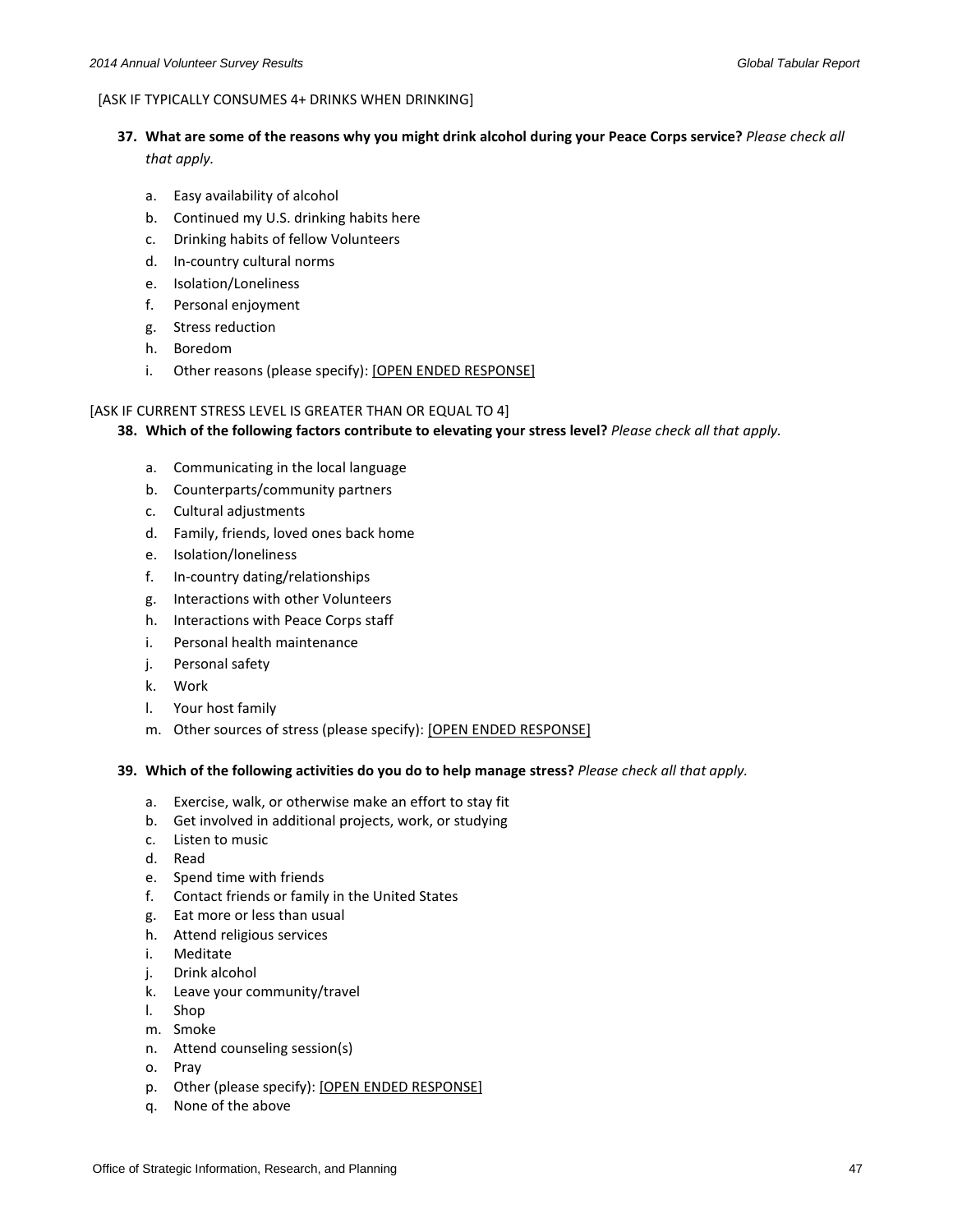The next few questions will focus on your everyday life in your community.

**40. How long have you lived with a host country individual or family in total?** *Please include time spent during training. Please write "0" if never.*

[OPEN ENDED NUMERIC] year(s) [OPEN ENDED NUMERIC] month(s)

## **41. How integrated into your community do you feel?**

- a. Very poorly Integrated
- b. Poorly Integrated
- c. Neither Poorly nor Well Integrated
- d. Well Integrated
- e. Very Well Integrated

## **42. How well can you communicate in the language used by most local people in your community?**

- a. Not at all
- b. Poorly
- c. Adequately
- d. Well
- e. Very well

## 43. **How often are the following services available at your residence?**

**[**SCALE: At least once a day; At least once a week, but less than daily; At least once a month, but not every week; Less than once a month, Service not available, Don't know]

| a. Electricity           | [SCALE] |
|--------------------------|---------|
| b. Running water         | [SCALE] |
| c. Cell phone service    | [SCALE] |
| d. Internet connectivity | [SCALE] |

## **44. How frequently do you typically use the Internet?**

- a. At least once a day
- b. At least once a week, but not every day
- c. At least once a month, but not every week
- d. Less than once a month
- e. Typically do not use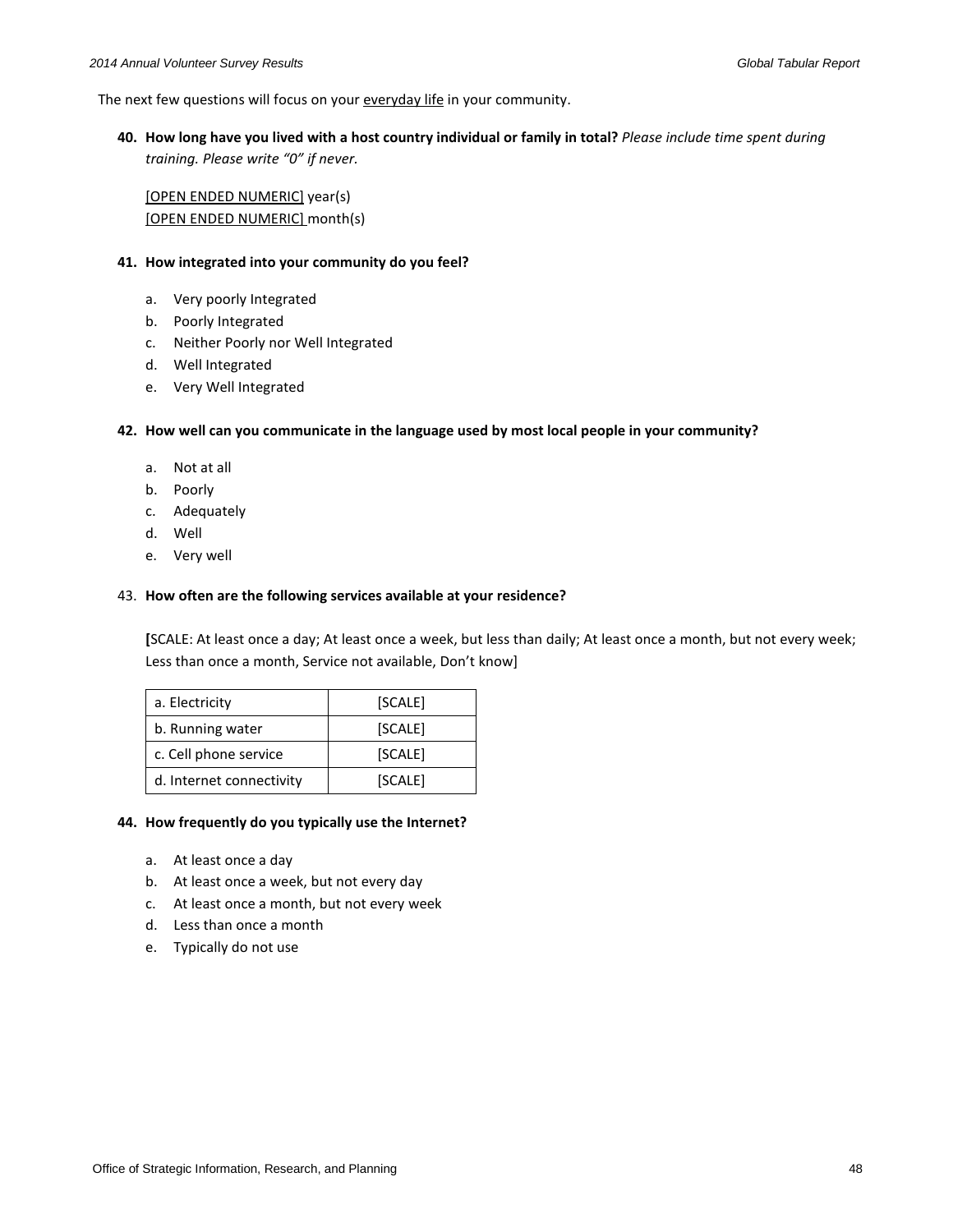Now we would like to ask you a few questions regarding your feelings of safety and comfort in your country, and also about the Peace Corps' culture as it relates to diverse groups.

## **45. How safe do you feel in the following environments?**

[SCALE: Very Unsafe, Unsafe, Neither Unsafe nor Safe, Safe, Very Safe]

| a. Where you live                                             | [SCALE] |
|---------------------------------------------------------------|---------|
| b. Where you work                                             | [SCALE] |
| c. When you travel in-country: transportation safety          | [SCALE] |
| d. When you travel in-country: personal security              |         |
| e. In the city where your country's main PC office is located | [SCALE] |

**46. In the last 12 months, have you experienced insensitive comments, harassment, or discrimination towards you in your host country based on any of the following characteristics?** *Please check all that apply.*

- a. Age
- b. Disability
- c. Gender
- d. Race/color/ethnicity
- e. Religion
- f. Sexual orientation
- g. Gender or transgender identity expression
- h. Other (please specify): [OPEN ENDED RESPONSE]
- i. Did not experience

**47. How well can you communicate your personal boundaries in the situations that make you feel uncomfortable?**

- a. Not at all
- b. Poorly
- c. Adequately
- d. Well
- e. Very well
- **48. To what extent do you disagree or agree that the organizational culture of the Peace Corps (including staff and Volunteers) is inclusive of diverse people?** *Diversity is a collection of individual attributes that include, but are not limited to, characteristics such as national origin, language, race, color, ethnicity, disability, gender, age, religion, sexual orientation, gender identity, socioeconomic status, veteran status, and family structures.*
	- a. Strongly Disagree
	- b. Disagree
	- c. Neither Disagree nor Agree
	- d. Agree
	- e. Strongly Agree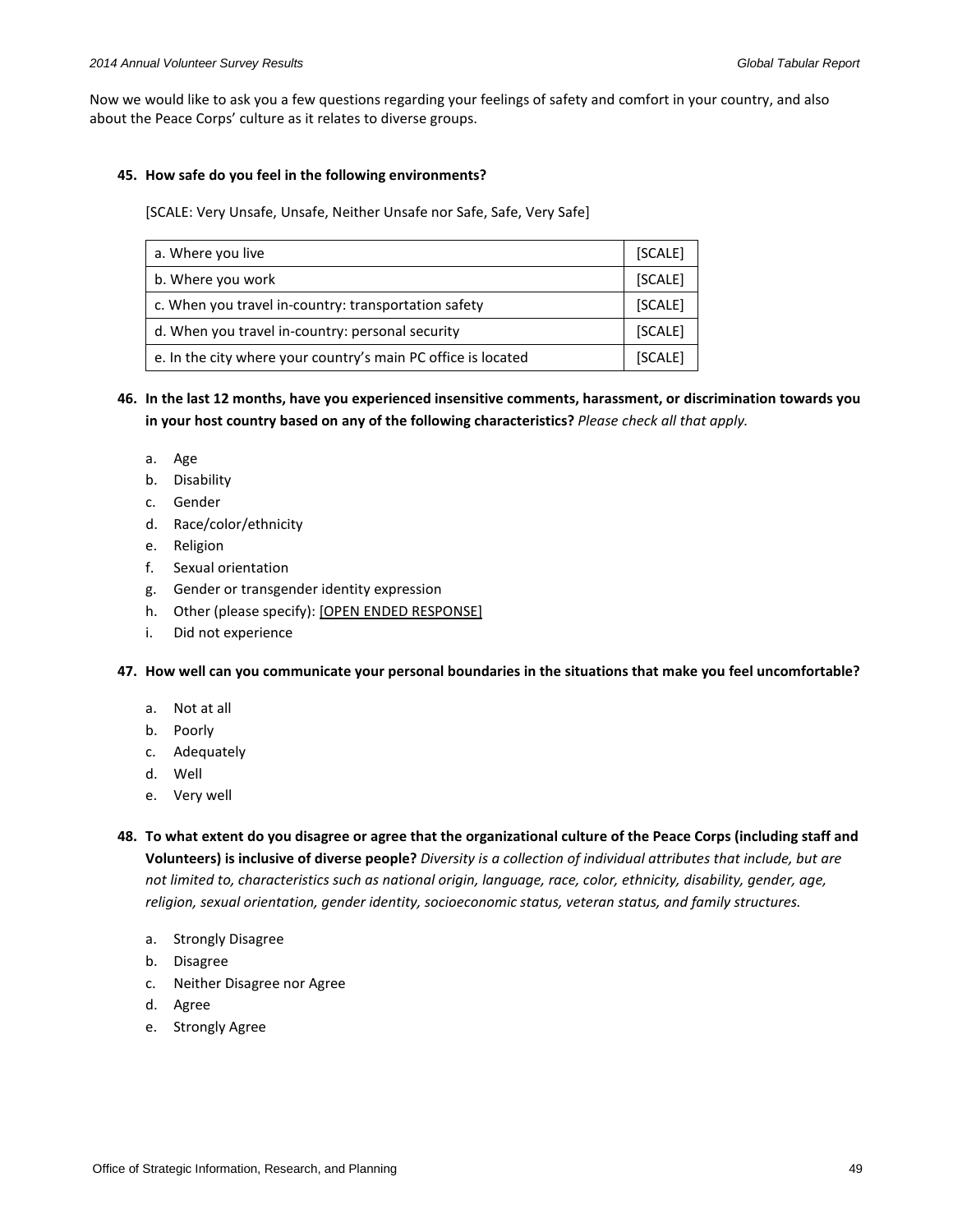#### [ASK IF DISAGREE THAT THE ORGANIZATIONAL CULTURE OF PEACE CORPS IS INCLUSIVE OF DIVERSE PEOPLE]

## **49. Where do you see gaps in the culture of inclusion in the Peace Corps?** *Please check all that apply.*

- a. National origin
- b. Language
- c. Race / color / ethnicity
- d. Disability
- e. Gender
- f. Age
- g. Religion
- h. Sexual orientation
- i. Gender identity
- j. Socioeconomic status
- k. Veteran status
- l. Family structures
- m. Other (please specify): [OPEN ENDED RESPONSE]

Now we would like to ask you a few demographic questions. As with all questions on the Annual Volunteer Survey, your responses to these questions are confidential. Your answers will only be reported in combination with those of other Volunteers in a way that ensures that you will not be personally identifiable by the answers that you provide.

If you do not feel comfortable sharing your demographic information, however, you are always free to skip or select "Prefer not to answer" for any of the following questions.

## **50. Please choose the best description of your assigned site.**

- a. Capital of the country
- b. City (population over 25,000) not the capital
- c. Rural town (population 2,000+ to 25,000)
- d. Village/rural area (population under 2,000)
- e. Outer island (regardless of size)
- f. Prefer not to answer
- **51. How long does it take you to reach the nearest Peace Corps office and the nearest Peace Corps Volunteer by your typical mode(s) of transportation (e.g., walking, bicycle, bus, etc.)?** *You may leave these fields blank if you prefer not to answer this question.*
	- a. Nearest Peace Corps office [OPEN ENDED NUMERIC] hours [OPEN ENDED NUMERIC] minutes
	- b. Nearest Peace Corps Volunteers [OPEN ENDED NUMERIC] hours [OPEN ENDED NUMERIC] minutes

## **52. Please select the project to which you are assigned:**

[LIST OF COUNTRY-SPECIFIC PROJECTS, FILTERED BY COUNTRY. INCLUDE "I don't see my assigned project listed" AND "Prefer not to answer" OPTIONS]

## [ASK IF "I don't see my assigned project listed" SELECTED]

**52OE. To which project were you assigned in [COUNTRY FROM LINK USED]?** *You may leave this field blank if you prefer not to answer this question.*

## [OPEN ENDED RESPONSE]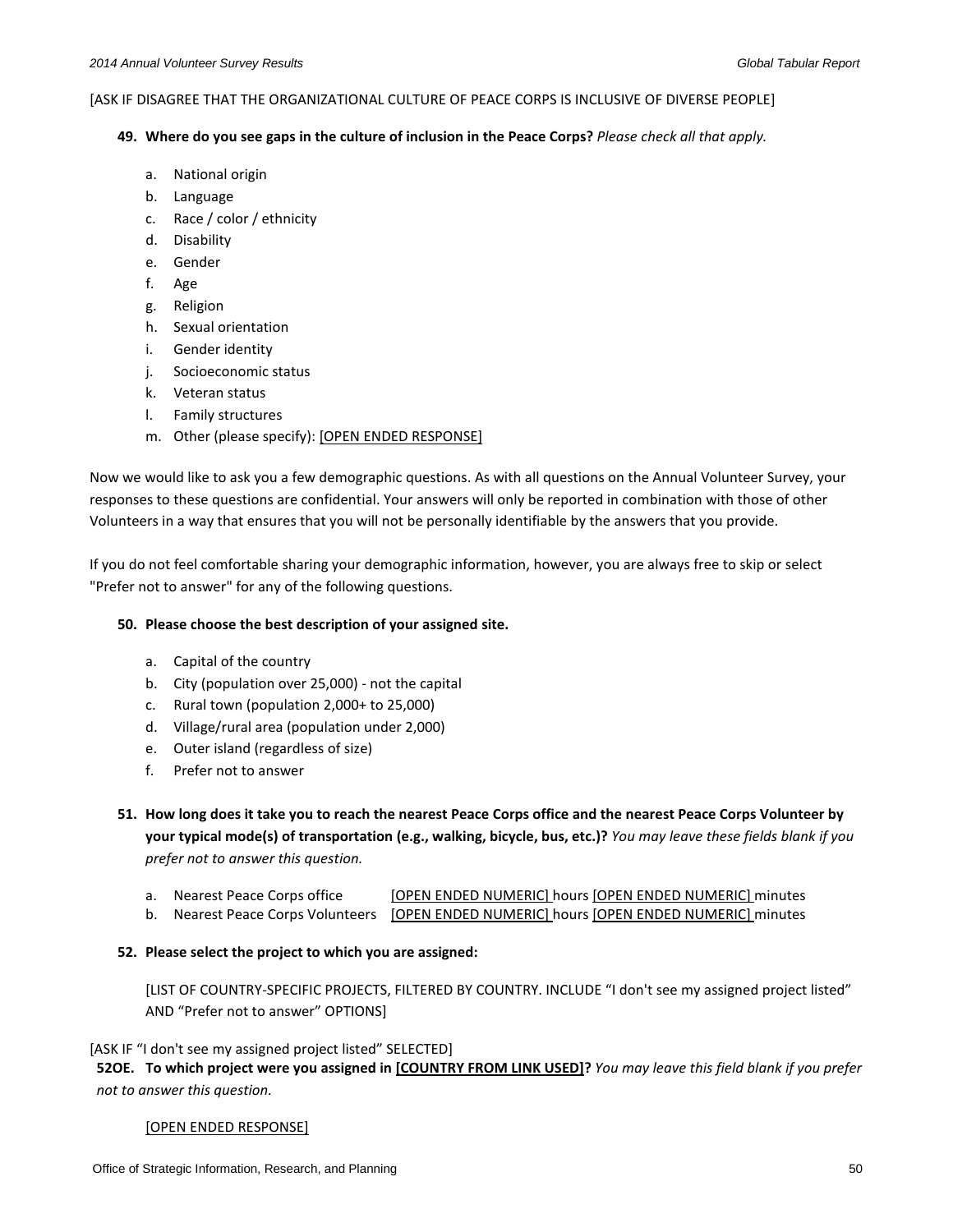## **53. What is your gender?**

- a. Female
- b. Male
- c. Prefer not to answer
- **54. What is your age?** *Please enter your age in years in the space provided below. You may leave this field blank if you prefer not to answer this question.*

## [OPEN ENDED NUMERIC]

In conclusion, we would appreciate it if you would share any additional thoughts that you might like to convey to us, but which were not captured elsewhere in the survey.

**55. Please use the space below to share any additional comments that you believe would be valuable to Volunteers in improving their impact at your post, Peace Corps staff supporting Volunteers, or to the researchers who design next year's survey.**

## [OPEN ENDED RESPONSE]

## **Please click the "Submit Your Survey" button below to submit your answers to the 2014 Annual Volunteer Survey.**